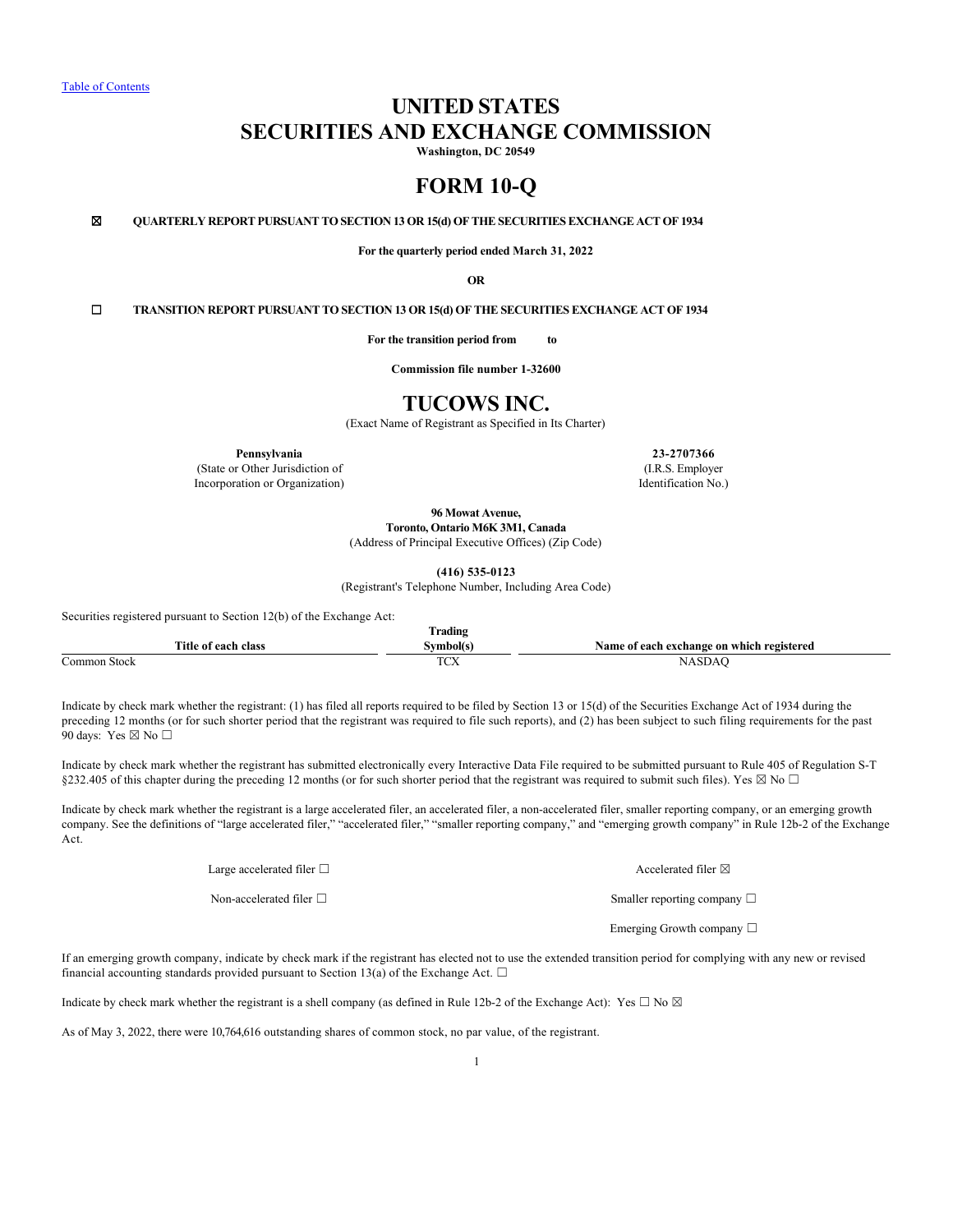# <span id="page-1-0"></span>**TUCOWS INC. Form 10-Q Quarterly Report INDEX**

# **[PART I](#page-2-0) [FINANCIAL INFORMATION](#page-2-0)**

| Item 1.    | <b>Consolidated Financial Statements</b>                                                                                      | $\overline{3}$  |
|------------|-------------------------------------------------------------------------------------------------------------------------------|-----------------|
|            | Consolidated Balance Sheets (unaudited) as of March 31, 2022 and December 31, 2021                                            | $\overline{3}$  |
|            | Consolidated Statements of Operations and Comprehensive Income (unaudited) for the three months ended March 31, 2022 and 2021 | $\overline{4}$  |
|            | Consolidated Statements of Cash Flows (unaudited) for the three months ended March 31, 2022 and 2021                          | $\overline{2}$  |
|            | Notes to Consolidated Financial Statements (unaudited)                                                                        | $\overline{6}$  |
| Item 2.    | Management's Discussion and Analysis of Financial Condition and Results of Operations                                         | 23              |
| Item 3.    | <b>Quantitative and Qualitative Disclosures About Market Risk</b>                                                             | $\overline{40}$ |
| Item 4.    | <b>Controls and Procedures</b>                                                                                                | 41              |
|            | <b>PART II</b><br><b>OTHER INFORMATION</b>                                                                                    |                 |
|            |                                                                                                                               |                 |
| Item 1.    | <b>Legal Proceedings</b>                                                                                                      | 42              |
| Item 1A.   | <b>Risk Factors</b>                                                                                                           | 42              |
| Item 2.    | Unregistered Sales of Equity Securities and Use of Proceeds                                                                   | 43              |
| Item 3.    | <b>Defaults Upon Senior Securities</b>                                                                                        | 43              |
| Item 4.    | <b>Mine Safety Disclosures</b>                                                                                                | $\overline{43}$ |
| Item 5.    | <b>Other Information</b>                                                                                                      | 43              |
| Item 6.    | <b>Exhibits</b>                                                                                                               | 44              |
| Signatures |                                                                                                                               | 45              |

# **TRADEMARKS, TRADE NAMES AND SERVICE MARKS**

Tucows®, EPAG®, Hover®, OpenSRS®, Platypus®, Ting®, eNom®, Roam®, Roam Mobility®, Bulkregister®, Ascio®, Cedar®, Simply Bits®, Wavelo® and YummyNames® are registered trademarks of Tucows Inc. or its subsidiaries. Other service marks, trademarks and trade names of Tucows Inc. or its subsidiaries may be used in this Quarterly Report on Form 10-Q (this "Quarterly Report"). All other service marks, trademarks and trade names referred to in this Quarterly Report are the property of their respective owners. Solely for convenience, any trademarks referred to in this Quarterly Report may appear without the ® or TM symbol, but such references are not intended to indicate, in any way, that we or the owner of such trademark, as applicable, will not assert, to the fullest extent under applicable law, our or its rights, or the right of the applicable licensor, to these trademarks.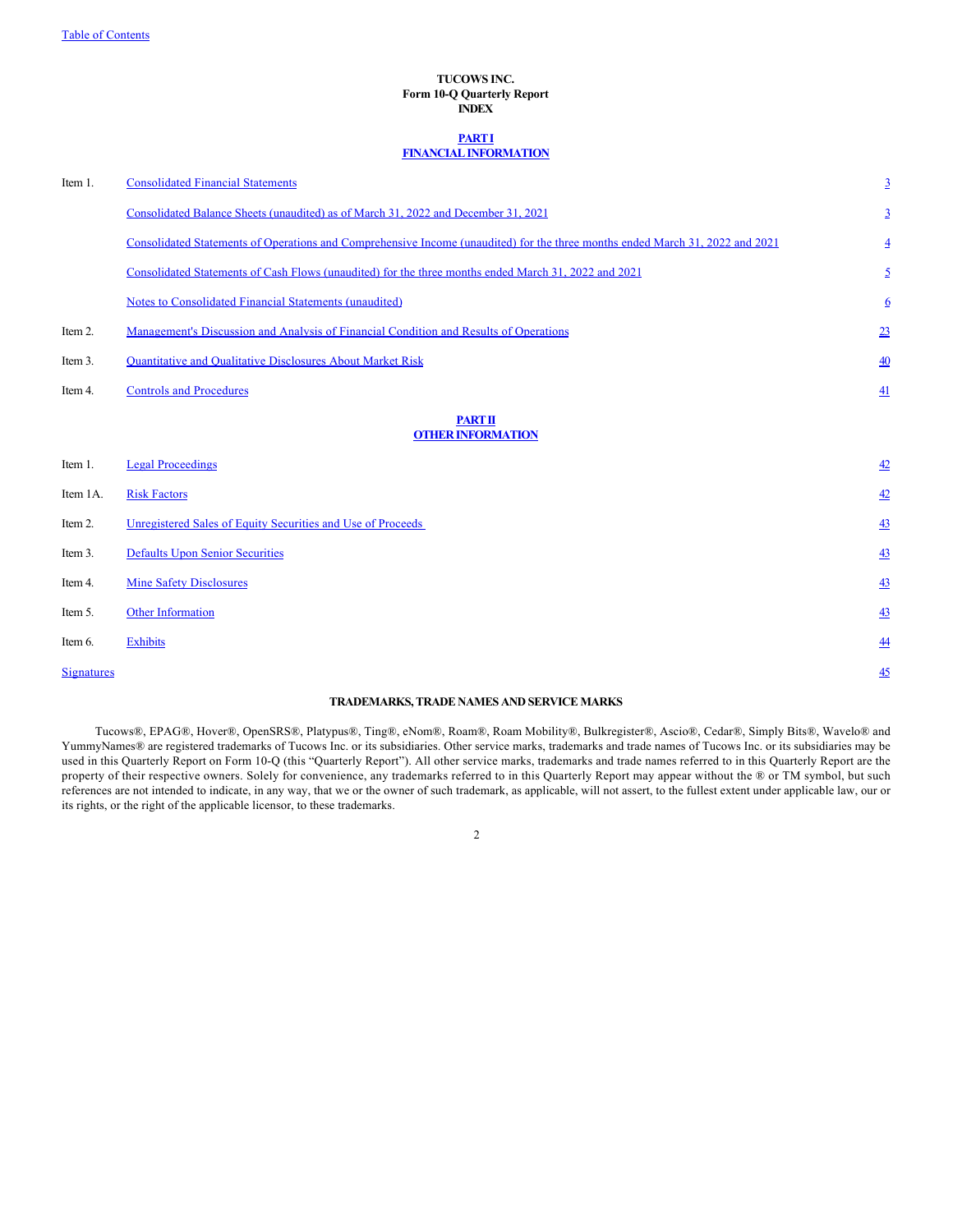# <span id="page-2-0"></span>**PART I. FINANCIAL INFORMATION Item 1. Consolidated Financial Statements Tucows Inc. Consolidated Balance Sheets**

# **(Dollar amounts in thousands of U.S. dollars) (unaudited)**

|                                                                                                                                                                                                   |    | March 31,<br>2022 | December 31,<br>2021 |         |  |
|---------------------------------------------------------------------------------------------------------------------------------------------------------------------------------------------------|----|-------------------|----------------------|---------|--|
| <b>Assets</b>                                                                                                                                                                                     |    |                   |                      |         |  |
| Current assets:                                                                                                                                                                                   |    |                   |                      |         |  |
| Cash and cash equivalents                                                                                                                                                                         | \$ | 6,201             | \$                   | 9,105   |  |
| Accounts receivable, net of allowance for doubtful accounts of \$535 as of March 31, 2022 and \$541 as of December<br>31, 2021                                                                    |    | 16,391            |                      | 14,579  |  |
| Contract asset (note 10)                                                                                                                                                                          |    | 3,283             |                      | 778     |  |
| Inventory                                                                                                                                                                                         |    | 3,558             |                      | 3,277   |  |
| Prepaid expenses and deposits                                                                                                                                                                     |    | 23,221            |                      | 20,986  |  |
| Derivative instrument asset, current portion (note 5)                                                                                                                                             |    | 1,358             |                      | 299     |  |
| Deferred costs of fulfillment, current portion (note 11)                                                                                                                                          |    | 96,986            |                      | 94,506  |  |
| Income taxes recoverable                                                                                                                                                                          |    | 3,249             |                      | 3,474   |  |
| Total current assets                                                                                                                                                                              |    | 154,247           |                      | 147,004 |  |
|                                                                                                                                                                                                   |    |                   |                      |         |  |
| Deferred costs of fulfillment, long-term portion (note 11)                                                                                                                                        |    | 17,674            |                      | 18,205  |  |
| Derivative instrument asset, long-term portion (note 5)                                                                                                                                           |    | 459               |                      | 278     |  |
| Investments                                                                                                                                                                                       |    | 2,012             |                      | 2,012   |  |
| Deferred tax asset                                                                                                                                                                                |    | 20                |                      | 22      |  |
| Property and equipment                                                                                                                                                                            |    | 191.456           |                      | 172,662 |  |
| Right of use operating lease asset                                                                                                                                                                |    | 18,136            |                      | 17,515  |  |
| Contract costs                                                                                                                                                                                    |    | 1,306             |                      | 1,079   |  |
| Intangible assets (note 6)                                                                                                                                                                        |    | 47,659            |                      | 50,409  |  |
| Goodwill (note 6)                                                                                                                                                                                 |    | 130,410           |                      | 130,410 |  |
| Total assets                                                                                                                                                                                      | \$ | 563,379           | \$                   | 539,596 |  |
|                                                                                                                                                                                                   |    |                   |                      |         |  |
| <b>Liabilities and Stockholders' Equity</b>                                                                                                                                                       |    |                   |                      |         |  |
|                                                                                                                                                                                                   |    |                   |                      |         |  |
| Current liabilities:                                                                                                                                                                              |    |                   |                      |         |  |
| Accounts payable                                                                                                                                                                                  | \$ | 14,103            | \$                   | 10,016  |  |
| Accrued liabilities                                                                                                                                                                               |    | 16,351            |                      | 15,240  |  |
| Customer deposits                                                                                                                                                                                 |    | 16,351            |                      | 16,974  |  |
| Derivative instrument liability, current portion (note 5)                                                                                                                                         |    |                   |                      | 125     |  |
| Operating lease liability, current portion (note 12)                                                                                                                                              |    | 3,463             |                      | 3,150   |  |
| Deferred revenue, current portion (note 10)                                                                                                                                                       |    | 128,413           |                      | 124,116 |  |
| Accreditation fees payable, current portion                                                                                                                                                       |    | 882               |                      | 882     |  |
| Income taxes payable                                                                                                                                                                              |    | 307               |                      | 102     |  |
| Other current liabilities                                                                                                                                                                         |    | 2,974             |                      | 3,078   |  |
| Total current liabilities                                                                                                                                                                         |    | 182,844           |                      | 173,683 |  |
| Deferred revenue, long-term portion (note 10)                                                                                                                                                     |    | 23,753            |                      | 23,677  |  |
| Accreditation fees payable, long-term portion                                                                                                                                                     |    | 156               |                      | 170     |  |
| Operating lease liability, long-term portion (note 12)                                                                                                                                            |    | 12,220            |                      | 11,853  |  |
| Loan payable, long-term portion (note 7)                                                                                                                                                          |    | 207,183           |                      | 190,748 |  |
| Other long-term liability (note 4)                                                                                                                                                                |    |                   |                      | 1,804   |  |
| Deferred tax liability                                                                                                                                                                            |    | 22,211            |                      | 22,569  |  |
|                                                                                                                                                                                                   |    |                   |                      |         |  |
| Stockholders' equity (note 14)                                                                                                                                                                    |    |                   |                      |         |  |
| Preferred stock - no par value, 1,250,000 shares authorized; none issued and outstanding                                                                                                          |    |                   |                      |         |  |
| Common stock - no par value, 250,000,000 shares authorized; 10,762,581 shares issued and outstanding as of March<br>31, 2022 and 10,747,417 shares issued and outstanding as of December 31, 2021 |    | 29,655            |                      | 28,515  |  |
| Additional paid-in capital                                                                                                                                                                        |    | 3,530             |                      | 2,764   |  |
|                                                                                                                                                                                                   |    | 80,450            |                      | 83,470  |  |
| Retained earnings<br>Accumulated other comprehensive income (note 5)                                                                                                                              |    | 1,377             |                      | 343     |  |
|                                                                                                                                                                                                   |    |                   |                      | 115,092 |  |
| Total stockholders' equity                                                                                                                                                                        |    | 115,012           |                      | 539,596 |  |
| Total liabilities and stockholders' equity                                                                                                                                                        | \$ | 563,379           | \$                   |         |  |
| Contingencies (note 18)                                                                                                                                                                           |    |                   |                      |         |  |
|                                                                                                                                                                                                   |    |                   |                      |         |  |

See accompanying notes to consolidated financial statements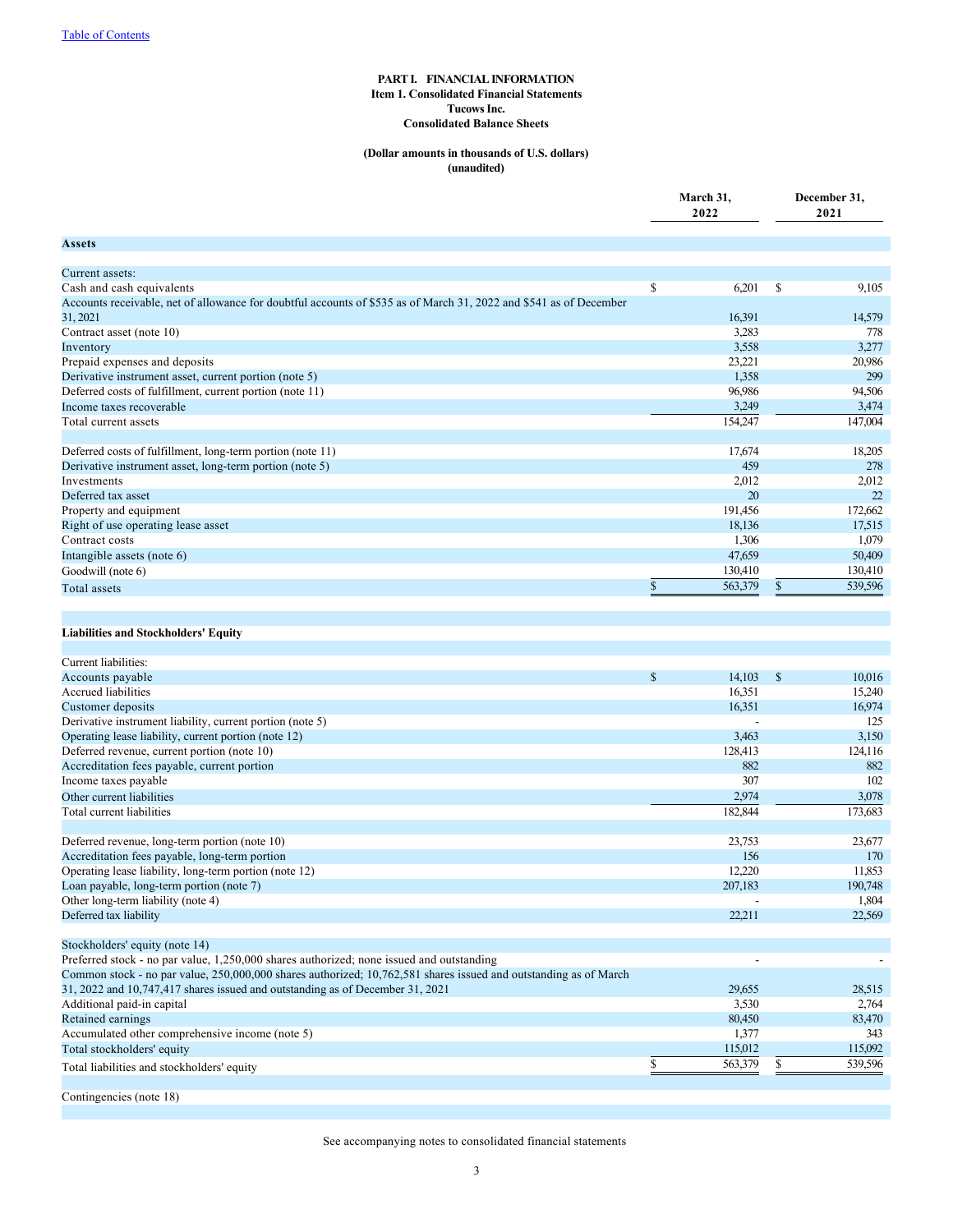# <span id="page-3-0"></span>**Tucows Inc.**

# **Consolidated Statements of Operations and Comprehensive Income**

# **(Dollar amounts in thousands of U.S. dollars, except per share amounts) (unaudited)**

|                                                     |              | For the Three Months Ended March 31,<br>2022 | 2021     |  |  |
|-----------------------------------------------------|--------------|----------------------------------------------|----------|--|--|
|                                                     |              |                                              |          |  |  |
| Net revenues (note 10)                              | $\mathbb{S}$ | 81,099<br>$\mathbf{\hat{s}}$                 | 70,875   |  |  |
|                                                     |              |                                              |          |  |  |
| Cost of revenues (note 10)                          |              |                                              |          |  |  |
| Direct cost of revenues                             |              | 49,421                                       | 46,187   |  |  |
| Network, other costs                                |              | 4,180                                        | 3,238    |  |  |
| Network, depreciation of property and equipment     |              | 5,895                                        | 3,638    |  |  |
| Network, amortization of intangible assets (note 6) |              | 378                                          | 299      |  |  |
| Network, impairment of property and equipment       |              | 27                                           | 60       |  |  |
| Total cost of revenues                              |              | 59,901                                       | 53,422   |  |  |
| Gross profit                                        |              | 21,198                                       | 17,453   |  |  |
| Expenses:                                           |              |                                              |          |  |  |
| Sales and marketing                                 |              | 11,987                                       | 8,311    |  |  |
| Technical operations and development                |              | 3.765                                        | 3,132    |  |  |
| General and administrative                          |              | 7.296                                        | 4,953    |  |  |
| Depreciation of property and equipment              |              | 148                                          | 121      |  |  |
| Loss on disposition of property and equipment       |              | 385                                          |          |  |  |
| Amortization of intangible assets (note 6)          |              | 2,465                                        | 2,320    |  |  |
| Loss (gain) on currency forward contracts (note 5)  |              |                                              | (253)    |  |  |
| Total expenses                                      |              | 26,046                                       | 18,584   |  |  |
| Income from operations                              |              | (4,848)                                      | (1, 131) |  |  |
| Other income (expenses):                            |              |                                              |          |  |  |
| Interest expense, net                               |              | (1,796)                                      | (936)    |  |  |
| Gain on sale of Ting customer assets, net (note 17) |              | 4,752                                        | 5,395    |  |  |
| Other expense, net                                  |              | (50)                                         | (96)     |  |  |
| Total other income (expenses)                       |              | 2,906                                        | 4,363    |  |  |

Unrealized income (loss) on hedging activities (note 5) 368 368 Net amount reclassified to earnings (note 5) 66 (834) Other comprehensive income net of tax expense (recovery) of \$329 and (\$140) for the three months ended March 31, 2022 and March 31, 2021 (note 5) 1,034 (466)

Other comprehensive income, net of tax

Comprehensive income, net of tax for the period  $\frac{\$}{\$}$  (1,986)  $\frac{\$}{\$}$  1,683 Basic earnings per common share (note 9)  $\frac{\$}{\$}$  (0.28)  $\frac{\$}{\$}$  (0.28)  $\frac{\$}{\$}$  (0.28)  $\frac{\$}{\$}$  (0.28) Shares used in computing basic earnings per common share (note 9) 10,754,758 10,617,807 Diluted earnings per common share (note 9)  $\frac{\$}{0.28}$   $\frac{\$}{0.28}$   $\frac{\$}{0.20}$ 

Income before provision for income taxes (1,942) 3,232 Provision for income taxes (note 8) 1,078 1,083 Net income for the period (3,020) 2,149

Shares used in computing diluted earnings per common share (note 9) 10,754,758 10,754,758 10,796,762

See accompanying notes to consolidated financial statements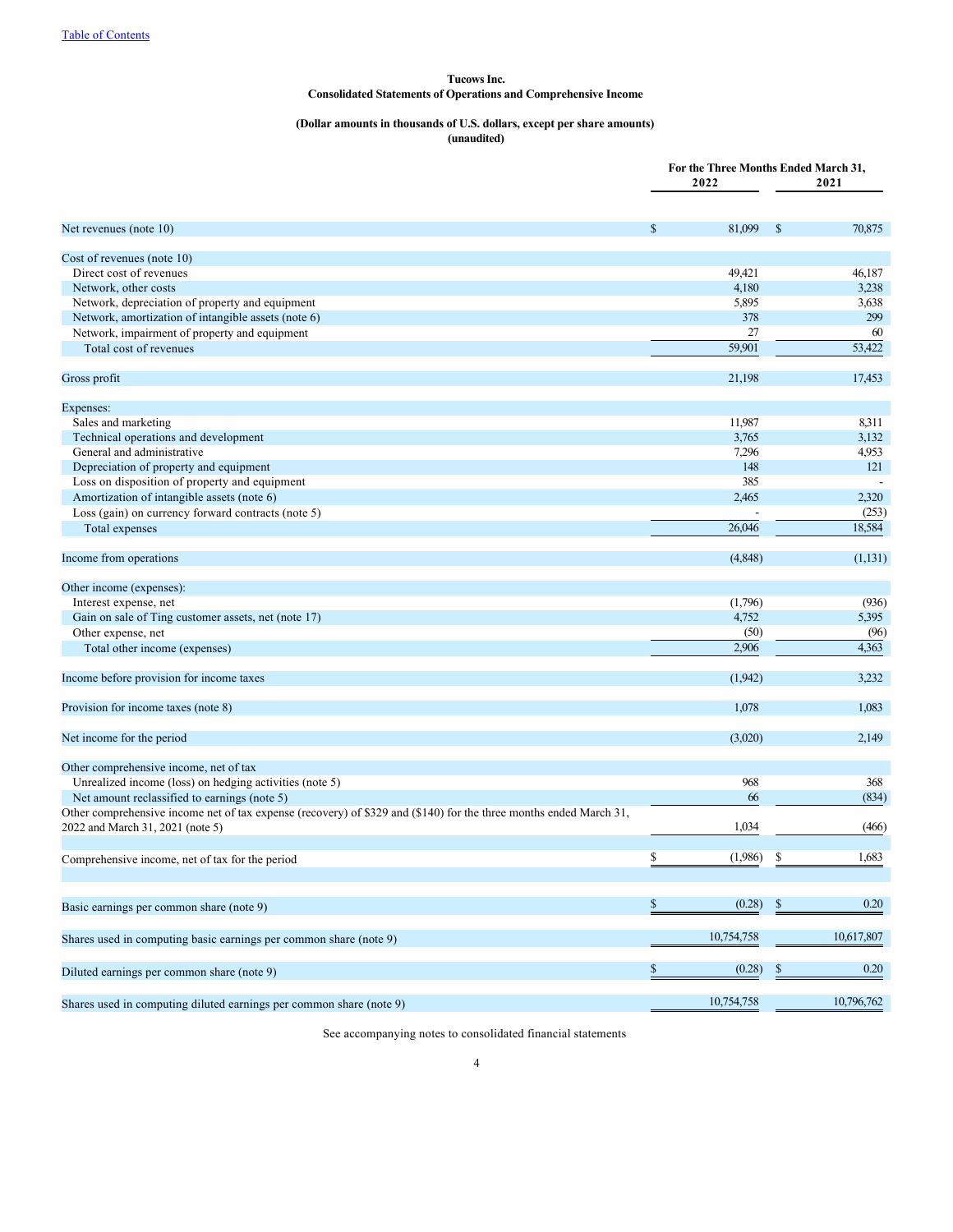# <span id="page-4-0"></span>**Tucows Inc. Consolidated Statements of Cash Flows**

### **(Dollar amounts in thousands of U.S. dollars) (unaudited)**

|                                                                          |              | For the Three Months Ended March 31,<br>2022<br>2021 |              |           |  |  |
|--------------------------------------------------------------------------|--------------|------------------------------------------------------|--------------|-----------|--|--|
| Cash provided by:                                                        |              |                                                      |              |           |  |  |
| Operating activities:                                                    |              |                                                      |              |           |  |  |
| Net income for the period                                                | \$           | (3,020)                                              | -S           | 2,149     |  |  |
| Items not involving cash:                                                |              |                                                      |              |           |  |  |
| Depreciation of property and equipment                                   |              | 6,043                                                |              | 3,759     |  |  |
| Impairment of property and equipment                                     |              | 27                                                   |              | 60        |  |  |
| Amortization of debt discount and issuance costs                         |              | 120                                                  |              | 67        |  |  |
| Amortization of intangible assets                                        |              | 2,843                                                |              | 2,619     |  |  |
| Net amortization contract costs                                          |              | (227)                                                |              | (7)       |  |  |
| Accretion of contingent consideration                                    |              | 98                                                   |              | 96        |  |  |
| Deferred income taxes (recovery)                                         |              | (686)                                                |              | (220)     |  |  |
| Excess tax benefits on share-based compensation expense                  |              | (52)                                                 |              | (172)     |  |  |
| Net Right of use operating assets/Operating lease liability              |              | 59                                                   |              | 55        |  |  |
| Loss on disposal of domain names                                         |              | $\overline{2}$                                       |              | -1        |  |  |
| Loss (gain) on change in the fair value of forward contracts             |              |                                                      |              | 166       |  |  |
| Stock-based compensation                                                 |              | 1,391                                                |              | 1,022     |  |  |
| Change in non-cash operating working capital:                            |              |                                                      |              |           |  |  |
| Accounts receivable                                                      |              | (1,812)                                              |              | (328)     |  |  |
| Contract assets                                                          |              | (2,505)                                              |              |           |  |  |
| Inventory                                                                |              | (281)                                                |              | (442)     |  |  |
| Prepaid expenses and deposits                                            |              | (2, 235)                                             |              | 2,266     |  |  |
| Deferred costs of fulfillment                                            |              | (1,949)                                              |              | (4, 111)  |  |  |
| Income taxes recoverable                                                 |              | 482                                                  |              | (689)     |  |  |
| Accounts payable                                                         |              | 2,267                                                |              | 1,451     |  |  |
| <b>Accrued liabilities</b>                                               |              | 1,111                                                |              | 793       |  |  |
| Customer deposits                                                        |              | (623)                                                |              | 125       |  |  |
| Deferred revenue                                                         |              | 4,368                                                |              | 5,349     |  |  |
| Accreditation fees payable                                               |              | (14)                                                 |              | 77        |  |  |
| Net cash provided by operating activities                                |              | 5,407                                                |              | 14,086    |  |  |
| Financing activities:                                                    |              |                                                      |              |           |  |  |
| Proceeds received on exercise of stock options                           |              | 515                                                  |              | 229       |  |  |
| Payment of tax obligations resulting from net exercise of stock options  |              |                                                      |              | (218)     |  |  |
| Contingent consideration for acquisition of Cedar Holdings Group         |              | (2,000)                                              |              | $\sim$    |  |  |
| Proceeds received on loan payable                                        |              | 16,500                                               |              | $\sim$    |  |  |
| Payment of loan payable costs                                            |              | (177)                                                |              |           |  |  |
| Net cash (used in) provided by financing activities                      |              | 14,838                                               |              | 11        |  |  |
| Investing activities:                                                    |              |                                                      |              |           |  |  |
| Additions to property and equipment                                      |              | (23, 054)                                            |              | (13, 944) |  |  |
| Acquisition of intangible assets                                         |              | (95)                                                 |              | (154)     |  |  |
| Net cash used in investing activities                                    |              | (23, 149)                                            |              | (14,098)  |  |  |
| Increase (decrease) in cash and cash equivalents                         |              | (2,904)                                              |              | (1)       |  |  |
| Cash and cash equivalents, beginning of period                           |              | 9,105                                                |              | 8,311     |  |  |
| Cash and cash equivalents, end of period                                 | \$           | 6,201                                                | \$           | 8,310     |  |  |
|                                                                          |              |                                                      |              |           |  |  |
| Supplemental cash flow information:                                      |              |                                                      |              |           |  |  |
| Interest paid                                                            | \$           | 1,683                                                | \$           | 949       |  |  |
| Income taxes paid, net                                                   | \$           | 896                                                  | $\mathbb{S}$ | 2,381     |  |  |
| Supplementary disclosure of non-cash investing and financing activities: |              |                                                      |              |           |  |  |
| Property and equipment acquired during the period not yet paid for       | $\mathbb{S}$ | 1,909                                                | S            | 3,320     |  |  |

See accompanying notes to consolidated financial statements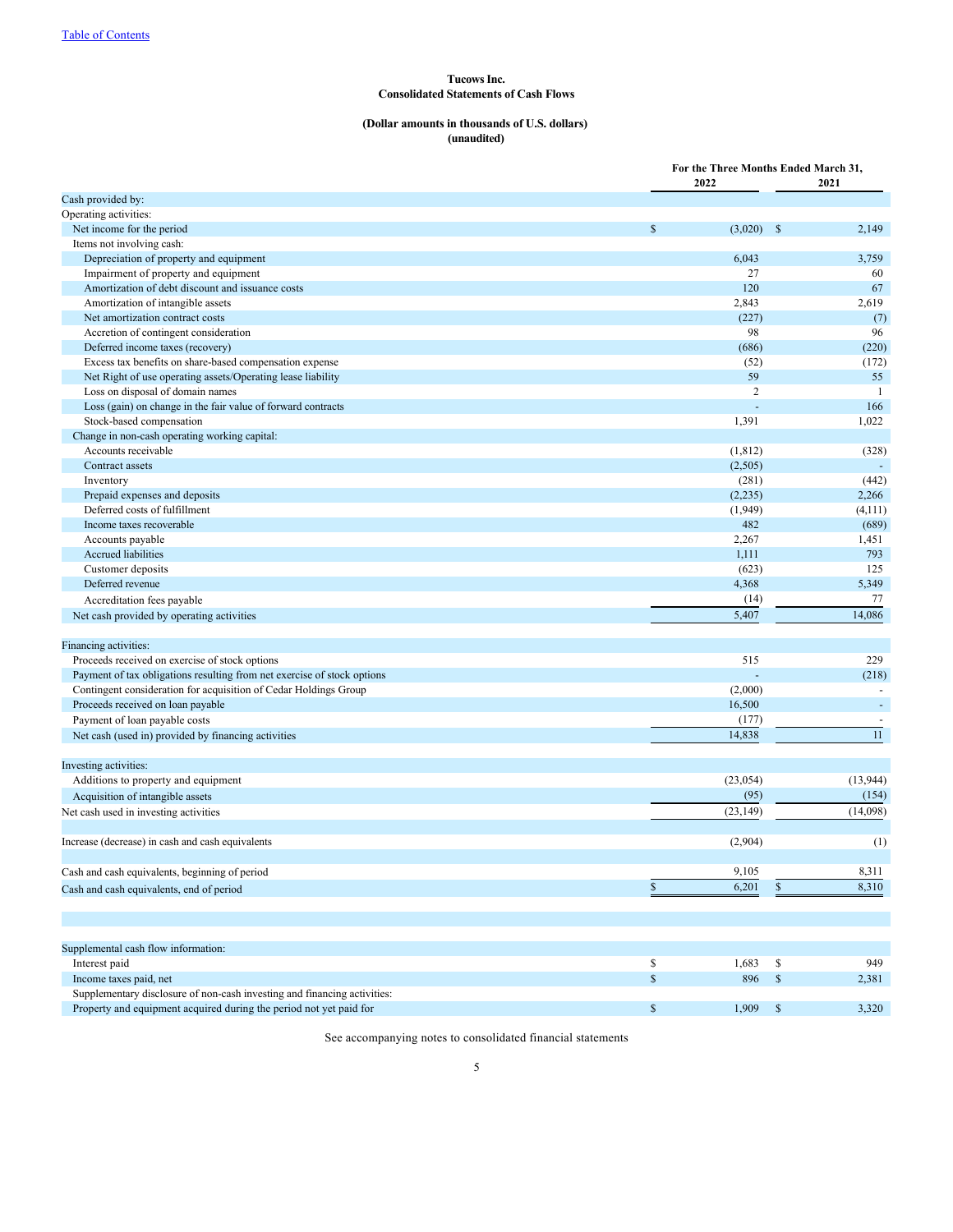#### <span id="page-5-0"></span>**NOTES TO CONSOLIDATED INTERIM FINANCIAL STATEMENTS (UNAUDITED)**

# **1. Organization of the Company:**

Tucows Inc. (referred to throughout this report as the "Company", "Tucows", "we", "us" or through similar expressions) provides simple useful services that help people unlock the power of the Internet. The Company provides US consumers and small businesses with high-speed fixed Internet access in selected towns. The Company also offers platform services which provide solutions to support Communication Service Providers ("CSPs") including subscription and billing management, network orchestration and provisioning, individual developer tools, and other professional services. The Company is also a global distributor of Internet services, including domain name registration, digital certificates, and email. It provides these services primarily through a global Internet-based distribution network of Internet Service Providers, web hosting companies and other providers of Internet services to end-users.

# **2. Basis of Presentation:**

The accompanying unaudited interim consolidated balance sheets, and the related consolidated statements of operations and comprehensive income and cash flows reflect all adjustments, consisting of normal recurring adjustments, that are, in the opinion of management, necessary for a fair presentation of the financial position of Tucows and its subsidiaries as at March 31, 2022 and the results of operations and cash flows for the interim periods ended March 31, 2022 and 2021. The results of operations presented in this Quarterly Report on Form 10-Q are not necessarily indicative of the results of operations that may be expected for future periods.

The accompanying unaudited interim consolidated financial statements have been prepared by Tucows in accordance with the rules and regulations of the United States Securities and Exchange Commission (the "SEC"). Certain information and footnote disclosures normally included in the Company's annual audited consolidated financial statements and accompanying notes have been condensed or omitted. Other than the exception noted below, these interim consolidated financial statements and accompanying notes follow the same accounting policies and methods of application used in the annual financial statements and should be read in conjunction with the Company's audited consolidated financial statements and notes thereto for the year ended December 31, 2021 included in Tucows' 2021 Annual Report on Form 10-K filed with the SEC on March 1, 2022 (the "2021 Annual Report"). There have been no material changes to our significant accounting policies and estimates during the three months ended March 31, 2022 as compared to the significant accounting policies and estimates described in our 2021 Annual Report, except as described in Note 13 - Segment Reporting.

#### **3. Recent Accounting Pronouncements:**

# *Recent Accounting Pronouncements Not Yet Adopted*

In March 2020, the FASB issued ASU No. 2020-04, *Reference Rate Reform* (Topic 848): Facilitation of the Effects of Reference Rate Reform on Financial Reporting ("ASU 2020-04"), which provides optional guidance for a limited period of time to ease the potential burden of reference rate reform on financial reporting. The amendments in ASU 2020-04 apply to contract modifications that replace a reference rate affected by reference rate reform and contemporaneous modifications of other contract terms related to the replacement of the reference rate. The following optional expedients for applying the requirements of certain Topics or Industry Subtopics in the Codification are permitted for contracts that are modified because of reference rate reform and that meet certain scope guidance:

- 1. Modifications of contracts within the scope of Topics 310, Receivables, and 470, Debt, should be accounted for by prospectively adjusting the effective interest rate.
- 2. Modifications of contracts within the scope of Topic 842, Leases, should be accounted for as a continuation of the existing contracts with no reassessments of the lease classification and the discount rate or remeasurements of lease payments that otherwise would be required under those Topics for modifications not accounted for as separate contracts.
- 3. Modifications of contracts do not require an entity to reassess its original conclusion about whether that contract contains an embedded derivative that is clearly and closely related to the economic characteristics and risks of the host contract under Subtopic 815-15, Derivatives and Hedging— Embedded Derivatives

The amendments in ASU 2020-04 are effective for all entities as of March 12, 2020 through December 31, 2022. The Company is currently charged interest and standby fees associated with its Second Amended 2019 Credit Facility (as defined below) based on LIBOR which are partially hedged by interest rate swaps, which are also based on LIBOR. Both the Second Amended 2019 Credit Facility and the interest rate swaps will need to be amended when an alternative reference rate is chosen, at which time we may adopt some of the practical expedients provided by ASU 2020-04.

# **4. Acquisitions:**

On October 1, 2021, the Company acquired the domain registry related assets of UNR Corp., UNR Inc. and Uni Naming and Registry Ltd. (each a seller and collectively "UNR"). For more information, see Note 3 - Acquisitions of the 2021 Annual Report.

On November 8, 2021, the Company acquired 100% of Simply Bits, LLC via an Agreement and Plan of Merger with one of our wholly owned subsidiaries. For more information, see Note 3 - Acquisitions of the 2021 Annual Report.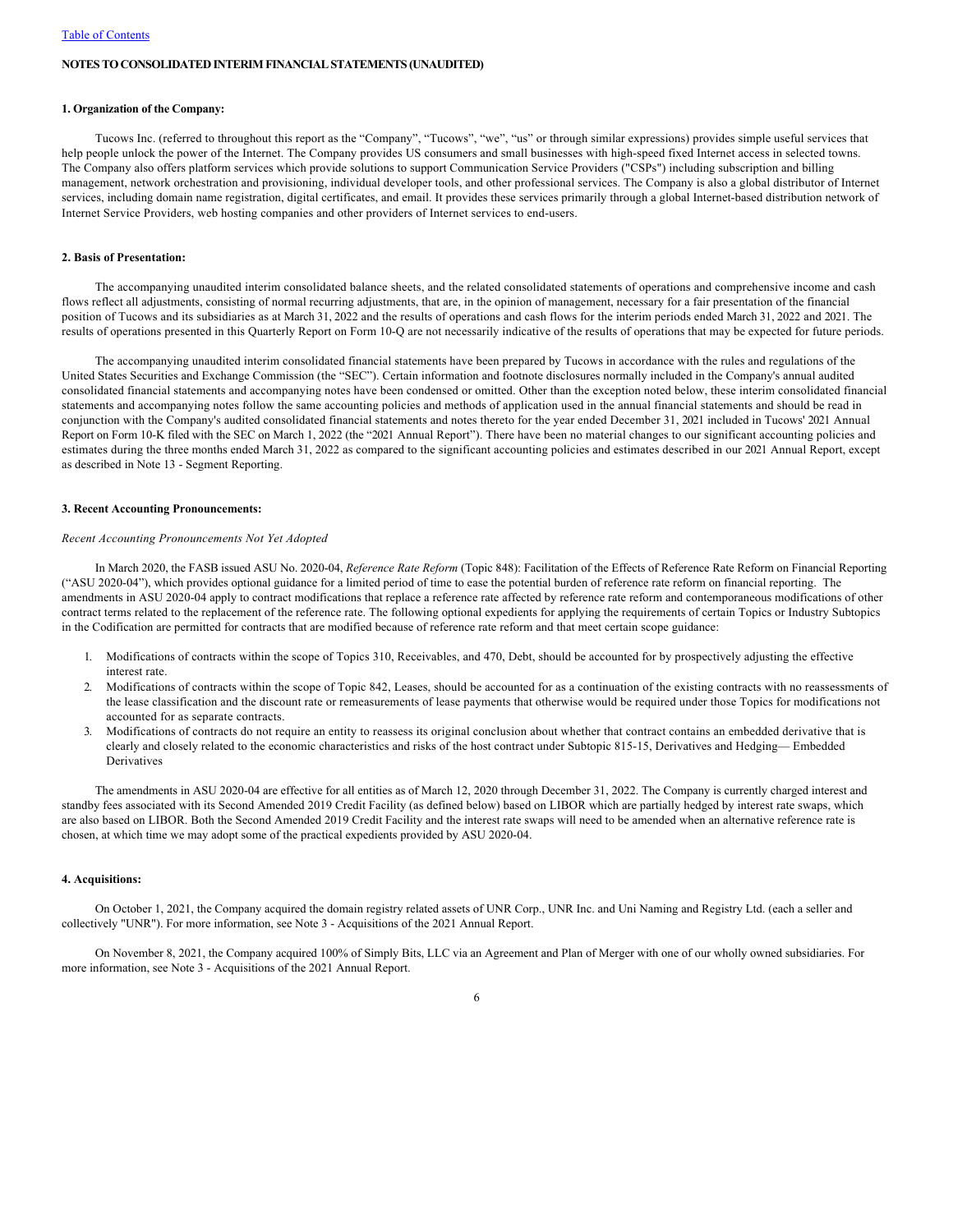#### **5. Derivative Instruments and Hedging Activities:**

The Company is exposed to certain risks relating to its ongoing business operations. The primary risks managed by using derivative instruments are foreign exchange rate risk and interest rate risk.

Since October 2012, the Company has employed a hedging program with a Canadian chartered bank to limit the potential foreign exchange fluctuations incurred on its future cash flows related to a portion of payroll, taxes, rent and payments to Canadian domain name registry suppliers that are denominated in Canadian dollars and are expected to be paid by its Canadian operating subsidiary. In May 2020, the Company entered into a pay-fixed, receive-variable interest rate swap with a Canadian chartered bank to limit the potential interest rate fluctuations incurred on its future cash flows related to variable interest payments on the Second Amended 2019 Credit Facility. The notional value of the interest rate swap was \$70 million.

The Company does not use hedging forward contracts for trading or speculative purposes. The foreign exchange contracts typically mature between one and eighteen months, and the interest rate swap matures in June 2023.

The Company has designated certain of these foreign exchange transactions as cash flow hedges of forecasted transactions under ASU 2017-12, *Derivatives and Hedging* (Topic 815) ("ASC Topic 815"). For certain contracts, as the critical terms of the hedging instrument, and of the entire hedged forecasted transaction, are the same, in accordance with ASC Topic 815, the Company has been able to conclude that changes in fair value and cash flows attributable to the risk of being hedged are expected to completely offset at inception and on an ongoing basis. The Company has also designated the interest rate swap as a cash flow hedge of expected future interest payments. Accordingly, for the foreign exchange and interest rate swap contracts, unrealized gains or losses on the effective portion of these contracts have been included within other comprehensive income and reclassified to earnings when the hedged transaction is recognized in earnings. Cash flows from hedging activities are classified under the same category as the cash flows from the hedged items in the consolidated statements of cash flows. The fair value of the contracts, as of March 31, 2022 and December 31, 2021, is recorded as derivative instrument assets or liabilities. For certain contracts where the hedged transactions are no longer probable to occur, the loss on the associated forward contract is recognized in earnings.

As of March 31, 2022, the notional amount of forward contracts that the Company held to sell U.S. dollars in exchange for Canadian dollars was \$13.7 million, of which \$13.7 million met the requirements of ASC Topic 815 and were designated as hedges.

As of December 31, 2021, the notional amount of forward contracts that the Company held to sell U.S. dollars in exchange for Canadian dollars was \$25.2 million, of which \$25.2 million met the requirements of ASC Topic 815 and were designated as hedges.

As of March 31, 2022, we had the following outstanding forward contracts to trade U.S. dollars in exchange for Canadian dollars:

|                                                             | Weighted average |                                           |                                  |     |                                   |  |  |  |  |  |  |
|-------------------------------------------------------------|------------------|-------------------------------------------|----------------------------------|-----|-----------------------------------|--|--|--|--|--|--|
| Maturity date (Dollar amounts in thousands of U.S. dollars) |                  | Notional amount of<br><b>U.S. dollars</b> | exchange rate of U.S.<br>dollars |     | Fair value Asset /<br>(Liability) |  |  |  |  |  |  |
| April - June 2022                                           |                  | 6.453                                     | 1.2801                           | - 8 | 163                               |  |  |  |  |  |  |
| July - September 2022                                       |                  | 3,779                                     | 1.2801                           |     | 95                                |  |  |  |  |  |  |
| October - December 2022                                     |                  | 3,476                                     | 1.2801                           |     | 86                                |  |  |  |  |  |  |
|                                                             |                  | 13.708                                    | 1.2801                           |     | 344                               |  |  |  |  |  |  |

As of March 31, 2022 and December 31, 2021, the notional amount of the Company's interest rate swap designated as a cash flow hedge was \$70 million.

*Fair value of derivative instruments and effect of derivative instruments on financial performance*

The effect of these derivative instruments on our consolidated financial statements were as follows (amounts presented do not include any income tax effects).

*Fair value of derivative instruments in the consolidated balance sheets* 

|                                                                         |                               |                 |                          |  | <b>As of December</b> |
|-------------------------------------------------------------------------|-------------------------------|-----------------|--------------------------|--|-----------------------|
|                                                                         |                               |                 | As of March 31,          |  | 31, 2021 Fair         |
|                                                                         |                               | 2022 Fair Value |                          |  | <b>Value Asset</b>    |
| Derivatives (Dollar amounts in thousands of U.S. dollars)               | <b>Balance Sheet Location</b> |                 | <b>Asset (Liability)</b> |  | (Liability)           |
| Foreign Currency forward contracts designated as cash flow hedges (net) | Derivative instruments        |                 | 344                      |  | 62                    |
| Interest rate swap contract designated as a cash flow hedge (net)       | Derivative instruments        |                 | 1.473                    |  | 390                   |
| Total foreign currency and interest swap forward contracts (net)        | Derivative instruments        |                 | 1.817                    |  | 452                   |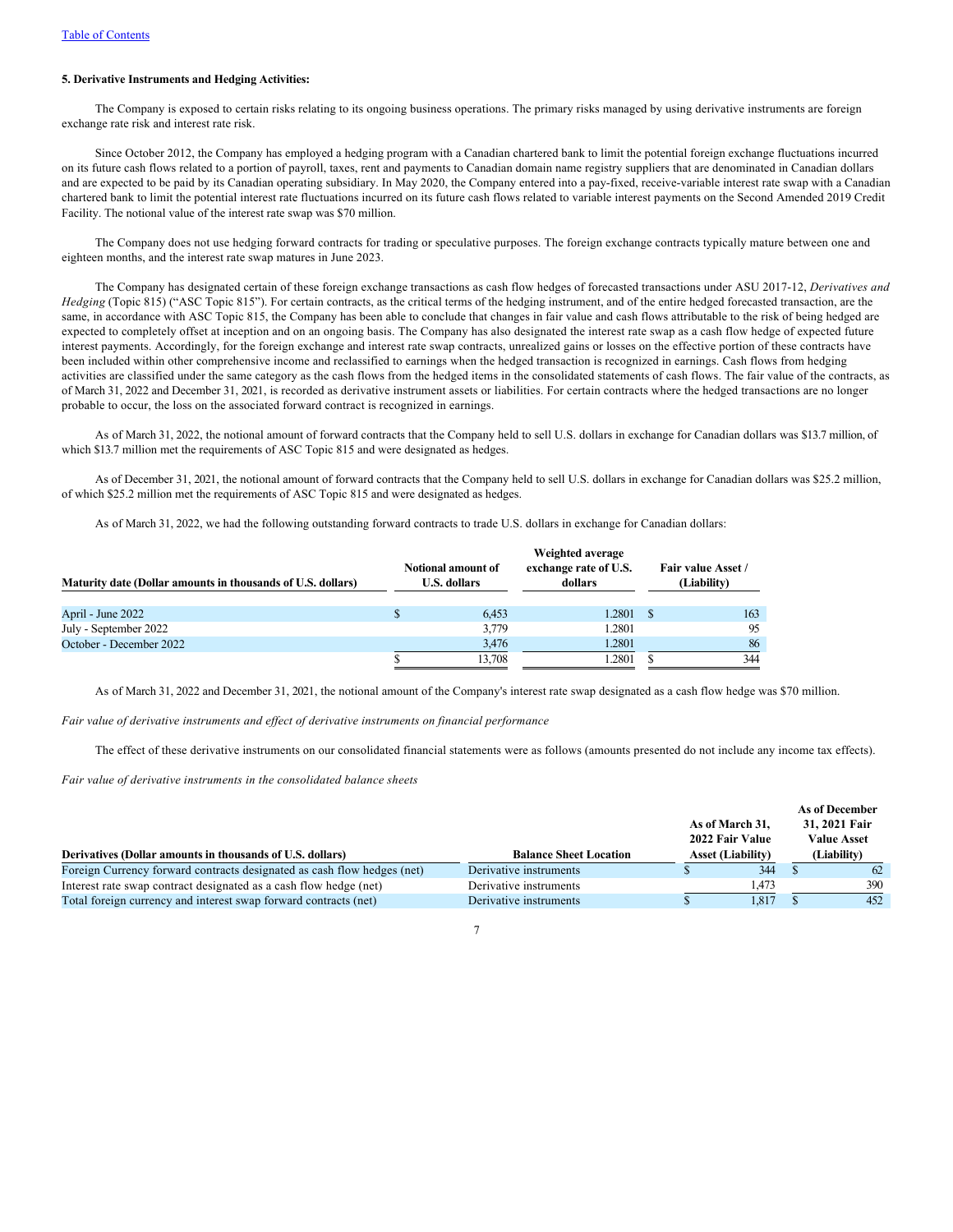# [Table of Contents](#page-1-0)

*Movement in accumulated other comprehensive income (AOCI) balance for the three months ended March 31, 2022 (Dollar amounts in thousands of U.S. dollars)*

|                                                                             | <b>Gains and losses on</b><br>cash flow hedges | <b>Tax impact</b> | <b>Total AOCI</b> |
|-----------------------------------------------------------------------------|------------------------------------------------|-------------------|-------------------|
| Opening AOCI balance - December 31, 2021                                    | 450                                            | (107)             | 343               |
| Other comprehensive income (loss) before reclassifications                  | 1,276                                          | (308)             | 968               |
| Amount reclassified from AOCI                                               | 87                                             | (21)              | 66                |
| Other comprehensive income (loss) for the three months ended March 31, 2022 | 1.363                                          | (329)             | 1.034             |
|                                                                             |                                                |                   |                   |
| Ending AOCI Balance - March 31, 2022                                        | 1.813                                          | (436)             | . 377             |

*Effects of derivative instruments on income and other comprehensive income (OCI) for the three months ended March 31, 2022 and 2021 are as follows (Dollar amounts in thousands of U.S. dollars)* 

|                                                                              |          | <b>Amount of Gain or</b><br>(Loss) Recognized in<br>OCI, net of tax, on | <b>Location of Gain or</b><br>(Loss) Reclassified<br>from AOCI into | <b>Amount of Gain or</b><br>(Loss) Reclassified<br>from AOCI into |
|------------------------------------------------------------------------------|----------|-------------------------------------------------------------------------|---------------------------------------------------------------------|-------------------------------------------------------------------|
| <b>Derivatives in Cash Flow Hedging Relationship</b>                         |          | <b>Derivative</b>                                                       | Income                                                              | Income                                                            |
|                                                                              |          |                                                                         | Operating expenses                                                  | (58)                                                              |
| Foreign currency forward contracts for the three months ended March 31, 2022 |          |                                                                         | 1.056 Cost of revenues                                              | (12)                                                              |
|                                                                              |          |                                                                         |                                                                     |                                                                   |
|                                                                              |          |                                                                         | Interest expense,                                                   |                                                                   |
| Interest rate swap contract for the three months ended March 31, 2022        |          |                                                                         | $(88)$ net                                                          | (17)                                                              |
|                                                                              |          |                                                                         |                                                                     |                                                                   |
|                                                                              |          |                                                                         | Operating expenses \$                                               | 949                                                               |
| Foreign currency forward contracts for the three months ended March 31, 2021 |          |                                                                         | $(615)$ Cost of revenues                                            | 156                                                               |
|                                                                              |          |                                                                         |                                                                     |                                                                   |
|                                                                              |          |                                                                         | Interest expense,                                                   |                                                                   |
| Interest rate swap contract for the three months ended March 31, 2021        | <b>S</b> | 149                                                                     | net                                                                 | (19)                                                              |
|                                                                              |          |                                                                         |                                                                     |                                                                   |

In addition to the above, for those foreign currency forward contracts not designated as hedges, the Company recorded the following fair value adjustments on settled and outstanding contracts (Dollar amounts in thousands of U.S. dollars):

|                                                      | Three Months Ended March 31, |  |       |  |  |  |  |  |
|------------------------------------------------------|------------------------------|--|-------|--|--|--|--|--|
| Forward currency contracts not designated as hedges: | 2022                         |  | 2021  |  |  |  |  |  |
|                                                      |                              |  |       |  |  |  |  |  |
| Gain (loss) on settlement                            |                              |  | 420   |  |  |  |  |  |
| Gain (loss) on change in fair value                  |                              |  | (167) |  |  |  |  |  |
|                                                      |                              |  | 253   |  |  |  |  |  |

#### **6. Goodwill and Other Intangible Assets**

# **Goodwill:**

Goodwill represents the excess of the purchase price over the fair value of tangible and identifiable intangible assets acquired and liabilities assumed in our acquisitions.

The Company's Goodwill balance is \$130.4 million as of March 31, 2022 and \$130.4 million as of December 31, 2021. The Company's goodwill relates 83% (\$107.7 million) to its Domain Services operating segment, 17% (\$22.7 million) to its Fiber Internet Services operating segment and nil to its Platform Services operating segment.

Goodwill is not amortized, but is subject to an annual impairment test, or more frequently if impairment indicators are present. No impairment was recognized during the three months ended March 31, 2022 and 2021.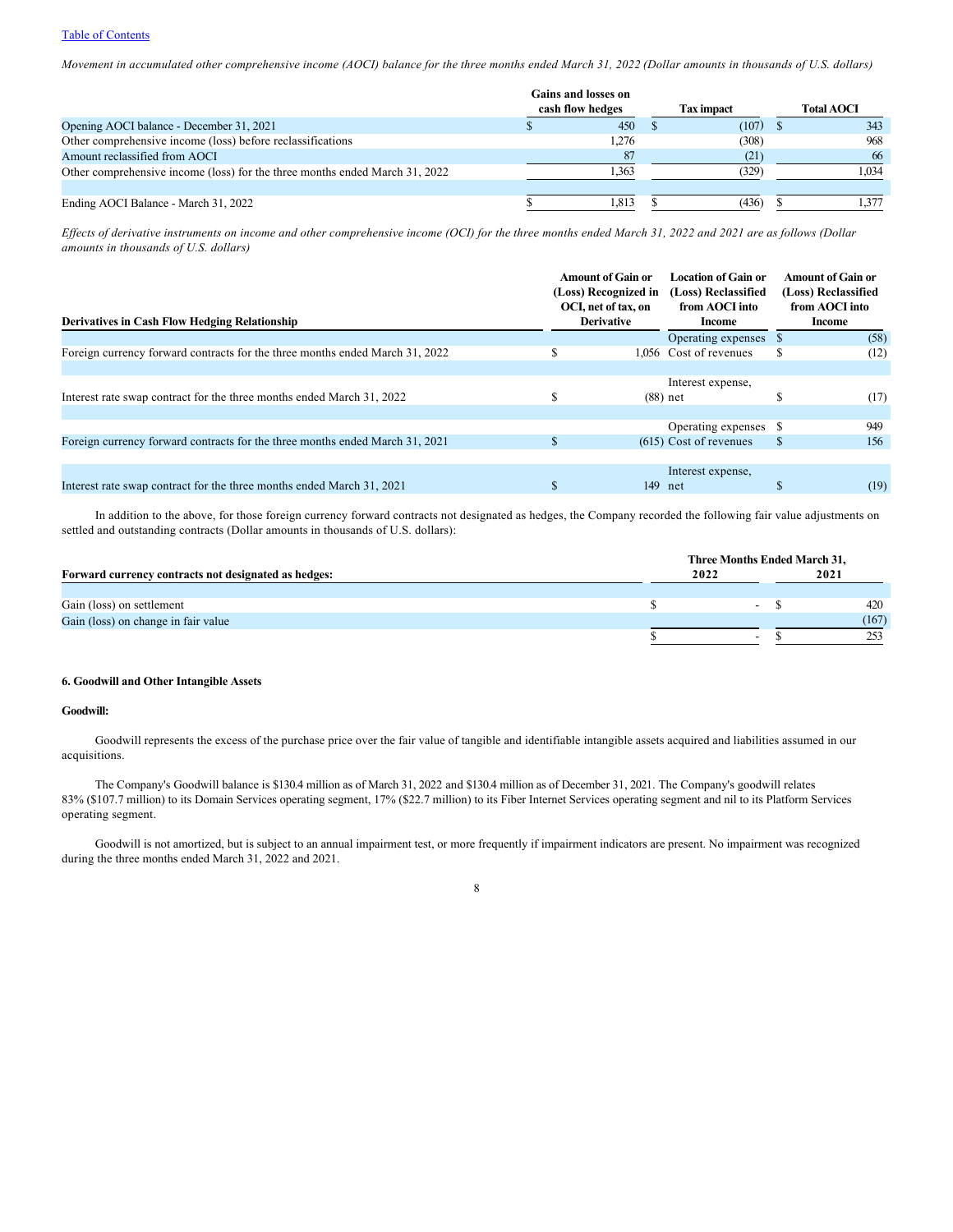#### **Other Intangible Assets:**

Intangible assets consist of acquired brand, technology, customer relationships, surname domain names, direct navigation domain names and network rights. The Company considers its intangible assets consisting of surname domain names and direct navigation domain names as indefinite life intangible assets. The Company has the exclusive right to these domain names as long as the annual renewal fees are paid to the applicable registry. Renewals occur routinely and at a nominal cost. The indefinite life intangible assets are not amortized but are subject to impairment assessments performed throughout the year. As part of the normal renewal evaluation process during the periods ended March 31, 2022 and March 31, 2021, the Company assessed that all domain names that were originally acquired in the June 2006 acquisition of Mailbank.com Inc. that were up for renewal, should be renewed.

Intangible assets, comprising brand, technology, customer relationships and network rights are being amortized on a straight-line basis over periods of two to fifteen years.

Net book value of acquired intangible assets consist of the following (Dollar amounts in thousands of U.S. dollars):

| <b>Amortization period</b>            |   | <b>Surname</b><br>domain<br>names<br>indefinite<br>life |   | <b>Direct</b><br>navigation<br>domain<br>names<br>indefinite<br>life |   | <b>Brand</b><br>7 years  |   | <b>Customer</b><br>relationships<br>$3 - 7$ years |  | <b>Technology</b><br>$2 - 7$ years |  | <b>Network</b><br>rights<br>15 years |   |         |  |  |  |  |  | <b>Total</b> |
|---------------------------------------|---|---------------------------------------------------------|---|----------------------------------------------------------------------|---|--------------------------|---|---------------------------------------------------|--|------------------------------------|--|--------------------------------------|---|---------|--|--|--|--|--|--------------|
| Balances, December 31, 2021           | S | 11,156                                                  | S | 1,135                                                                | S | 5,010                    | S | 28,634                                            |  | 3,392                              |  | 1,082                                | S | 50,409  |  |  |  |  |  |              |
| Acquisition of customer relationships |   | $\overline{\phantom{0}}$                                |   |                                                                      |   | -                        |   | 95                                                |  |                                    |  | $\overline{\phantom{a}}$             |   | 95      |  |  |  |  |  |              |
| Additions to/(disposals from) domain  |   |                                                         |   |                                                                      |   |                          |   |                                                   |  |                                    |  |                                      |   |         |  |  |  |  |  |              |
| portfolio, net                        |   |                                                         |   | (2)                                                                  |   | $\overline{\phantom{a}}$ |   |                                                   |  |                                    |  | $\overline{\phantom{a}}$             |   | (2)     |  |  |  |  |  |              |
| Amortization expense                  |   |                                                         |   | $\overline{\phantom{0}}$                                             |   | (518)                    |   | (2,145)                                           |  | (155)                              |  | (25)                                 |   | (2,843) |  |  |  |  |  |              |
| Balances, March 31, 2022              |   | 11,156                                                  |   | 1,133                                                                |   | 4,492                    |   | 26,584                                            |  | 3,237                              |  | 1,057                                |   | 47,659  |  |  |  |  |  |              |

The following table shows the estimated amortization expense for each of the next 5 years, assuming no further additions to acquired intangible assets are made (Dollar amounts in thousands of U.S. dollars):

|                   | <b>Year ending</b> |
|-------------------|--------------------|
|                   | December 31,       |
| Remainder of 2022 | 8,218              |
| 2023              | 10,153             |
| 2024              | 6,531              |
| 2025              | 4,393              |
| 2026              | 2,668              |
| Thereafter        | 3,407              |
| Total             | 35,370             |

#### **7. Loan Payable:**

# *Amended 2019 Credit Facility*

On June 14, 2019, the Company and its wholly-owned subsidiaries, Tucows.com Co., Ting Fiber, Inc., Ting Inc., Tucows (Delaware) Inc. and Tucows (Emerald), LLC entered into an Amended and Restated Senior Secured Credit Agreement (the "Amended 2019 Credit Facility") with Royal Bank ("RBC"), as administrative agent, and lenders party thereto (collectively with RBC, the "Lenders") under which the Company had access to an aggregate of up to \$240 million in funds, which consisted of \$180 million guaranteed credit facility and a \$60 million accordion facility. The Amended 2019 Credit Facility replaced the Company's 2017 Amended Credit Facility.

In connection with the Amended 2019 Credit Facility, the Company incurred \$0.3 million of fees paid to the Lenders and \$0.2 million of legal fees related to the debt issuance. Of these fees, \$0.4 million are debt issuance costs, which have been reflected as a reduction to the carrying amount of the loan payable and will be amortized over the term of the credit facility agreement and \$0.1 million were recorded in General and administrative expenses for the year ended December 31, 2019.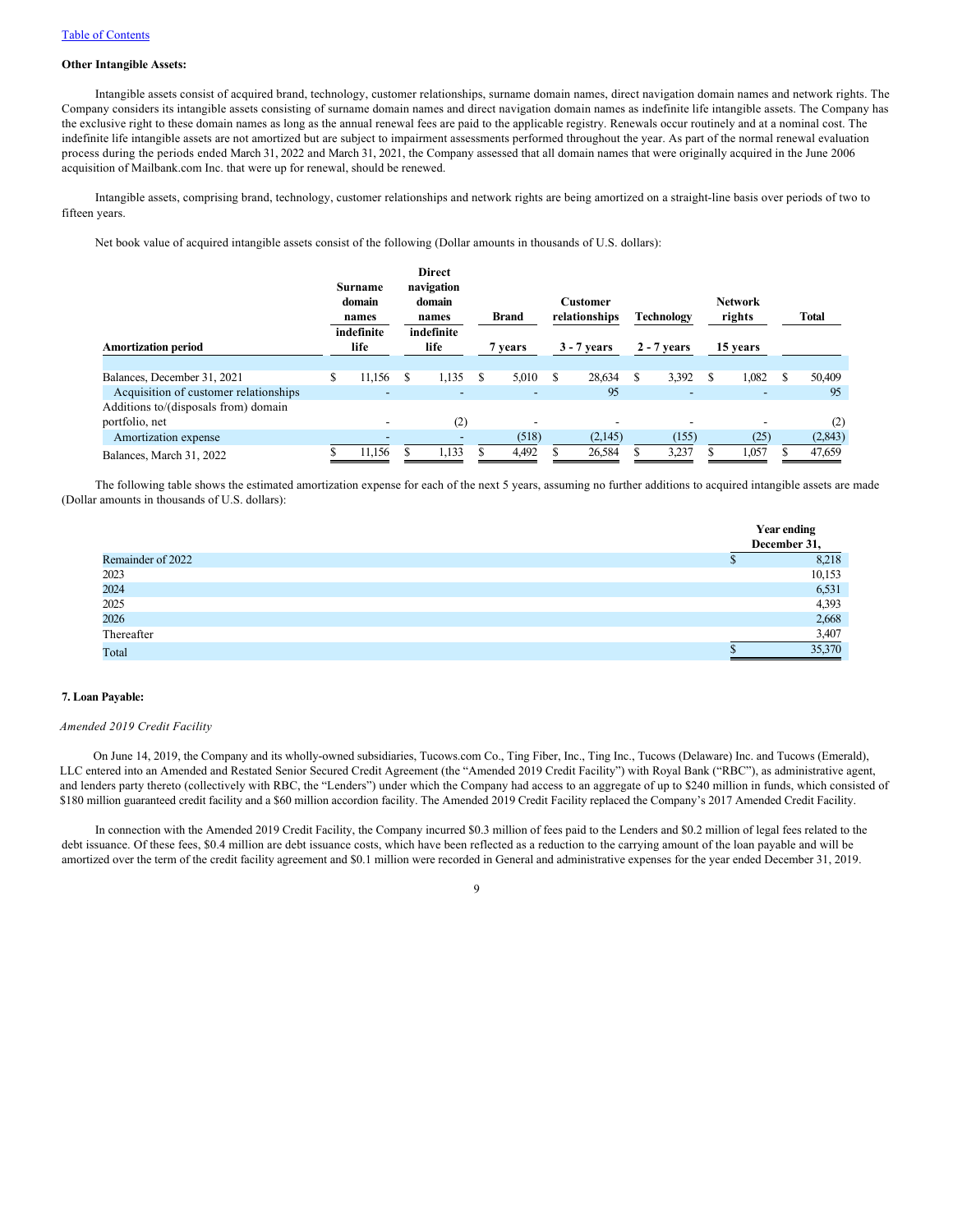The obligations of the Company under the Amended 2019 Credit Agreement are secured by a first priority lien on substantially all of the personal property and assets of the Company and has a four-year term, maturing on June 13, 2023.

#### *Second Amended 2019 Credit Facility*

On October 26, 2021, the Company entered into a Second Amended and Restated Senior Secured Credit Agreement (the "Second Amended 2019 Credit Agreement") with the Lenders and Toronto-Dominion Bank (collectively the "New Lenders") to, among other things, increase the existing revolving credit facility from \$180 million to \$240 million. The Second Amended Credit Agreement provides the Company with access to an aggregate of \$240 million in committed funds. The Second Amended Credit Agreement also provides for two additional interest rate tiers if the Company exceeds a 3.50x Total Funded Debt to Adjusted EBITDA Ratio.

In connection with the Second Amended 2019 Credit Facility, the Company incurred \$0.3 million of fees related to the debt issuance, which have been reflected as a reduction to the carrying amount of the loan payable and will be amortized over the term of the credit facility agreement.

#### *Credit Facility Terms*

The Second Amended 2019 Credit Facility is revolving with interest only payments with no scheduled repayments during the term.

The Second Amended 2019 Credit Facility contains customary representations and warranties, affirmative and negative covenants, and events of default. The Second Amended 2019 Credit Facility requires that the Company to comply with the following financial covenants at all times, which are to be calculated on a rolling four quarter basis: (i) maximum Total Funded Debt to Adjusted EBITDA Ratio of 4.50:1.00 until March 31, 2023 and 4.00:1.00 thereafter; and (ii) minimum Interest Coverage Ratio of 3.00:1.00. During the three months ended March 31, 2022, and the three months ended March 31, 2021 the Company was in compliance with these covenants. The Second Amended 2019 Credit Facility agreement definition of Adjusted EBITDA which is used to calculate the Company's compliance with covenants was amended in March of 2022 to align to the definition of Adjusted EBITDA used in Note 13 – Segment Accounting

Borrowings under the Second Amended 2019 Credit Facility will accrue interest and standby fees based on the Company's Total Funded Debt to Adjusted EBITDA ratio and the availment type as follows:

|                                                        | <b>If Total Funded Debt to EBITDA is:</b> |                                              |                                                     |                                                     |                                                     |                                    |
|--------------------------------------------------------|-------------------------------------------|----------------------------------------------|-----------------------------------------------------|-----------------------------------------------------|-----------------------------------------------------|------------------------------------|
|                                                        |                                           | Greater than<br>or equal to<br>2.00 and less | <b>Greater than</b><br>or equal to<br>2.50 and less | <b>Greater than</b><br>or equal to<br>3.00 and less | <b>Greater than</b><br>or equal to<br>3.50 and less | <b>Greater than</b><br>or equal to |
| <b>Availment type or fee</b>                           | <b>Less than 2.00</b>                     | than 2.50                                    | than 3.00                                           | than 3.50                                           | than 4.00                                           | 4.00                               |
| Canadian dollar borrowings based on Bankers'           |                                           |                                              |                                                     |                                                     |                                                     |                                    |
| Acceptance or U.S. dollar borrowings based on LIBOR    |                                           |                                              |                                                     |                                                     |                                                     |                                    |
| (Margin)                                               | 1.75%                                     | 2.25%                                        | $2.50\%$                                            | 2.75%                                               | $3.00\%$                                            | $3.25\%$                           |
| Canadian or U.S. dollar borrowings based on Prime Rate |                                           |                                              |                                                     |                                                     |                                                     |                                    |
| or U.S. dollar borrowings based on Base Rate (Margin)  | $0.50\%$                                  | 1.00%                                        | 1.25%                                               | 1.50%                                               | 1.75%                                               | 2.00%                              |
| Standby fees                                           | $0.35\%$                                  | 0.45%                                        | $0.50\%$                                            | $0.55\%$                                            | $0.60\%$                                            | 0.65%                              |

The following table summarizes the Company's borrowings under the credit facilities (Dollar amounts in thousands of U.S. dollars):

|                                                    | <b>March 31, 2022</b> |  | December 31, 2021 |  |  |
|----------------------------------------------------|-----------------------|--|-------------------|--|--|
| Revolver                                           | 207,900               |  | 191,400           |  |  |
| Less: unamortized debt discount and issuance costs | (717)                 |  | (652)             |  |  |
| Total loan payable                                 | 207,183               |  | 190,748           |  |  |
| Less: loan payable, current portion                | -                     |  |                   |  |  |
| Loan payable, long-term portion                    | 207,183               |  | 190,748           |  |  |

The following table summarizes our scheduled principal repayments as of March 31, 2022 (Dollar amounts in thousands of U.S. dollars):

| f 2022<br>Remainder | w        |           |
|---------------------|----------|-----------|
| 2023                |          | 000<br>w. |
|                     | <b>D</b> | 000<br>w  |

# **8. Income Taxes:**

The Company's provision for income taxes for interim periods is determined by using an estimated annual effective tax rate, adjusted for discrete items arising during the quarter. At each quarter, the Company updates the estimated annual effective tax rate and makes a year-to-date adjustment to the provision. The estimated annual effective tax rate is subject to volatility due to several factors, including accurately forecasting the Company's net income before tax and taxable income or loss and the mix of tax jurisdictions to which they relate, intercompany transactions, and changes in statutes, regulations, and case law.

For the three months ended March 31, 2022, the Company recorded an income tax expense of \$1.1 million on net loss before income taxes of \$1.9 million, using an estimated effective tax rate for the fiscal year ending December 31, 2022 ("Fiscal 2022") adjusted for certain minimum state taxes. Our effective tax rate for the three months ended March 31, 2022 is also adversely impacted by a change in the geographical mix of income and current tax on foreign earnings.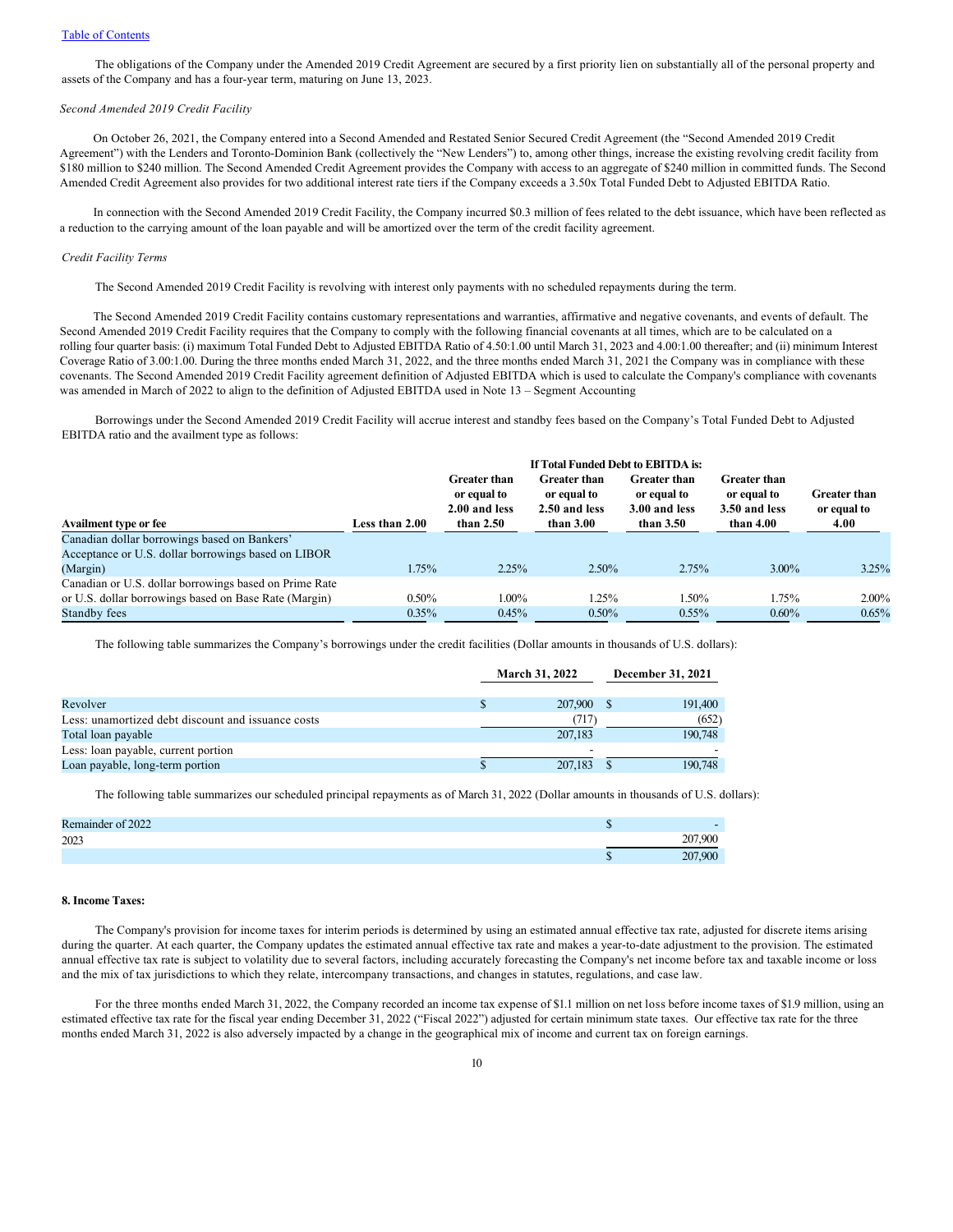Comparatively, for the three months ended March 31, 2021, the Company recorded an income tax expense of \$1.1 million on income before income taxes of \$3.2 million, using an estimated effective tax rate for the fiscal year ending December 31, 2021 *(*"Fiscal 2021") adjusted for certain minimum state taxes as well as the inclusion of a \$0.2 million tax expense related to stock based compensation. Our effective tax rate for the three months ended March 31, 2021 is also impacted by discrete adjustments resulting from finalization of prior period tax filings, foreign exchange and mark-to-market adjustments.

# **9. Basic and Diluted Earnings per Common Share:**

The following table reconciles the numerators and denominators of the basic and diluted earnings per common share computation (Dollar amounts in thousands of US dollars, except for share data):

|                                                              | Three Months Ended March 31, |              |  |            |
|--------------------------------------------------------------|------------------------------|--------------|--|------------|
|                                                              |                              | 2022         |  | 2021       |
|                                                              |                              |              |  |            |
| Numerator for basic and diluted earnings per common share:   |                              |              |  |            |
| Net income for the period                                    |                              | $(3,020)$ \$ |  | 2,149      |
|                                                              |                              |              |  |            |
| Denominator for basic and diluted earnings per common share: |                              |              |  |            |
| Basic weighted average number of common shares outstanding   |                              | 10,754,758   |  | 10,617,807 |
| Effect of outstanding stock options                          |                              |              |  | 178,955    |
| Diluted weighted average number of shares outstanding        |                              | 10,754,758   |  | 10,796,762 |
|                                                              |                              |              |  |            |
| Basic earnings per common share                              |                              | (0.28)       |  | 0.20       |
|                                                              |                              |              |  |            |
| Diluted earnings per common share                            |                              | (0.28)       |  | 0.20       |

For the three months ended March 31, 2022 the Company recorded a net loss, thus all outstanding options were considered anti-dilutive and excluded from the computation of diluted income per common share. For the three months ended March 31, 2021 4,004 outstanding options were not included in the computation of diluted income per common share because the options' exercise price was greater than the average market price of the common shares for the period.

### **10. Revenue:**

### *Significant accounting policy*

The Company's revenues are derived from (a) the provisioning of retail fiber Internet services in our Fiber Internet Services segment, (b) the CSP solutions and professional services in our Platform Services segment; and from (c) domain name registration contracts, other domain related value-added services, domain sale contracts, and other advertising revenue in our Domain Services segment. Certain revenues are disclosed under the Corporate category as they are considered nonecore business activities including Mobile Retail Services, Transition Services Agreement ("TSA") revenue and eliminations of intercompany revenue. Amounts received in advance of meeting the revenue recognition criteria described below are recorded as deferred revenue. All products are generally sold without the right of return or refund.

Revenue is measured based on consideration specified in a contract with a customer and excludes any sales incentives and amounts collected on behalf of third parties. The Company recognizes revenue when it satisfies a performance obligation by transferring control over a product or service to a customer.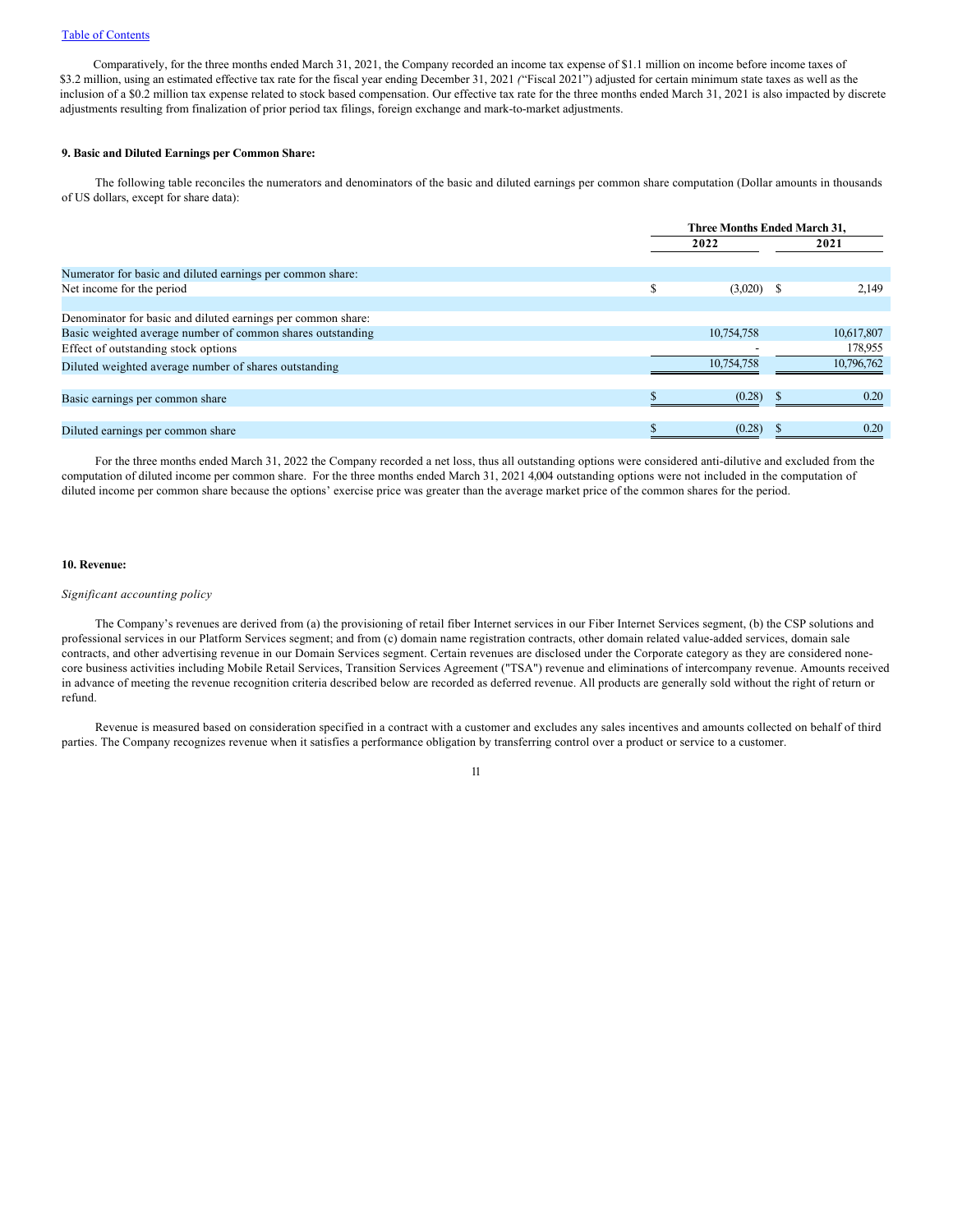#### *Nature of goods and services*

The following is a description of principal activities – separated by reportable segments – from which the Company generates its revenue. For more detailed information about reportable segments, see Note 13 – Segment Reporting.

#### (a) Fiber Internet Services

The Company generates Fiber Internet Services revenues primarily through the provisioning of fixed high-speed Internet access, Ting Internet.

Fiber Internet services (Ting Internet) contracts provide customers Internet access at their home or business through the installation and use of our fiber optic network. Ting Internet contracts are generally prepaid and grant customers with unlimited bandwidth based on a fixed price per month basis. Because consideration is collected before the service period, revenue is initially deferred and recognized as the Company performs its obligation to provide Internet access. Though the Company does not consider the installation of fixed Internet access to be a distinct performance obligation, the fees related to installation are immaterial and therefore revenue is recognized as billed.

Ting Internet access services are primarily contracted through the Ting website, for one month at a time and contain no commitment to renew the contract following each customer's monthly billing cycle. The Company's billing cycle for all Ting Internet customers is computed based on the customer's activation date. In addition, revenues associated with the sale of Internet hardware to subscribers are recognized when title and risk of loss is transferred to the subscriber and shipment has occurred. Incentive marketing credits given to customers are recorded as a reduction of revenue.

In those cases, where payment is not received at the time of sale, revenue is not recognized at contract inception unless the collection of the related accounts receivable is reasonably assured. The Company records costs that reflect expected refunds, rebates and credit card charge-backs as a reduction of revenues at the time of the sale based on historical experiences and current expectations.

#### (b) Platform Services

The Company generates Platform Services revenues by providing billing and provisioning platform services to Communication Service Providers ("CSPs") to whom we also provide other professional services.

Platform service agreements contain both platform services and professional services. Platform services offer a variety of solutions that support CSPs, including subscription and billing management, network orchestration and provisioning, and individual developer tools. Consideration under platform service arrangements includes both a variable component that changes each month depending on the number of subscribers hosted on the platform, as well as fixed payments and credits. Variable consideration sometimes includes minimum contractual payments, which are considered substantive minimum commitments. The Company uses the variable allocation exception to allocate variable consideration received to the services which the variable consideration relates to. Platform services represent a single promise to provide continuous access (i.e. a stand-ready performance obligation) to the platform. As each month of providing access to the platform is substantially the same and the customer simultaneously receives and consumes the benefits as access is provided, the performance obligation is comprised of a series of distinct service periods. Professional services provided under platform service arrangements can include implementation, training, consulting or software development/modification services. Revenues related to professional services are distinct from the other promises in the contract(s) and are recognized as the related services are performed. Consideration is allocated between the platform services and professional services performance obligations by estimating the standalone selling price ("SSP") of each performance obligation. The Company estimates the SSP of professional services based on observable standalone sales. The SSP of platform services is derived using the residual approach by estimating the total contract consideration and subtracting the SSP of professional services. Total contract consideration is estimated at contract inception, considering any constraints that may apply and updating the estimates as new information becomes available.

Other professional services consist of professional service arrangements with platform services customers which are billed based on separate Statement of Work ("SOW") arrangements for bespoke feature development. Revenues for professional services contracted through separate SOWs are recognized at a point-in-time when the final acceptance criteria have been met.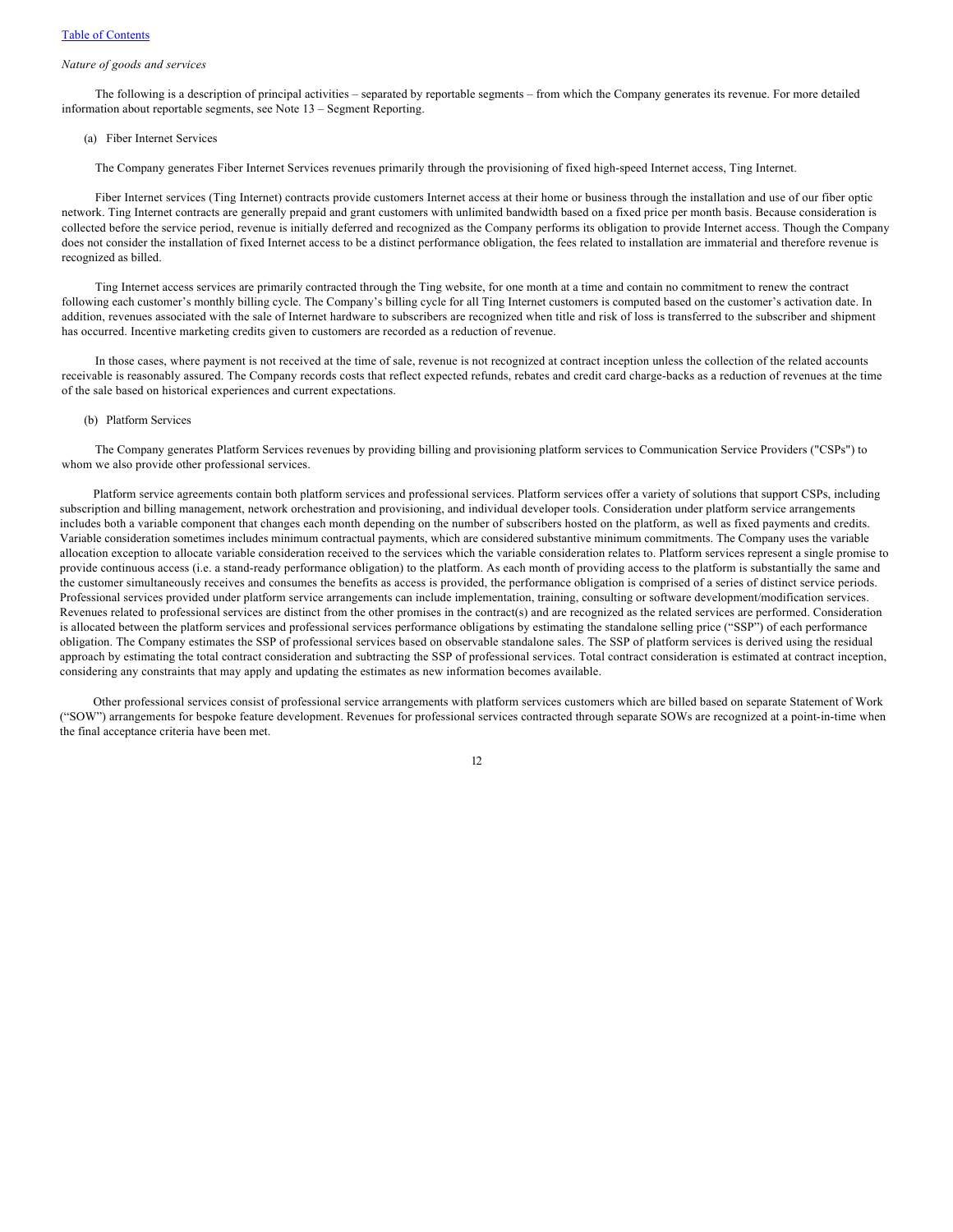### (c) Domain Services

Domain registration contracts, which can be purchased for terms of one to ten years, provide our resellers and retail registrant customers with the exclusive right to a personalized internet address from which to build an online presence. The Company enters into domain registration contracts in connection with each new, renewed and transferred-in domain registration. At the inception of the contract, the Company charges and collects the registration fee for the entire registration period. Though fees are collected upfront, revenue from domain registrations are recognized rateably over the registration period as domain registration contracts contain a 'right to access' license of IP, which is a distinct performance obligation measured over time. The registration period begins once the Company has confirmed that the requested domain name has been appropriately recorded in the registry under contractual performance standards.

Domain related value-added services like digital certifications, WHOIS privacy, website hosting and hosted email provide our resellers and retail registrant customers with tools and additional functionality to be used in conjunction with domain registrations. All domain related value-added services are considered distinct performance obligations which transfer the promised service to the customer over the contracted term. Fees charged to customers for domain related value-added services are collected at the inception of the contract, and revenue is recognized on a straight-line basis over the contracted term, consistent with the satisfaction of the performance obligations.

The Company is an ICANN accredited registrar. Thus, the Company is the primary obligor with our reseller and retail registrant customers and is responsible for the fulfillment of our registrar services to those parties. As a result, the Company reports revenue in the amount of the fees we receive directly from our reseller and retail registrant customers. Our reseller customers maintain the primary obligor relationship with their retail customers, establish pricing and retain credit risk to those customers. Accordingly, the Company does not recognize any revenue related to transactions between our reseller customers and their ultimate retail customers.

The Company also sells the rights to the Company's portfolio domains or names acquired through the Company's domain expiry stream. Revenue generated from sale of domain name contracts, containing a distinct performance obligation to transfer the domain name rights under the Company's control, is generally recognized once the rights have been transferred and payment has been received in full.

Advertising revenue is derived through domain parking monetization, whereby the Company contracts with third-party Internet advertising publishers to direct web traffic from the Company's domain expiry stream domains and Internet portfolio domains to advertising websites. Compensation from Internet advertising publishers is calculated variably on a cost-per-action basis based on the number of advertising links that have been visited in a given month. Given that the variable consideration is calculated and paid on a monthly basis, no estimation of variable consideration is required.

# *Disaggregation of Revenue*

The following is a summary of the Company's revenue earned from each significant revenue stream (Dollar amounts in thousands of U.S. dollars):

|                                  |             | Three Months Ended March 31, |
|----------------------------------|-------------|------------------------------|
|                                  | 2022        | 2021                         |
| <b>Fiber Internet Services:</b>  |             |                              |
| <b>Fiber Internet Services</b>   | 9,788<br>\$ | 5,082<br>S                   |
| Platform Services:               |             |                              |
| <b>Platform Services</b>         | 6,097       | 638                          |
| Other Professional Services      | 750         |                              |
| <b>Total Platform Services</b>   | 6,847       | 638                          |
| Domain Services:                 |             |                              |
| Wholesale                        |             |                              |
| Domain Services                  | 46,836      | 46,991                       |
| Value Added Services             | 5,649       | 5,080                        |
| <b>Total Wholesale</b>           | 52,485      | 52,071                       |
| Retail                           | 9,061       | 9,154                        |
| <b>Total Domain Services</b>     | 61,546      | 61,225                       |
|                                  |             |                              |
| Corporate:                       |             |                              |
| Mobile services and eliminations | 2,918       | 3,930                        |
|                                  | 81,099<br>ъ | 70,875<br>S                  |

During the three months ended March 31, 2022 and the three months ended March 31, 2021 no customer accounted for more than 10% of total revenue.

At March 31, 2022, one customer represented 46% of accounts receivables.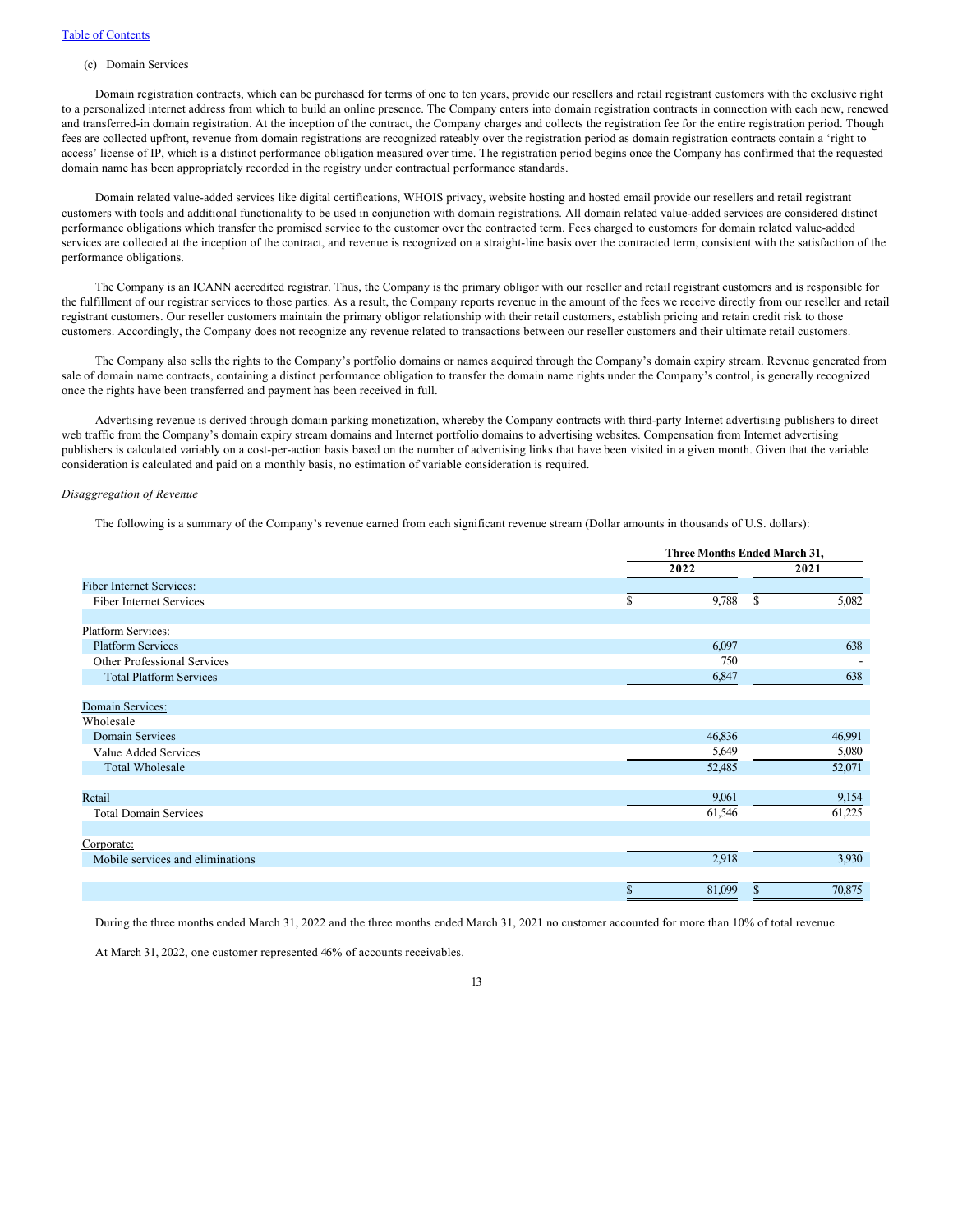The following is a summary of the Company's cost of revenue from each significant revenue stream (Dollar amounts in thousands of U.S. dollars):

|                                                 |              | <b>Three Months Ended March 31,</b> |
|-------------------------------------------------|--------------|-------------------------------------|
|                                                 | 2022         | 2021                                |
| <b>Fiber Internet Services:</b>                 |              |                                     |
| Fiber Internet Services                         | 4,038<br>\$  | \$<br>2,609                         |
|                                                 |              |                                     |
| Platform Services:                              |              |                                     |
| <b>Platform Services</b>                        | 185          | 85                                  |
| Other Professional Services                     | 776          |                                     |
| <b>Total Platform Services</b>                  | 961          | 85                                  |
| <b>Domain Services:</b>                         |              |                                     |
| Wholesale                                       |              |                                     |
| <b>Domain Services</b>                          | 36,397       | 35,773                              |
| Value Added Services                            | 656          | 599                                 |
| <b>Total Wholesale</b>                          | 37,053       | 36,372                              |
| Retail                                          | 4,759        | 4,401                               |
| <b>Total Domain Services</b>                    | 41,812       | 40,773                              |
| Corporate:                                      |              |                                     |
| Mobile services and eliminations                | 2,610        | 2,720                               |
| <b>Network Expenses:</b>                        |              |                                     |
| Network, other costs                            | 4,180        | 3,238                               |
| Network, depreciation of property and equipment | 5,895        | 3,638                               |
| Network, amortization of intangible assets      | 378          | 299                                 |
| Network, impairment of property and equipment   | 27           | 60                                  |
| <b>Total Network Expenses</b>                   | 10,480       | 7,235                               |
|                                                 | \$<br>59,901 | \$<br>53,422                        |

# *Contract Balances*

The following tables provide information about contract assets and contract liabilities (deferred revenue) from contracts with customers. The Company accounts for contract assets and liabilities on a contract-by-contract basis, with each contract presented as either a net contract asset or a net contract liability accordingly.

Some of the Company's long-term contracts with customers are billed in advance of service, such as domain contracts and some professional service contracts. Consideration received from customers related to performance obligations which have not yet been satisfied are contract liabilities and recorded as deferred revenues.

Deferred revenue primarily relates to the portion of the transaction price received in advance related to the unexpired term of domain name registrations and other domain related value-added services, on both a wholesale and retail basis, net of external commissions.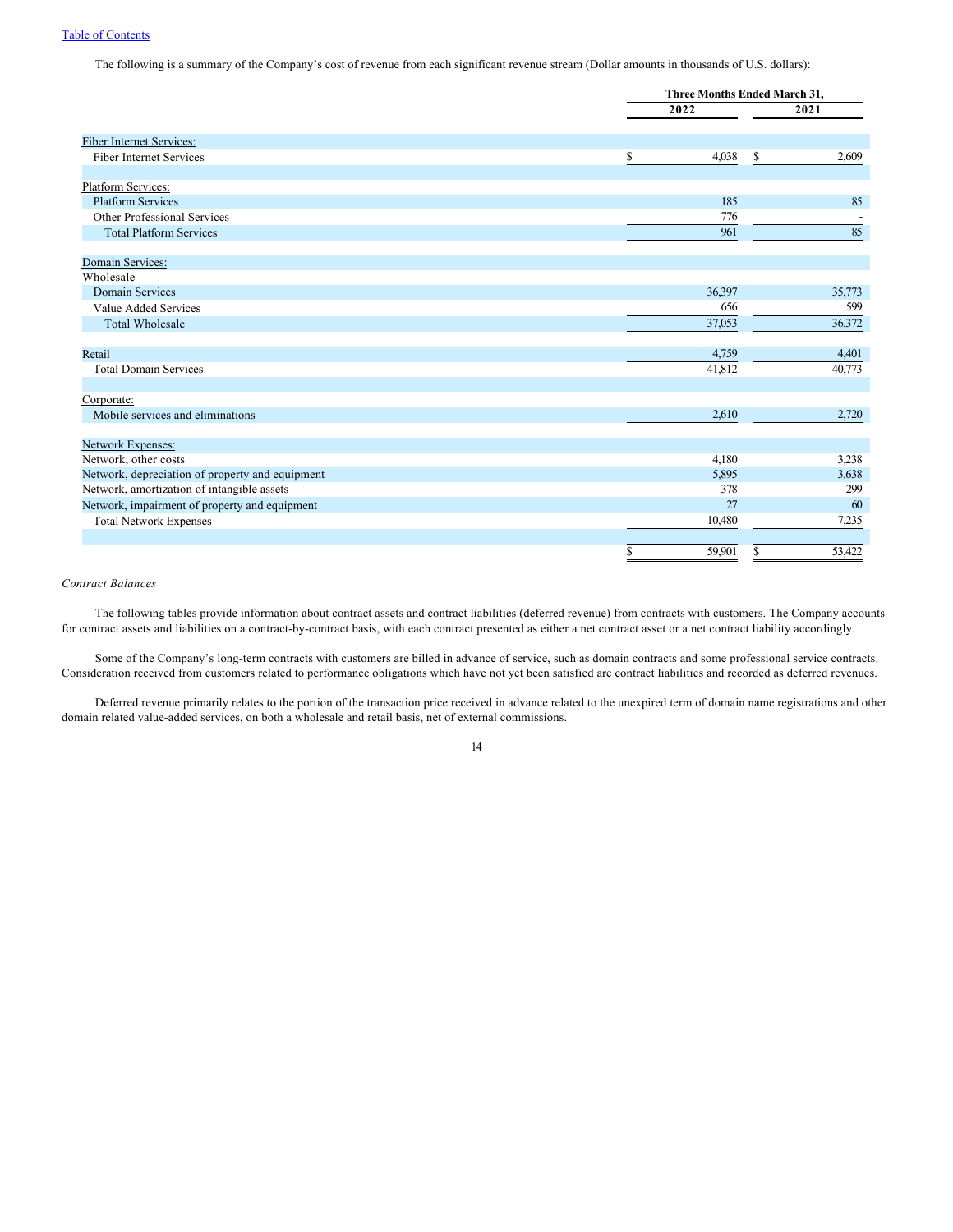#### [Table of Contents](#page-1-0)

Significant changes in deferred revenue for the three months ended March 31, 2022 were as follows (Dollar amounts in thousands of U.S. dollars):

Deferred revenue:

|                              | <b>March 31, 2022</b> |
|------------------------------|-----------------------|
|                              |                       |
| Balance, beginning of period | 147,793               |
| Deferred revenue             | 65,315                |
| Recognized revenue           | (60.942)              |
| Balance, end of period       | 152,166               |

The Company receives consideration for long-term mobile platform service contracts, which we collect variably each month depending on the number of subscribers hosted on the platform (subject to certain minimums) as well as through certain fixed platform fees and credits. Contract assets are recorded for services delivered under long-term mobile platform services contracts, to the extent that the services delivered exceed the services which have been billed to the customer at the reporting date. Contract assets are transferred to receivables when the rights to consideration become unconditional. All contract assets transfer to receivables within three months of when they are recognized.

#### Contract assets:

|                                     | <b>March 31, 2022</b> |
|-------------------------------------|-----------------------|
|                                     |                       |
| Balance, beginning of period        | 778                   |
| Consideration recognized as revenue | 5,677                 |
| Transferred to receivables          | (3,172)               |
| Balance, end of period              | 3,283                 |

# *Remaining Performance Obligations:*

For retail mobile and internet access services, where the performance obligation is part of contracts that have an original expected duration of one year or less (typically one month), the Company has elected to apply a practical expedient to not disclose revenues expected to be recognized in the future related performance obligations that are unsatisfied (or partially unsatisfied).

Although domain registration contracts are deferred over the lives of the individual contracts, which can range from one to ten years, approximately 80 percent of our deferred revenue balance related to domain contracts is expected to be recognized within the next twelve months.

Deferred revenue related to Exact hosting contracts is also deferred over the lives of the individual contracts, which are expected to be fully recognized within the next twelve months.

Professional service revenue related to platform services may be deferred over the period not exceeding the term of the contract.

#### **11. Costs to obtain and fulfill a Contract**

# Deferred costs of fulfillment

Deferred costs to fulfill contracts primarily consist of domain registration costs which have been paid to a domain registry, and are capitalized as deferred costs of fulfillment. These costs are deferred and amortized over the life of the domain which generally ranges from one to ten years. The Company also defers certain technology design and data migration costs it incurs to fulfil its performance obligations contained in our platform services arrangements. For the three months ended March 31, 2022, the Company deferred \$45.1 million and amortized \$43.2 million of contract costs. There was no impairment loss recognized in relation to the costs capitalized during the three months ended March 31, 2022. Amortization expense of deferred costs is included in cost of revenue.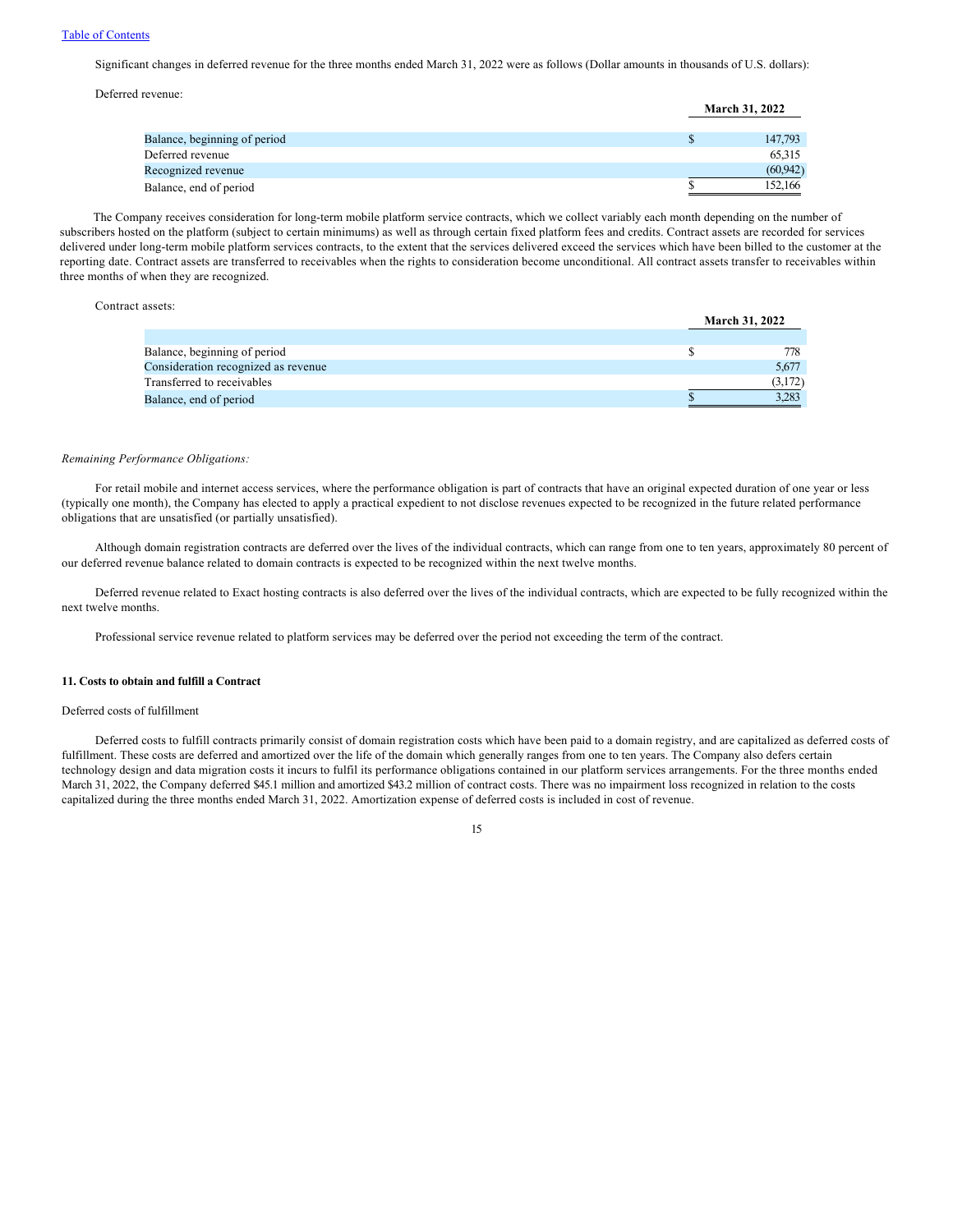# [Table of Contents](#page-1-0)

The breakdown of the movement in the deferred costs of fulfillment balance for the three months ended March 31, 2022 is as follows (Dollar amounts in thousands of U.S. dollars).

|                              | <b>March 31, 2022</b> |  |
|------------------------------|-----------------------|--|
|                              |                       |  |
| Balance, beginning of period | 112,711               |  |
| Deferral of costs            | 45,132                |  |
| Recognized costs             | (43, 183)             |  |
| Balance, end of period       | 114.660               |  |

# **12. Leases**

We lease datacenters, corporate offices and fiber-optic cables under operating leases. The Company does not have any leases classified as finance leases.

Our leases have remaining lease terms of 1 year to 20 years, some of which may include options to extend the leases for up to 5 years, and some of which may include options to terminate the leases within 1 year.

The components of lease expense were as follows (Dollar amounts in thousands of U.S. dollars):

|                                                                        | For the Three Months Ended March 31. |     |  |      |
|------------------------------------------------------------------------|--------------------------------------|-----|--|------|
|                                                                        | 2022                                 |     |  | 2021 |
| Operating Lease Cost (leases with a total term greater than 12 months) |                                      | 849 |  | 534  |
| Short-term Lease Cost (leases with a total term of 12 months or less)  |                                      |     |  | 50   |
| Variable Lease Cost                                                    |                                      | 103 |  | 176  |
| Total Lease Cost                                                       |                                      | 963 |  | 760  |

Lease Cost is presented in general and administrative expenses and network expenses within our consolidated statements of operations and comprehensive income.

Information related to leases was as follows (Dollar amounts in thousands of U.S. dollars):

|                                                              | For the Three Months Ended March 31. |            |  |                          |
|--------------------------------------------------------------|--------------------------------------|------------|--|--------------------------|
| Supplemental cashflow information:                           |                                      | 2022       |  | 2021                     |
| Operating Lease - Operating Cash Flows (Fixed Payments)      |                                      | 936        |  | 551                      |
| Operating Lease - Operating Cash Flows (Liability Reduction) |                                      | 832        |  | 472                      |
| New ROU Assets - Operating Leases                            |                                      | 1.378      |  | 1,394                    |
| Supplemental balance sheet information related to leases:    | <b>March 31, 2022</b>                |            |  | <b>December 31, 2021</b> |
| Weighted Average Discount Rate                               |                                      | $3.11\%$   |  | 3.09%                    |
| Weighted Average Remaining Lease Term                        |                                      | $7.36$ yrs |  | $7.74$ yrs               |

Maturity of lease liability as of March 31, 2022 (Dollar amounts in thousands of U.S. dollars):

| <b>March 31, 2022</b> |
|-----------------------|
| 2,854                 |
| 3,818                 |
| 2,883                 |
| 2,055                 |
| 1,501                 |
| 4,245                 |
| 17,356                |
| 1,673                 |
| 15,683                |
|                       |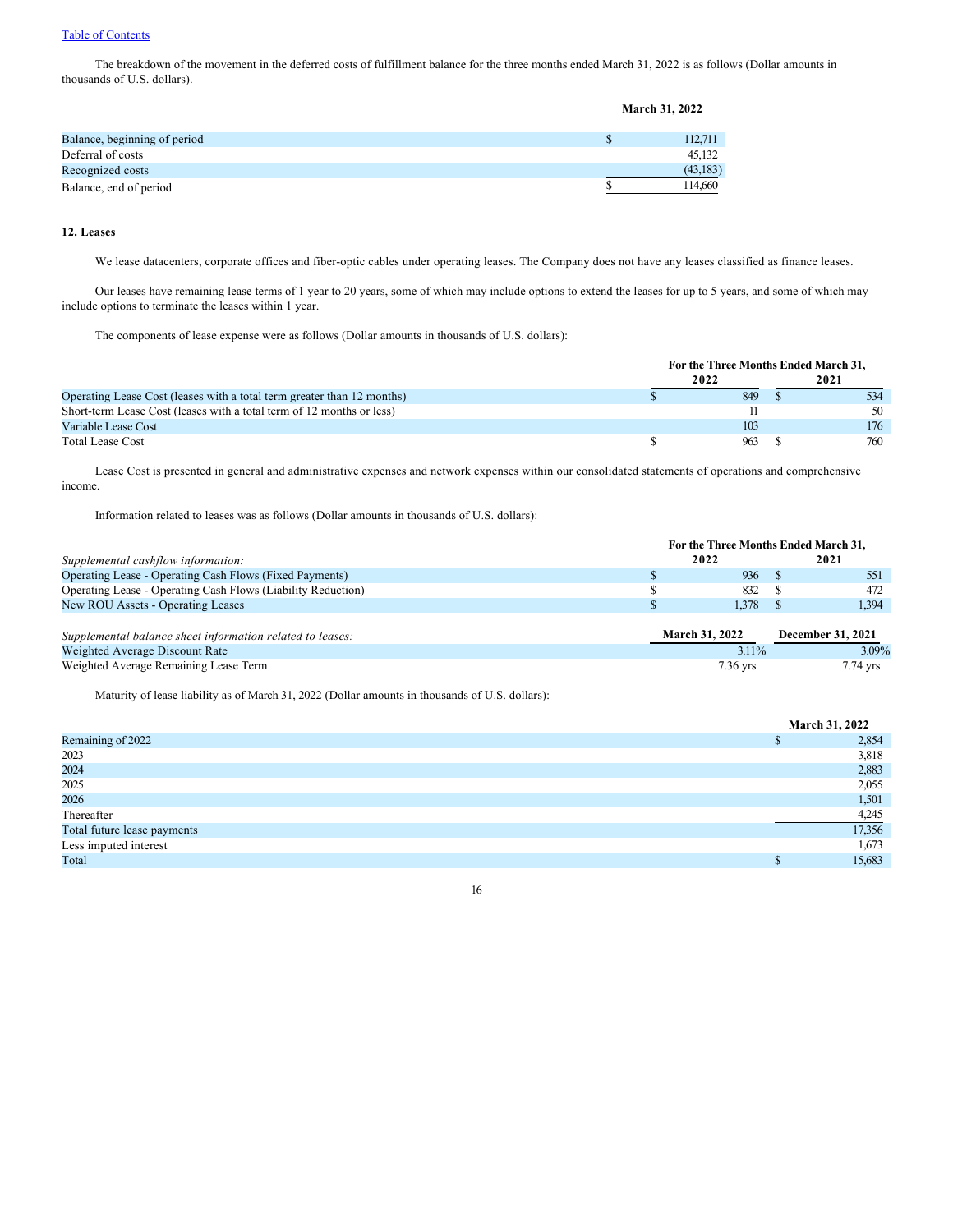Operating lease payments include payments under the non-cancellable term, without any additional amounts related to options to extend lease terms that are reasonably certain of being exercised.

As of March 31, 2022, we have not entered into lease agreements that have not yet commenced.

The Company has elected to use the single exchange rate approach when accounting for lease modifications. Under the single exchange rate approach, the entire right of use asset is revalued at the date of modification in the Company's functional currency provided the re-measurement is not considered a separate contract or if the re-measurement is related to change the lease term or assessment of a lessee option to purchase the underlying asset being exercised.

# **13. Segment Reporting:**

*Reportable operating segments:*

We are organized and managed based on three operating segments which are differentiated primarily by their services, the markets they serve and the regulatory environments in which they operate. No operating segments have been aggregated to determine our reportable segments.

During the first quarter of 2022, the Company completed a reorganization of its reporting structure into three operating and reportable segments: Fiber Internet Services, Platform Services and Domain Services. Previously, the Company disclosed the three operating and reportable segments: Fiber Internet Services, Mobile Services and Domain Services. The retail portion of the previously disclosed Mobile Services, including the earn-out of the sale of legacy subscribers are now included within Corporate and ISP platform revenues and related results previously included within the Fiber Internet Services are now included within Platform Services.

The change to our reportable operating segments was the result of a shift in our business and management structures that was completed during the first quarter of 2022. The operations supporting what was previously known as our Mobile Services segment have become increasingly operationally distinct between our mobile retail services and our platform services. As a result, commencing in the first quarter of 2022, our Chief Executive Officer ("CEO"), who is also our chief operating decision maker, reviews the operating results of Fiber Internet Services, Platform Services and Domains Services as three distinct segments in order to make key operating decisions as well as evaluate segment performance. Certain revenues and expenses disclosed under the Corporate category are excluded from segment EBITDA results as they are centrally managed and not monitored by or reported to our CEO by segment, including Mobile Retail Services, eliminations of intercompany transactions, portions of Finance and Human Resources that are centrally managed, Legal and Corporate IT.

Our reportable operating segments and their principal activities consist of the following:

1. Fiber Internet Services - This segment derives revenue from the retail high speed Internet access to individuals and small businesses primarily through the Ting website. Revenues are generated in the United States.

2. Platform Services – This segment derives revenue from platform and other professional services related to communication service providers, including Mobile Network Operators and Internet Service Providers, and are primarily generated in the United States.

3. Domain Services – This segment includes wholesale and retail domain name registration services, value added services and portfolio services. The Company primarily earns revenues from the registration fees charged to resellers in connection with new, renewed and transferred domain name registrations; the sale of retail Internet domain name registration and email services to individuals and small businesses. Domain Services revenues are attributed to the country in which the contract originates, primarily Canada and the United States.

Our segmented results include shared services allocations, including a profit margin, from Corporate for Finance, Human Resources and other technical services, to the operating units. In addition, Platform Services charges Fiber Internet Services a subscriber based monthly charge services rendered. Financial impacts from these allocations and cross segment charges are eliminated as part of the Corporate results.

#### *Key measure of segment performance:*

The CEO, as the chief operating decision maker, regularly reviews the operations and performance by segment. The CEO reviews segment revenue, gross margin and adjusted EBITDA (as defined below) as (i) key measures of performance for each segment and (ii) to make decisions about the allocation of resources. Sales and marketing expenses, technical operations and development expenses, general and administrative expenses, depreciation of property and equipment, amortization of intangibles assets, impairment of indefinite life intangible assets, gain on currency forward contracts and other expense net are organized along functional lines and are not included in the measurement of segment profitability. Total assets and total liabilities are centrally managed and are not reviewed at the segment level by the CEO. The Company follows the same accounting policies for the segments as those described in "Note 2 – Significant Accounting Policies", and "Note 10 – Revenue".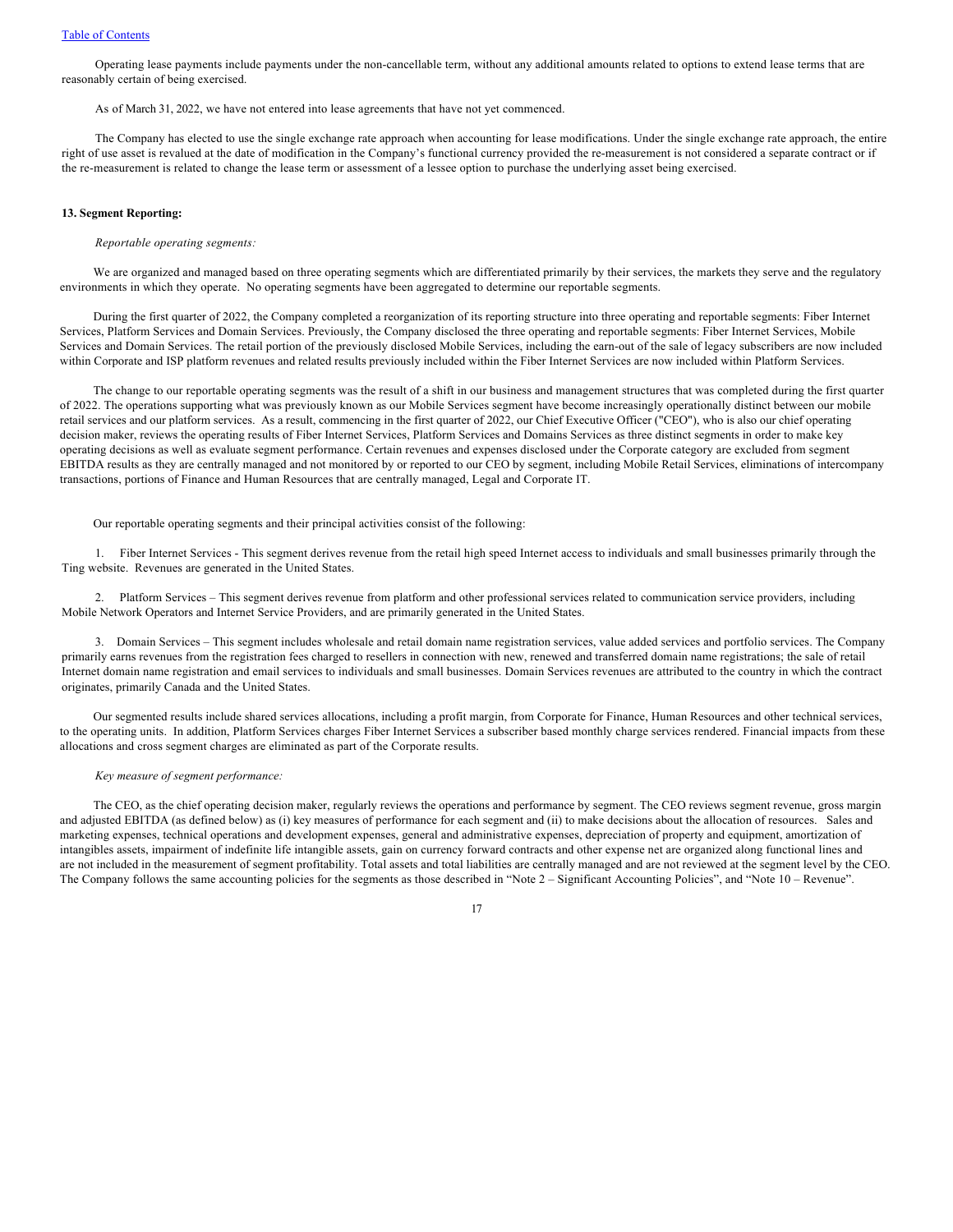Our key measures of segment performance and their definitions are:

1. Segment gross margin - net revenues less Direct cost of revenues attributable to each segment.

2. Segment adjusted EBITDA - segment gross margin as well as the recurring gain on sale of Ting Customer Assets, less network expenses and certain operating expenses attributable to each segment, such as sales and marketing, technical operations and development, general and administration expenses but excludes gains and losses from unrealized foreign currency, stock-based compensation and transactions that are one-time in nature and not indicative of on-going performance, including acquisition and transition costs. Certain revenues and expenses disclosed under the Corporate category are excluded from segment EBITDA results as they are centrally managed and not monitored by or reported to our CEO by segment, including Mobile Retail Services, eliminations of intercompany transactions, portions of Finance and Human Resources that are centrally managed, Legal and Corporate IT.

Our comparative period financial results have also been reclassified to reflect the current key measures of segment performance.

The Company believes that both segment gross margin and adjusted EBITDA measures are important indicators of the operational strength and performance of its segments, by identifying those items that are not directly a reflection of each segment's performance or indicative of ongoing operational and profitability trends. Segment gross margin and segment adjusted EBITDA both exclude depreciation of property and equipment, amortization of intangibles assets, impairment of indefinite life intangible assets that are included in the measurement of income before provision for income taxes pursuant to generally accepted accounting principles ("GAAP"). Accordingly, adjusted EBITDA should be considered in addition to, but not as a substitute for net income, cash flow provided by operating activities and other measures of financial performance prepared in accordance with GAAP. Total assets and total liabilities are centrally managed and are not reviewed at the segment level by the CEO. The Company follows the same accounting policies for the segments as those described in "Note 2 – Significant Accounting Policies", and "Note 10 – Revenue".

Information by reportable segments (with the exception of disaggregated revenue, which is discussed in "Note 10 – Revenue"), which is regularly reported to the chief operating decision maker, and the reconciliations thereof to our income before taxes, are set out in the following tables (Dollar amounts in thousands of US dollars):

# **Reconciliation of Adjusted EBITDA to Income before Provision for Income Taxes Three Months Ended March 31, (In Thousands of US Dollars) 2022 2021 (unaudited) (unaudited) (unaudited)** Adjusted EBITDA 12,724 Depreciation of property and equipment 6,043 3,759 Impairment and loss on disposition of property and equipment 412 60 Amortization of intangible assets 2,619 Interest expense, net 1,796 936 Accretion of contingent consideration 98 96 Stock-based compensation 1,391 1,022<br>
Interalized loss (gain) on change in fair value of forward contracts 166 Unrealized loss (gain) on change in fair value of forward contracts Unrealized loss (gain) on foreign exchange revaluation of foreign denominated monetary assets and liabilities 53 67 67 Acquisition and other costs<sup>1</sup> 767 767 Income before provision for income taxes  $\frac{1}{2}$   $\frac{1}{2}$   $\frac{1}{2}$   $\frac{3,232}{3,232}$

1 Acquisition and other costs represent transaction-related expenses, transitional expenses, such as redundant post-acquisition expenses, primarily related to our acquisitions, including Simply Bits in November 2021. Expenses include severance or transitional costs associated with department, operational or overall company restructuring efforts, including geographic alignments.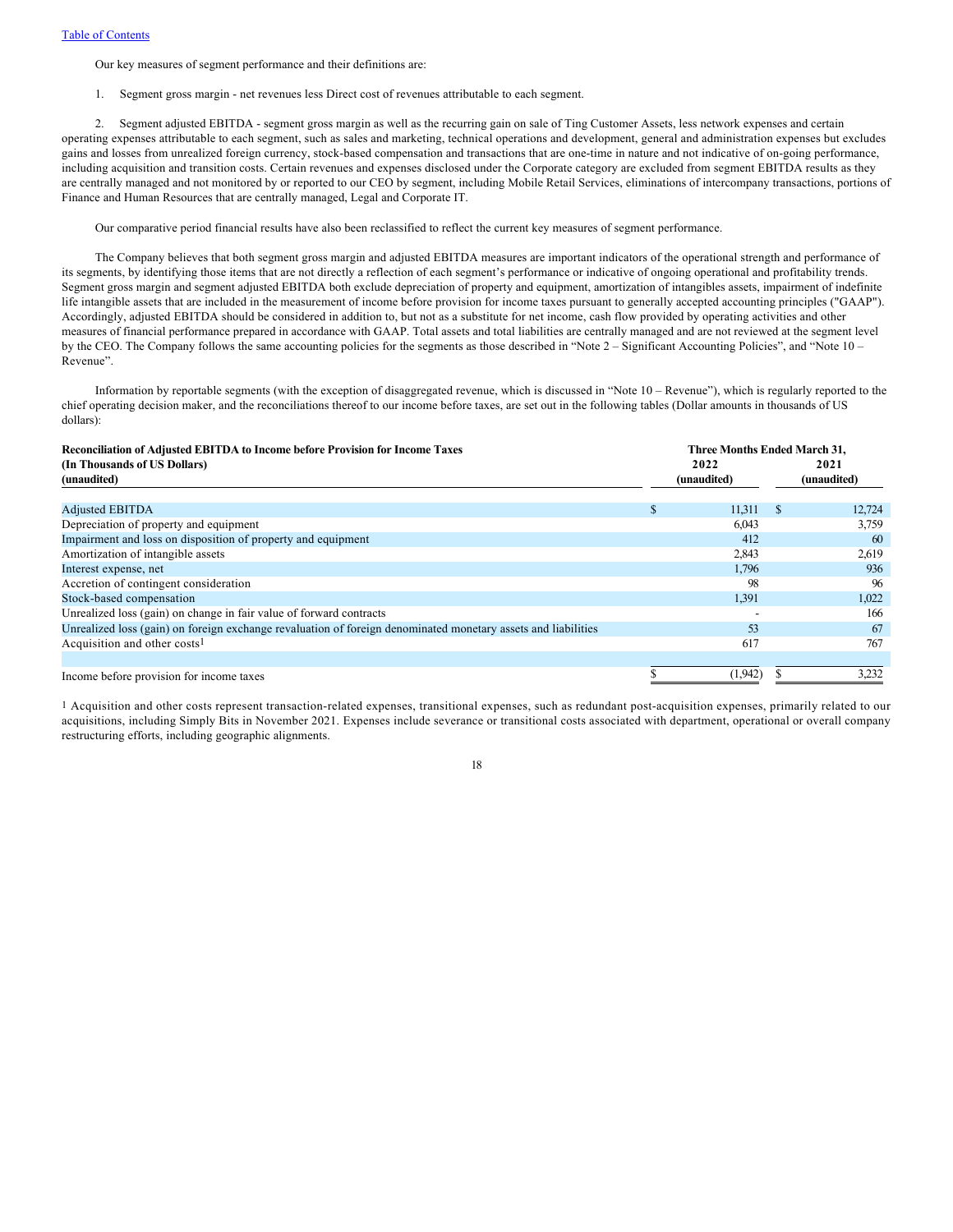# [Table of Contents](#page-1-0)

|                                           |   | <b>Fiber Internet</b><br><b>Services</b> |              | <b>Platform</b><br><b>Services</b> |              | Domain<br><b>Services</b> |              | Corporate |              | Consolidated<br><b>Totals</b> |
|-------------------------------------------|---|------------------------------------------|--------------|------------------------------------|--------------|---------------------------|--------------|-----------|--------------|-------------------------------|
| For the Three Months Ended March 31, 2022 |   |                                          |              |                                    |              |                           |              |           |              |                               |
|                                           |   |                                          |              |                                    |              |                           |              |           |              |                               |
| <b>Net Revenues</b>                       | D | 9,788                                    | <sup>S</sup> | 6,847                              | <sup>8</sup> | 61.546                    | <sup>S</sup> | 2.918     | <sup>8</sup> | 81,099                        |
| Direct cost of revenues                   |   | 4,038                                    |              | 961                                |              | 41,812                    |              | 2,610     |              | 49,421                        |
| Segment Gross Margin                      |   | 5,750                                    |              | 5,886                              |              | 19.734                    |              | 308       |              | 31,678                        |
|                                           |   |                                          |              |                                    |              |                           |              |           |              |                               |
| <b>Adjusted EBITDA</b>                    |   | (4,321)                                  |              | 2.047                              |              | 11,774                    |              | 1.811     |              | 11.311                        |

|                                           | <b>Fiber Internet</b><br><b>Services</b> |         | <b>Platform</b><br><b>Services</b> |          | Domain<br><b>Services</b> |  | Corporate | Consolidated<br>Totals |
|-------------------------------------------|------------------------------------------|---------|------------------------------------|----------|---------------------------|--|-----------|------------------------|
| For the Three Months Ended March 31, 2021 |                                          |         |                                    |          |                           |  |           |                        |
|                                           |                                          |         |                                    |          |                           |  |           |                        |
| <b>Net Revenues</b>                       |                                          | 5,082   | 638                                | <b>S</b> | 61.225                    |  | 3.930     | 70,875                 |
| Direct cost of revenues                   |                                          | 2,609   | 85                                 |          | 40,773                    |  | 2,720     | 46,187                 |
| <b>Segment Gross Margin</b>               |                                          | 2,473   | 553                                |          | 20.452                    |  | 1,210     | 24,688                 |
|                                           |                                          |         |                                    |          |                           |  |           |                        |
| <b>Adjusted EBITDA</b>                    |                                          | (3.927) | (1,080)                            |          | 13.196                    |  | 4,535     | 12,724                 |

(b) The following is a summary of the Company's property and equipment by geographic region (Dollar amounts in thousands of US dollars):

|                      | <b>March 31, 2022</b> | December 31, 2021 |
|----------------------|-----------------------|-------------------|
|                      |                       |                   |
| Canada               | 1,721                 | 1,994             |
| <b>United States</b> | 189,698               | 170,630           |
| Europe               | 37                    | 38                |
|                      | 191,456               | 172,662           |

(c) The following is a summary of the Company's amortizable intangible assets by geographic region (Dollar amounts in thousands of US dollars):

|                      | <b>March 31, 2022</b> |    | December 31, 2021 |
|----------------------|-----------------------|----|-------------------|
| Canada               | 3,899                 | υD | 1,386             |
| <b>United States</b> | 31.471                |    | 36,732            |
|                      | 35,370                |    | 38,118            |

(d) Valuation and qualifying accounts (Dollar amounts in thousands of US dollars):

| <b>Allowance for doubtful accounts</b> | <b>Balance at</b><br>beginning of<br>period |     | <b>Charged to costs</b><br>and expenses |       | Write-offs<br>during period |                              | <b>Balance at end of</b><br>period |     |
|----------------------------------------|---------------------------------------------|-----|-----------------------------------------|-------|-----------------------------|------------------------------|------------------------------------|-----|
| Three Months Ended March 31, 2022      |                                             | 541 |                                         | ra in |                             |                              |                                    | 535 |
| Twelve months ended December 31, 2021  |                                             | 222 |                                         | 319   |                             | $\qquad \qquad \blacksquare$ |                                    | 541 |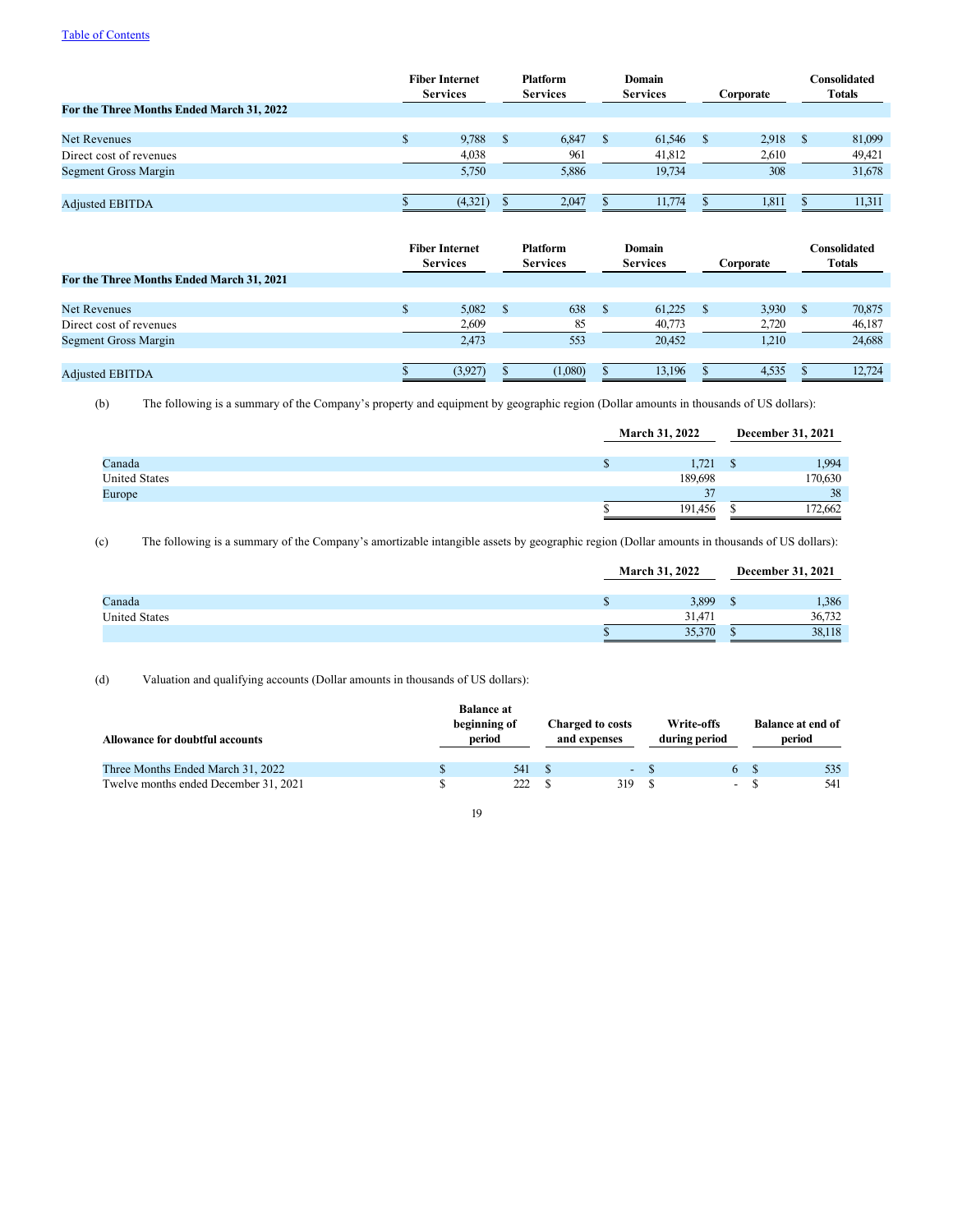### **14. Stockholders' Equity:**

The following table summarizes stockholders' equity transactions for the three-month period ended (Dollar amounts in thousands of U.S. dollars):

|                                                                                    | <b>Common stock</b>      |    |                          | <b>Additional</b><br>paid in<br><b>Retained</b> |         |    |                          |   | Accumulated<br>other<br>comprehensive |          | <b>Total</b><br>stockholders' |
|------------------------------------------------------------------------------------|--------------------------|----|--------------------------|-------------------------------------------------|---------|----|--------------------------|---|---------------------------------------|----------|-------------------------------|
|                                                                                    | <b>Number</b>            |    | <b>Amount</b>            |                                                 | capital |    | earnings                 |   | income (loss)                         |          | equity                        |
| Balances, December 31, 2021                                                        | 10,747,417               | S. | 28,515                   | S                                               | 2,764   | \$ | 83,470                   | S | 343                                   | <b>S</b> | 115,092                       |
| Exercise of stock options                                                          | 11,592                   |    | 757                      |                                                 | (242)   |    | $\overline{\phantom{a}}$ |   | ٠                                     |          | 515                           |
| Shares deducted from exercise of stock<br>options for payment of withholding taxes |                          |    |                          |                                                 |         |    |                          |   |                                       |          |                               |
| and exercise consideration                                                         | (1,860)                  |    |                          |                                                 |         |    | $\overline{\phantom{a}}$ |   |                                       |          |                               |
| Stock-based compensation                                                           | 5,432                    |    | 383                      |                                                 | 1,008   |    | $\overline{\phantom{a}}$ |   | $\overline{\phantom{a}}$              |          | 1,391                         |
| Net income                                                                         | $\overline{\phantom{a}}$ |    | $\overline{\phantom{a}}$ |                                                 |         |    | (3,020)                  |   | -                                     |          | (3,020)                       |
| Other comprehensive income (loss)                                                  |                          |    |                          |                                                 |         |    |                          |   | 1,034                                 |          | 1,034                         |
| Balances, March 31, 2022                                                           | 10,762,581               |    | 29,655                   |                                                 | 3,530   |    | 80,450                   |   | 1,377                                 |          | 115,012                       |

#### *2022 Stock Buyback Program*

On February 10, 2022, the Company announced that its Board approved a stock buyback program to repurchase up to \$40 million of its common stock in the open market. Purchases will be made exclusively through the facilities of the NASDAQ Capital Market. The stock buyback program commenced on February 11, 2022 and is expected to terminate on or before February 10, 2023. For the three months ended March 31, 2022, the Company did not repurchase shares under this program.

# *2021 Stock Buyback Program*

On February 9, 2021, the Company announced that its Board approved a stock buyback program to repurchase up to \$40 million of its common stock in the open market. Purchases will be made exclusively through the facilities of the NASDAQ Capital Market. The stock buyback program commenced on February 10, 2021 and was terminated on February 9, 2022. For the three months ended March 31, 2022, and the three months ended March 31, 2021 the Company did not repurchase shares under this program.

#### *2020 Stock Buyback Program*

On February 12, 2020, the Company announced that its Board had approved a stock buyback program to repurchase up to \$40 million of its common stock in the open market. The \$40 million buyback program commenced on February 13, 2020 and terminated on February 12, 2021. For the three months ended March 31, 2021, the Company did not repurchase shares under this program.

#### **15. Share-based Payments:**

### Stock options

The fair value of each option grant is estimated on the date of grant using the Black-Scholes option-pricing model. Because option-pricing models require the use of subjective assumptions, changes in these assumptions can materially affect the fair value of the options. The assumptions presented in the table below represent the weighted average of the applicable assumption used to value stock options at their grant date. The Company calculates expected volatility based on historical volatility of the Company's common shares. The expected term, which represents the period of time that options granted are expected to be outstanding, is estimated based on historical exercise experience. The Company evaluated historical exercise behavior when determining the expected term assumptions. The risk-free rate assumed in valuing the options is based on the U.S. Treasury yield curve in effect at the time of grant for the expected term of the option. The Company determines the expected dividend yield percentage by dividing the expected annual dividend by the market price of Tucows Inc. common shares at the date of grant.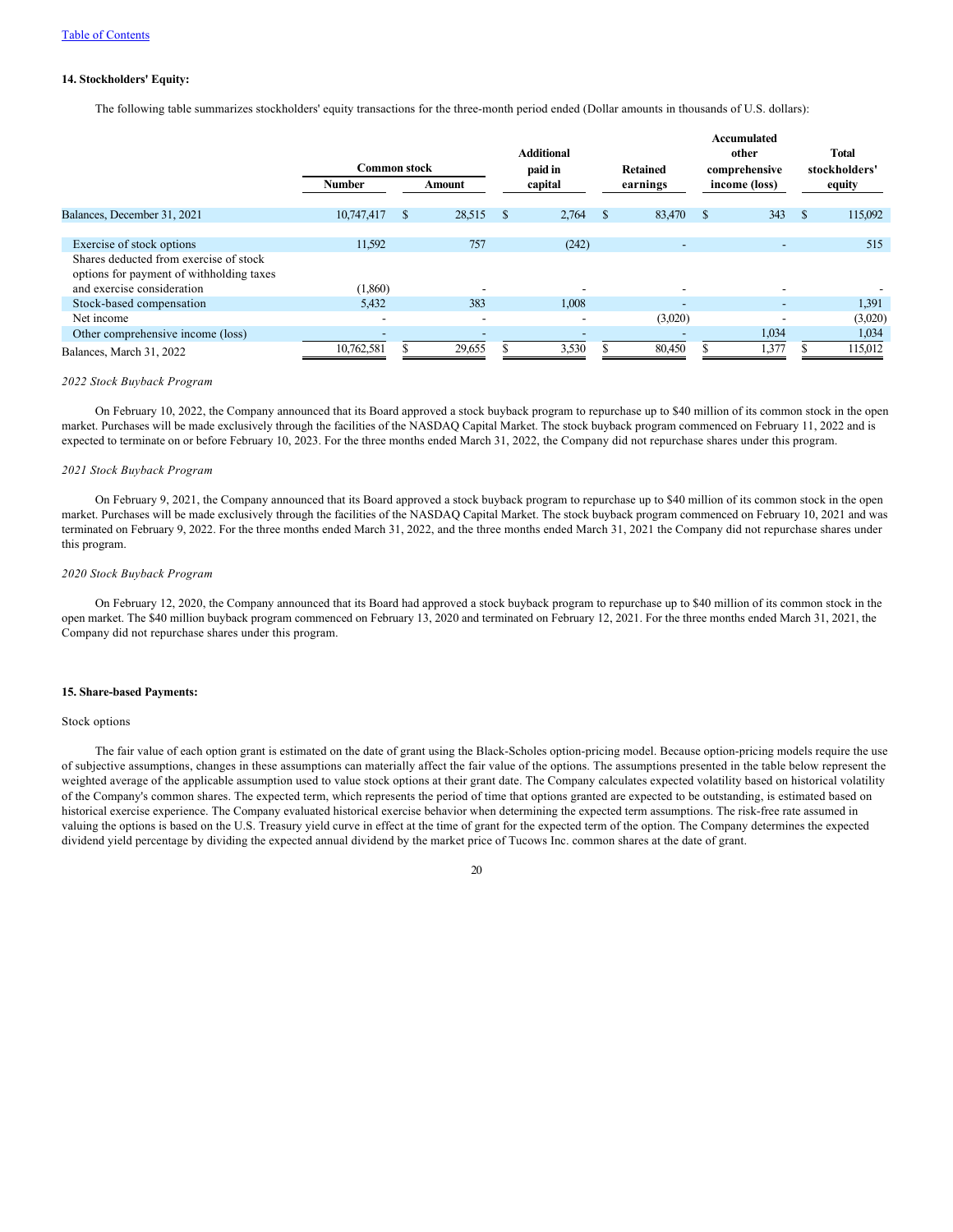Details of stock option transactions for the three months ended March 31, 2022 and March 31, 2021 are as follows (Dollar amounts in thousands of U.S. dollars, except per share amounts):

|                                    | Three Months Ended March 31, | 2022                                               |       | Three Months Ended March 31,<br>2021 |    |                                                    |
|------------------------------------|------------------------------|----------------------------------------------------|-------|--------------------------------------|----|----------------------------------------------------|
|                                    | Number of<br>shares          | Weighted<br>average<br>exercise price<br>per share |       | Number of<br>shares                  |    | Weighted<br>average<br>exercise price<br>per share |
| Outstanding, beginning of period   | 901,651                      | <sup>S</sup>                                       | 56.44 | 845,020                              | \$ | 55.31                                              |
| Granted                            | 7,000                        |                                                    | 71.43 |                                      |    |                                                    |
| Exercised                          | (11,592)                     |                                                    | 56.63 | (28, 337)                            |    | 47.03                                              |
| Forfeited                          | (12,568)                     |                                                    | 86.20 | (8,064)                              |    | 60.72                                              |
| Expired                            | (1,237)                      |                                                    | 62.51 |                                      |    |                                                    |
| Outstanding, end of period         | 883,254                      |                                                    | 64.37 | 808,619                              |    | 55.55                                              |
| Options exercisable, end of period | 405,846                      |                                                    | 56.40 | 378,258                              |    | 49.35                                              |

As of March 31, 2022, the exercise prices, weighted average remaining contractual life of outstanding options and intrinsic values were as follows (Dollar amounts in thousands of U.S. dollars, except per share amounts):

|                       |                              | <b>Options outstanding</b> | <b>Options exercisable</b>                            |                                                                 |              |                                 |                              |     |                                                       |                                                                 |               |                                 |
|-----------------------|------------------------------|----------------------------|-------------------------------------------------------|-----------------------------------------------------------------|--------------|---------------------------------|------------------------------|-----|-------------------------------------------------------|-----------------------------------------------------------------|---------------|---------------------------------|
| <b>Exercise price</b> | <b>Number</b><br>outstanding |                            | Weighted<br>average<br>exercise<br>price per<br>share | Weighted<br>average<br>remaining<br>contractual<br>life (years) |              | Aggregate<br>intrinsic<br>value | <b>Number</b><br>exercisable |     | Weighted<br>average<br>exercise<br>price per<br>share | Weighted<br>average<br>remaining<br>contractual<br>life (years) |               | Aggregate<br>intrinsic<br>value |
| $$19.95 - $19.95$     | 7,000                        | <sup>\$</sup>              | 19.95                                                 | 0.9                                                             | $\mathbf{s}$ | 338                             | 7,000                        | \$. | 19.95                                                 | 0.9                                                             | <sup>\$</sup> | 338                             |
| $$21.10 - $21.10$     | 20,892                       |                            | 21.10                                                 | 0.8                                                             |              | 986                             | 20.892                       |     | 21.10                                                 | 0.8                                                             |               | 986                             |
| \$46.90 - \$48.00     | 11,000                       |                            | 47.35                                                 | 3.6                                                             |              | 231                             | 6,000                        |     | 47.17                                                 | 2.5                                                             |               | 127                             |
| \$51.82 - \$59.98     | 219.671                      |                            | 55.59                                                 | 2.4                                                             |              | 2,793                           | 209,396                      |     | 55.60                                                 | 2.2                                                             |               | 2,660                           |
| $$60.01 - $68.41$     | 335,716                      |                            | 62.03                                                 | 4.3                                                             |              | 2,108                           | 149,858                      |     | 63.13                                                 | 4.0                                                             |               | 777                             |
| $$70.13 - $79.51$     | 272,475                      |                            | 78.47                                                 | 6.0                                                             |              | $\sim$                          | 12,700                       |     | 72.61                                                 | 5.7                                                             |               |                                 |
| $$80.61 - $82.07$     | 16,500                       |                            | 81.27                                                 | 6.5                                                             |              | $\overline{\phantom{a}}$        | -                            |     | $\overline{\phantom{a}}$                              |                                                                 |               |                                 |
|                       | 883,254                      |                            | 64.37                                                 | 4.3                                                             |              | 6,456                           | 405,846                      |     | 56.40                                                 | 2.9                                                             |               | 4,888                           |

Total unrecognized compensation cost relating to unvested stock options at March 31, 2022, prior to the consideration of expected forfeitures, is approximately \$8.3 million and is expected to be recognized over a weighted average period of 2.7 years.

The Company recorded stock-based compensation of \$1.4 million for the three months ended March 31, 2022, and \$1.0 million for the three months ended March 31, 2021, respectively.

The Company has not capitalized any stock-based compensation expense as part of the cost of an asset.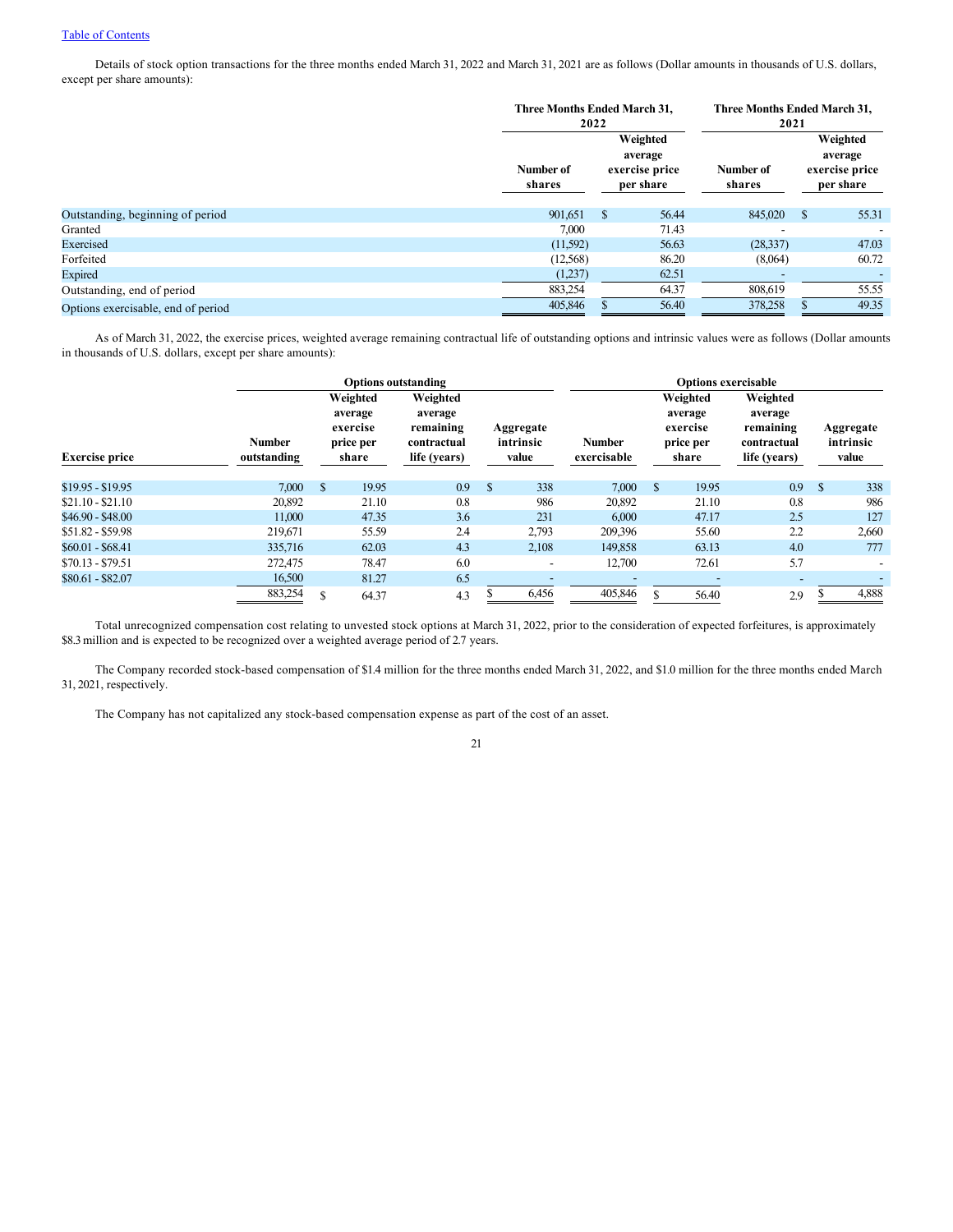# **16. Fair Value Measurement:**

For financial assets and liabilities recorded in our financial statements at fair value we utilize a valuation hierarchy for disclosure of the inputs to valuation used to measure fair value. This hierarchy prioritizes the inputs into three broad levels. Level 1 inputs are quoted prices (unadjusted) in active markets for identical assets or liabilities. Level 2 inputs are quoted prices for similar assets and liabilities in active markets or inputs that are observable for the asset or liability, either directly or indirectly through market corroboration, for substantially the full term of the financial instrument. Level 3 inputs are unobservable inputs based on the Company's own assumptions used to measure assets and liabilities at fair value. A financial asset or liability's classification within the hierarchy is determined based on the lowest level input that is significant to the fair value measurement.

Equity investments without readily determinable fair value include ownership rights that do not provide the Company with control or significant influence. Such equity investments are recorded at cost, less any impairment, and adjusted for subsequent observable price changes as of the date that an observable transaction takes place. Subsequent adjustments are recorded in other income (expense), net.

The following table provides a summary of the fair values of the Company's derivative instruments measured at fair value on a recurring basis as at March 31, 2022 (Dollar amounts in thousands of U.S. dollars):

|                                  |                                     | <b>March 31, 2022</b> |        |                          |               |
|----------------------------------|-------------------------------------|-----------------------|--------|--------------------------|---------------|
|                                  | <b>Fair Value Measurement Using</b> |                       | Assets |                          |               |
|                                  | Level 1                             | <b>Level 2</b>        |        | Level 3                  | at Fair value |
| Derivative instrument asset, net | $\overline{\phantom{0}}$            | 1,817                 |        | $\overline{\phantom{0}}$ | 1,817         |
| Total asset, net                 | $\sim$                              | 1,817                 |        | $\sim$                   | 1,817         |

The following table provides a summary of the fair values of the Company's derivative instruments measured at fair value on a recurring basis as at December 31, 2021 (Dollar amounts in thousands of U.S. dollars):

|                                  |                                     | December 31, 2021 |                          |               |
|----------------------------------|-------------------------------------|-------------------|--------------------------|---------------|
|                                  | <b>Fair Value Measurement Using</b> | Assets            |                          |               |
|                                  | Level 1                             | <b>Level 2</b>    | <b>Level 3</b>           | at Fair value |
|                                  |                                     |                   |                          |               |
| Derivative instrument asset, net | $\sim$                              | 452               | $\sim$                   | 452           |
|                                  |                                     |                   |                          |               |
| Total assets, net                | $\sim$                              | 452               | $\overline{\phantom{a}}$ | 452           |

#### **17. Other income:**

On August 1, 2020, the Company entered into an Asset Purchase Agreement (the "DISH Purchase Agreement"), by and between the Company and DISH Wireless L.L.C.("DISH"). Under the DISH Purchase Agreement and in accordance with the terms and conditions set forth therein, the Company sold to DISH its mobile customer accounts that are marketed and sold under the Ting brand (other than certain customer accounts associated with one network operator) ("Transferred Assets") and derecognized intangible assets and capitalized contract costs associated with the Transferred Assets in the amount of \$3.5 million. For a period of 10 years following the execution of the DISH Purchase Agreement, DISH will pay a monthly fee to the Company generally equal to an amount of net revenue received by DISH in connection with the transferred customer accounts minus certain fees and expenses, as further set forth in the DISH Purchase Agreement. The gain is presented net of the original cost base of the Transferred Assets. The Company earned \$4.8 million and \$5.4 million under the DISH Purchase Agreement during the three months ended March 31, 2022 and the three months ended March 31, 2021, respectively.

| (Dollar amounts in thousands of U.S. dollars) | Three Months Ended March 31. |      |  |       |  |  |  |  |
|-----------------------------------------------|------------------------------|------|--|-------|--|--|--|--|
|                                               |                              | 2022 |  | 2021  |  |  |  |  |
| Income earned on sale of Transferred Assets   |                              |      |  | 5.395 |  |  |  |  |
| Gain on sale of Ting Customer Assets          |                              |      |  | 5.395 |  |  |  |  |

#### **18. Contingencies:**

From time to time, the Company has legal claims and lawsuits in connection with its ordinary business operations. The Company vigorously defends such claims. While the final outcome with respect to any actions or claims outstanding or pending as of March 31, 2022 cannot be predicted with certainty, management does not believe that the resolution of these claims, individually or in the aggregate, will have a material adverse effect on the Company's financial position.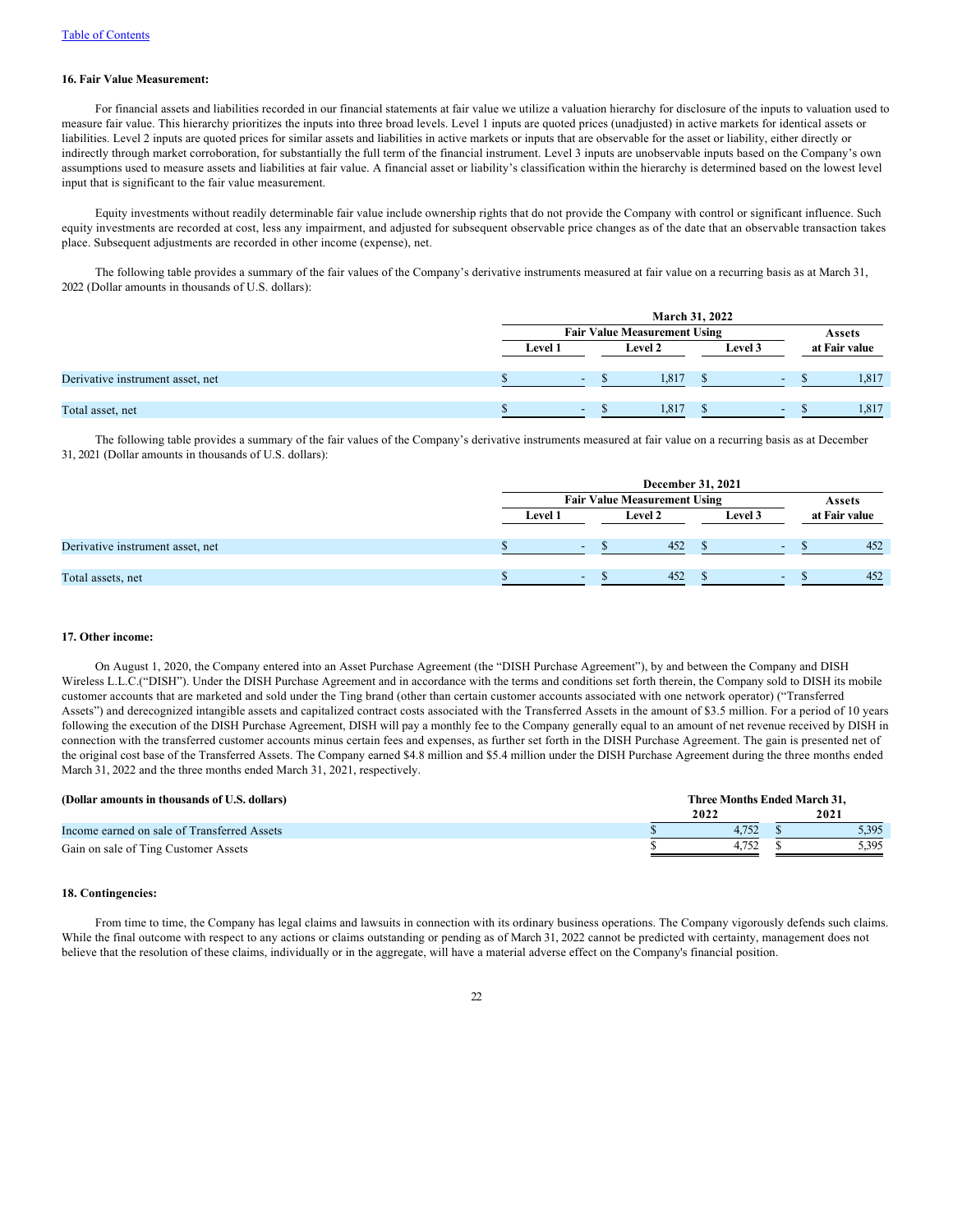#### <span id="page-22-0"></span>**ITEM 2. MANAGEMENT'S DISCUSSION AND ANALYSIS OF FINANCIAL CONDITION AND RESULTS OF OPERATIONS**

# **CAUTIONARY NOTE REGARDING FORWARD-LOOKING STATEMENTS**

This Quarterly Report on Form 10-Q contains, in addition to historical information, forward-looking statements by us with regard to our expectations as to financial results and other aspects of our business that involve risks and uncertainties and may constitute forward-looking statements within the meaning of the Private Securities Litigation Reform Act of 1995. Words such as "may," "should," "anticipate," "believe," "plan," "estimate," "expect" and "intend," and other similar expressions are intended to identify forward-looking statements. The forward-looking statements contained in this report include statements regarding, among other things: the competition we expect to encounter as our business develops and competes in a broader range of Internet services; the Company's foreign currency requirements, specifically for the Canadian dollar; Platform Services, and fixed Internet access subscriber growth and retention rates; our belief regarding the underlying platform for our domain services, our expectation regarding the trend of sales of domain names and advertising; our expectations regarding portfolio revenue, our belief that, by increasing the number of services we offer, we will be able to generate higher revenues; our expectation regarding litigation; the potential impact of current and pending claims on our business; our valuations of certain deferred tax assets; our expectation to collect our outstanding receivables, net of our allowance for doubtful accounts; our expectation regarding fluctuations in certain expense and cost categories; our expectations regarding our unrecognized tax; our expectations regarding cash from operations to fund our business; the impact of cancellations of or amendments to market development fund programs under which we receive funds, our expectation regarding our ability to manage realized gains/losses from foreign currency contracts; the impact of the COVID-19 pandemic on our business, operations and financial performance; and general business conditions and economic uncertainty. These statements are based on management's current expectations and are subject to a number of uncertainties and risks that could cause actual results to differ materially from those described in the forward-looking statements. Many factors affect our ability to achieve our objectives and to successfully develop and commercialize our services including:

- Our ability to continue to generate sufficient working capital to meet our operating requirements;
- Our ability to service our debt commitments;
- Our ability to maintain a good working relationship with our vendors and customers;
- The ability of vendors to continue to supply our needs;
- Actions by our competitors;
- Our ability to attract and retain qualified personnel in our business;
- Our ability to effectively manage our business;
- The effects of any material impairment of our goodwill or other indefinite-lived intangible assets;
- Our ability to obtain and maintain approvals from regulatory authorities on regulatory issues;
- Our ability to invest in the build-out of fiber networks into selected towns and cities to provide Internet access services to residential and commercial customers while maintaining the development and sales of our established services;
- Adverse tax consequences such as those related to changes in tax laws or tax rates or their interpretations, including with respect to the impact of the Tax Cuts and Jobs Act of 2017;
- The application of judgment in determining our global provision for income taxes, deferred tax assets or liabilities or other tax liabilities given the ultimate tax determination is uncertain;
- Our ability to effectively integrate acquisitions;
- Our ability to monitor, assess and respond to the rapidly changing impacts of the COVID-19 pandemic. Our current assessment of expected impacts has been included below as part of the Opportunities, Challenges & Risks section.
- Our ability to collect anticipated payments from DISH in connection with the 10-year payment stream that is a function of the margin generated by the transferred subscribers over a 10-year period pursuant to the terms of the DISH Purchase Agreement;
- Pending or new litigation; and
- Factors set forth under the caption "Item 1A Risk Factors" in our Annual Report on Form 10-K for the fiscal year ended December 31, 2021 filed with the SEC on March 1, 2022 (the "2021 Annual Report").

As previously disclosed the under the caption "Item 1A Risk Factors" in our 2021 Annual Report, data protection regulations may impose legal obligations on us that we cannot meet or that conflict with our ICANN contractual requirements.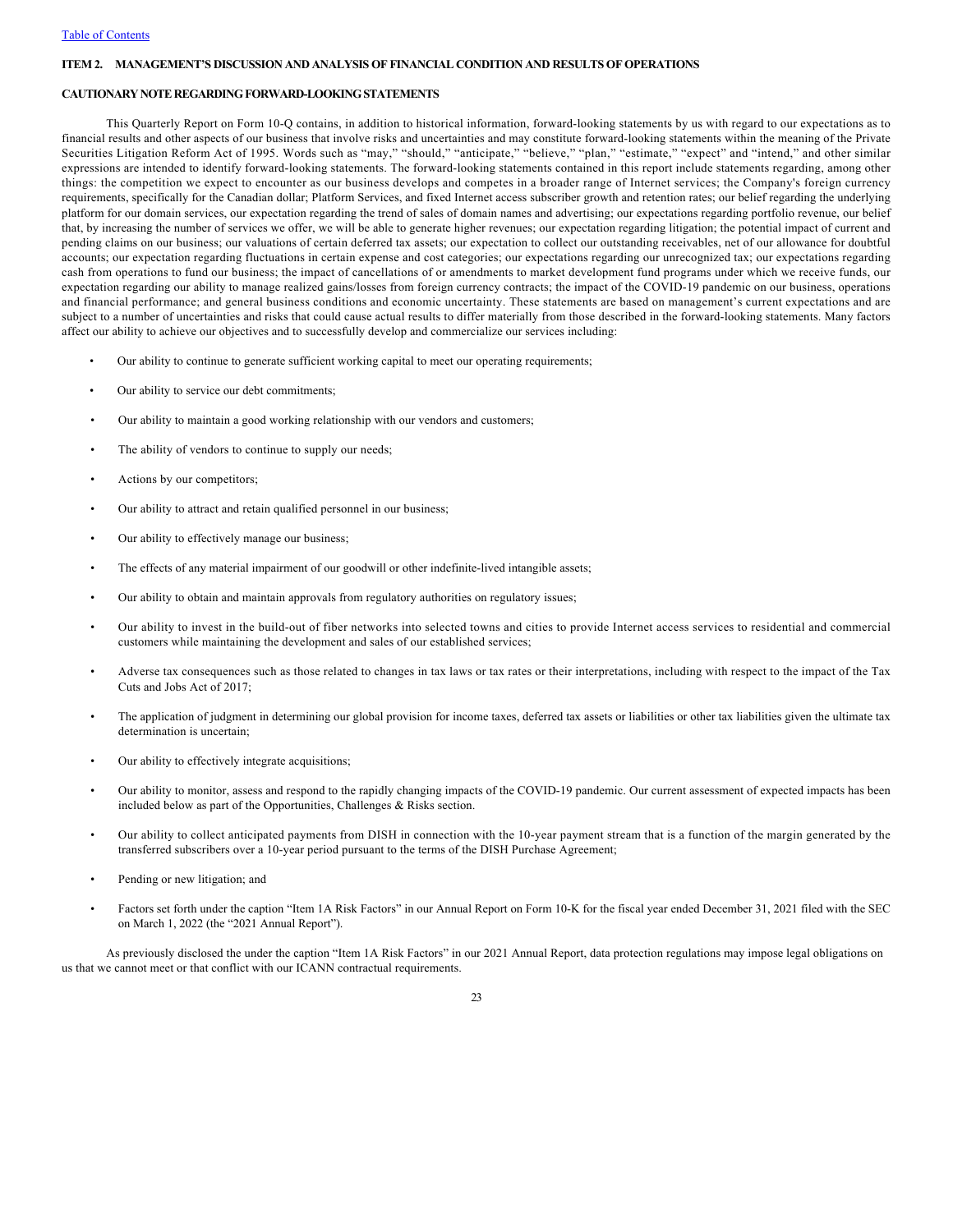This list of factors that may affect our future performance and financial and competitive position and the accuracy of forward-looking statements is illustrative, but it is by no means exhaustive. Accordingly, all forward-looking statements should be evaluated with the understanding of their inherent uncertainty. All forwardlooking statements included in this document are based on information available to us as of the date of this document, and we assume no obligation to update these cautionary statements or any forward-looking statements, except as required by law. These statements are not guarantees of future performance.

We qualify all the forward-looking statements contained in this Quarterly Report on Form 10-Q by the foregoing cautionary statements.

#### **OVERVIEW**

Our mission is to provide simple useful services that help people unlock the power of the Internet.

We accomplish this by reducing the complexity of our customers' experience as they access the Internet (at home or on the go) and while using Internet services such as domain name registration, email and other Internet related services. During the first quarter of 2022, the Company completed a reorganization of its reporting structure into three operating and reportable segments: Fiber Internet Services, Platform Services and Domain Services. Previously, we disclosed the three operating and reportable segments: Fiber Internet Services, Mobile Services and Domain Services. The change to our reportable operating segments was the result of a shift in our business and management structures that was initiated in 2021 and completed during the first quarter of 2022. The operations supporting what was previously known as our Mobile Services segment have become increasingly operationally distinct between our mobile retail services and our platform services. Through the reorganization of our reporting structure, the Mobile Services segment was changed to the Platform Services segment, which no longer includes the 10 year payment stream on transferred legacy subscribers earned as part of the DISH Purchase Agreement as well as the retail sale of mobile phones, retail telephony services and transition services, all of which are not considered a part of our core business operations with the shift from Mobile Virtual Network Operator (MVNO) to Platform Service provider. The Platform Services segment includes our platform and professional services offerings (now branded as Wavelo), as well as the billing solutions to Internet services providers ("ISPs") (branded as Platypus), that was previously reported under the Fiber Internet Services segment. The Fiber Internet Services segment now only contains the operating results of our retail high speed Internet access operations, excluding the billing solutions moved to the new Platform Services segment. The product offerings included in the Domain Services segment remains unchanged. The three segments are differentiated primarily by their services, the markets they serve and the regulatory environments in which they operate.

Our management regularly reviews our operating results on a consolidated basis, principally to make decisions about how we utilize our resources and to measure our consolidated operating performance. To assist us in forecasting growth and to help us monitor the effectiveness of our operational strategies, our management regularly reviews revenues, operating results and performance for each of our service offerings in order to gain more depth and understanding of the key business metrics driving our business. Commencing in the first quarter of 2022, our Chief Executive Officer (CEO), who is also our chief operating decision maker, reviewed the operating results of Fiber Internet Services, Platform Services and Domains Services as three distinct segments in order to make key operating decisions as well as evaluate segment performance. Accordingly, effective January 1, 2022 we report Fiber Internet Services, Platform Services and Domain Services revenue separately. The 10-year payment stream on transferred legacy subscribers as well as retail sale of mobile phones, retail telephony services and transition services will be excluded from segment EBITDA results as they are no longer centrally managed and not monitored by or reported to our CEO by segment.

For the three months ended March 31, 2022 and March 31, 2021, we reported revenue of \$81.1 million and \$70.9 million, respectively.

#### *Fiber Internet Services*

Fiber Internet Services, primarily branded as Ting Internet, Cedar, and Simply Bits includes the provision of fixed high-speed Internet access services to select towns throughout the United States, with further expansion underway to both new and existing markets. Our primary sales channel is through the Ting website. The primary focus of this segment is to provide reliable Gigabit Internet services to consumer and business customers. Revenues are all generated in the U.S. and are provided on a monthly basis and have no fixed contract terms.

# *Platform Services*

Platform Services, primarily branded as Wavelo and Platypus includes the provision of full-service platforms and professional services providing a variety of solutions that support Communication Services providers ("CSPs"), including subscription and billing management, network orchestration and provisioning, and individual developer tools. Wavelo's focus is to provide accessible telecom software to CSPs globally, minimizing network and technical barriers and improving internet access worldwide. Wavelo's suite of flexible, cloud-based software simplifies the management of mobile and internet network access, enabling CSPs to better utilize their existing infrastructure, focus on customer experience and scale their businesses faster. Wavelo launches as a proven asset for CSPs, with DISH using Wavelo's Mobile Network Operating System ("MONOS") software to drive additional value within its Digital Operator Platform since early 2021. More recently, Ting Internet has also integrated Wavelo's Internet Service Operating System ("ISOS") software to enable faster subscriber growth and footprint expansion. Wavelo revenues are all generated in the U.S. and our customer agreements have set contract lengths with the underlying CSP. Similarly, Platypus revenues are largely generated in the U.S., with a small portion earned in Canada and other countries.

### *Domain Services*

Domain Services includes wholesale and retail domain name registration services, as well as value added services derived through our OpenSRS, eNom, Ascio, EPAG and Hover brands. We earn revenues primarily from the registration fees charged to resellers in connection with new, renewed and transferred domain name registrations. In addition, we earn revenues from the sale of retail domain name registration and email services to individuals and small businesses. Domain Services revenues are attributed to the country in which the contract originates, which is primarily in Canada and the U.S for OpenSRS and eNom brands. Ascio domain services contracts and EPAG agreements primarily originate in Europe.

Our primary distribution channel is a global network of approximately 35,000 resellers that operate in over 150 countries and who typically provide their customers, the end-users of Internet-based services, with solutions for establishing and maintaining an online presence. Our primary focus is serving the needs of this network of resellers by providing the broadest portfolio of generic top-level domain ("gTLD") and the country code top-level domain options and related services, a white-label platform that facilitates the provisioning and management of domain names, a powerful Application Program Interface, easy-to-use interfaces, comprehensive management and reporting tools, and proactive and attentive customer service. Our services are integral to the solutions that our resellers deliver to their customers. We provide "second tier" support to our resellers by email, chat and phone in the event resellers experience issues or problems with our services. In addition, our Network Operating Center proactively monitors all services and network infrastructure to address deficiencies before customer services are impacted.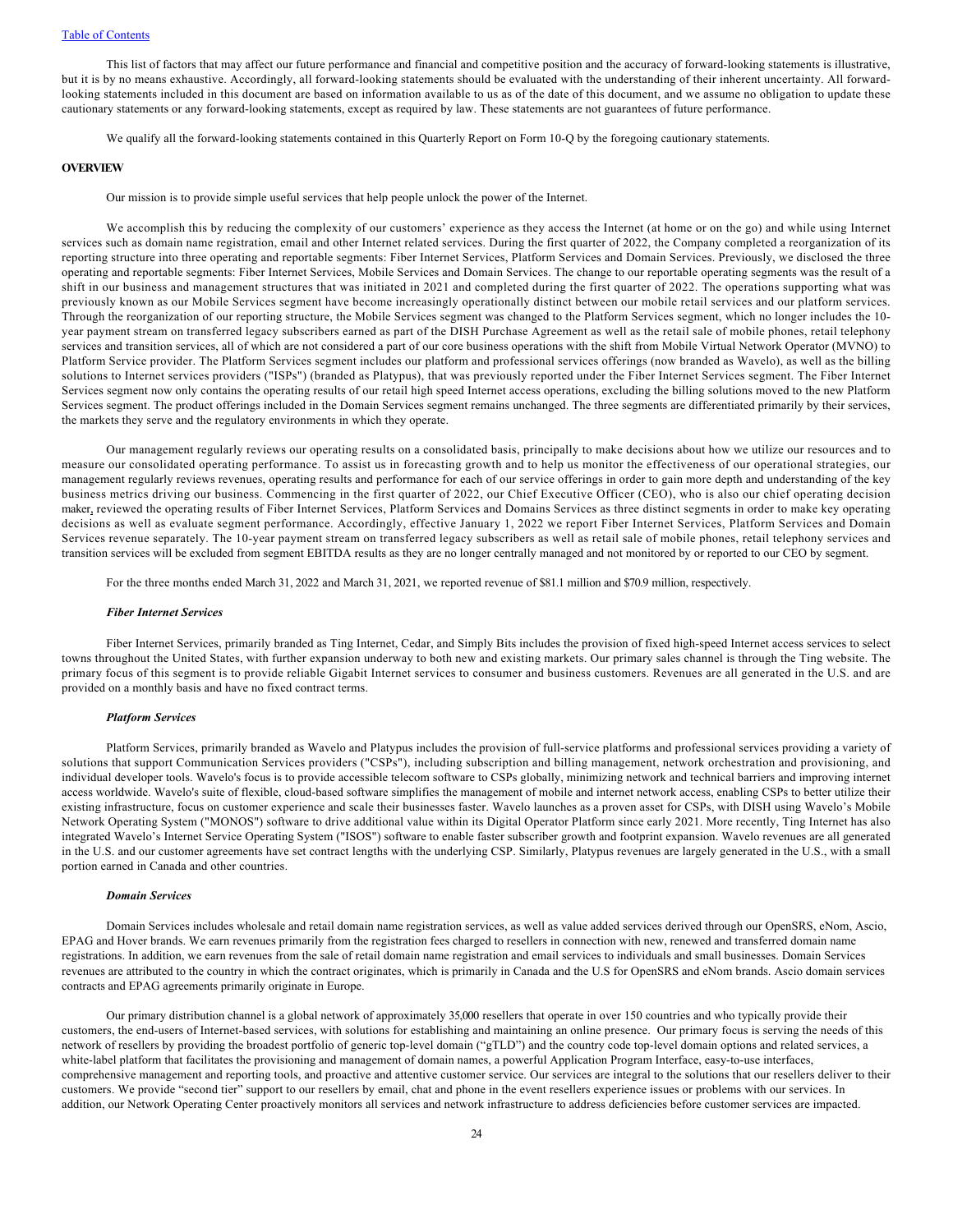We believe that the underlying platforms for our services are among the most mature, reliable and functional reseller-oriented provisioning and management platforms in our industry, and we continue to refine, evolve and improve these services for both resellers and end-users. Our business model is characterized primarily by non-refundable, up-front payments, which lead to recurring revenue and positive operating cash flow.

Wholesale, primarily branded as OpenSRS, eNom, EPAG and Ascio, derives revenue from its domain service and from providing value-added services. The OpenSRS, eNom, EPAG and Ascio domain services manage 25.0 million domain names under the Tucows, eNom, EPAG and Ascio ICANN registrar accreditations and for other registrars under their own accreditations.

Value-Added Services include hosted email which provides email delivery and webmail access to millions of mailboxes, Internet security services, WHOIS privacy, publishing tools and other value-added services. All of these services are made available to end-users through a network of 35,000 web hosts, ISPs, and other resellers around the world. In addition, we also derive revenue by monetizing domain names which are near the end of their lifecycle through advertising or auction sale.

Retail, primarily the Hover and eNom portfolio of websites, including eNom, and eNom Central, derive revenues from the sale of domain name registration, email services to individuals and small businesses. Retail also includes our Personal Names Service – based on over 36,000 surname domains – that allows roughly two-thirds of Americans to purchase a surname-based email address. The retail segment includes the sale of the rights to its portfolio of surname domains used in connection with our Realnames email service as well as our Exact Hosting Service, that provides Linux hosting services for websites of individuals and small businesses.

### **KEY BUSINESS METRICS AND NON-GAAP MEASURES**

We regularly review a number of business metrics, including the following key metrics and non-GAAP measures, to assist us in evaluating our business, measure the performance of our business model, identify trends impacting our business, determine resource allocations, formulate financial projections and make strategic business decisions. The following tables set forth the key business metrics which we believe are the primary indicators of our performance for the periods presented:

# **Adjusted EBITDA**

Tucows reports all financial information in accordance with United States generally accepted accounting principles ("GAAP"). Along with this information, to assist financial statement users in an assessment of our historical performance, we typically disclose and discuss a non-GAAP financial measure, adjusted EBITDA, on investor conference calls and related events that exclude certain non-cash and other charges as we believe that the non-GAAP information enhances investors' overall understanding of our financial performance. Please see discussion of adjusted EBITDA in the Results of Operations section below.

| <b>Ting Internet</b>                                       | March 31.   |      |  |  |  |  |  |  |
|------------------------------------------------------------|-------------|------|--|--|--|--|--|--|
|                                                            | 2022        | 2021 |  |  |  |  |  |  |
|                                                            | (in '000's) |      |  |  |  |  |  |  |
| Ting Internet accounts under management                    | 28          |      |  |  |  |  |  |  |
| Ting Internet owned infrastructure serviceable addresses   | 81          | 59   |  |  |  |  |  |  |
| Ting Internet partner infrastructure serviceable addresses |             |      |  |  |  |  |  |  |

| <b>Domain Services</b>                                           |            | For the Three Months Ended March 31,(1) |  |  |
|------------------------------------------------------------------|------------|-----------------------------------------|--|--|
|                                                                  | 2022       | 2021                                    |  |  |
|                                                                  | (in 000's) |                                         |  |  |
| Total new, renewed and transferred-in domain name transactions 2 | 5.951      | 6.247                                   |  |  |

Domains under management

(1) For a discussion of these period-to-period changes in the domains provisioned and domains under management and how they impacted our financial results see the Net Revenues discussion below.

(2) Includes all transactions processed under our accreditations for our resellers and our retail brands, as well as transactions processed on behalf of other registrars using our platform.

| <b>Domain Services</b>                                                 | March 31.  |        |
|------------------------------------------------------------------------|------------|--------|
|                                                                        | 2022       | 2021   |
|                                                                        | (in 000's) |        |
| Registered using Registrar Accreditation belonging to the Tucows Group | 18.651     | 19.787 |
| Registered using Registrar Accreditation belonging to Resellers        | 6.369      | 5.996  |
| Total domain names under management                                    | 25,020     | 25,783 |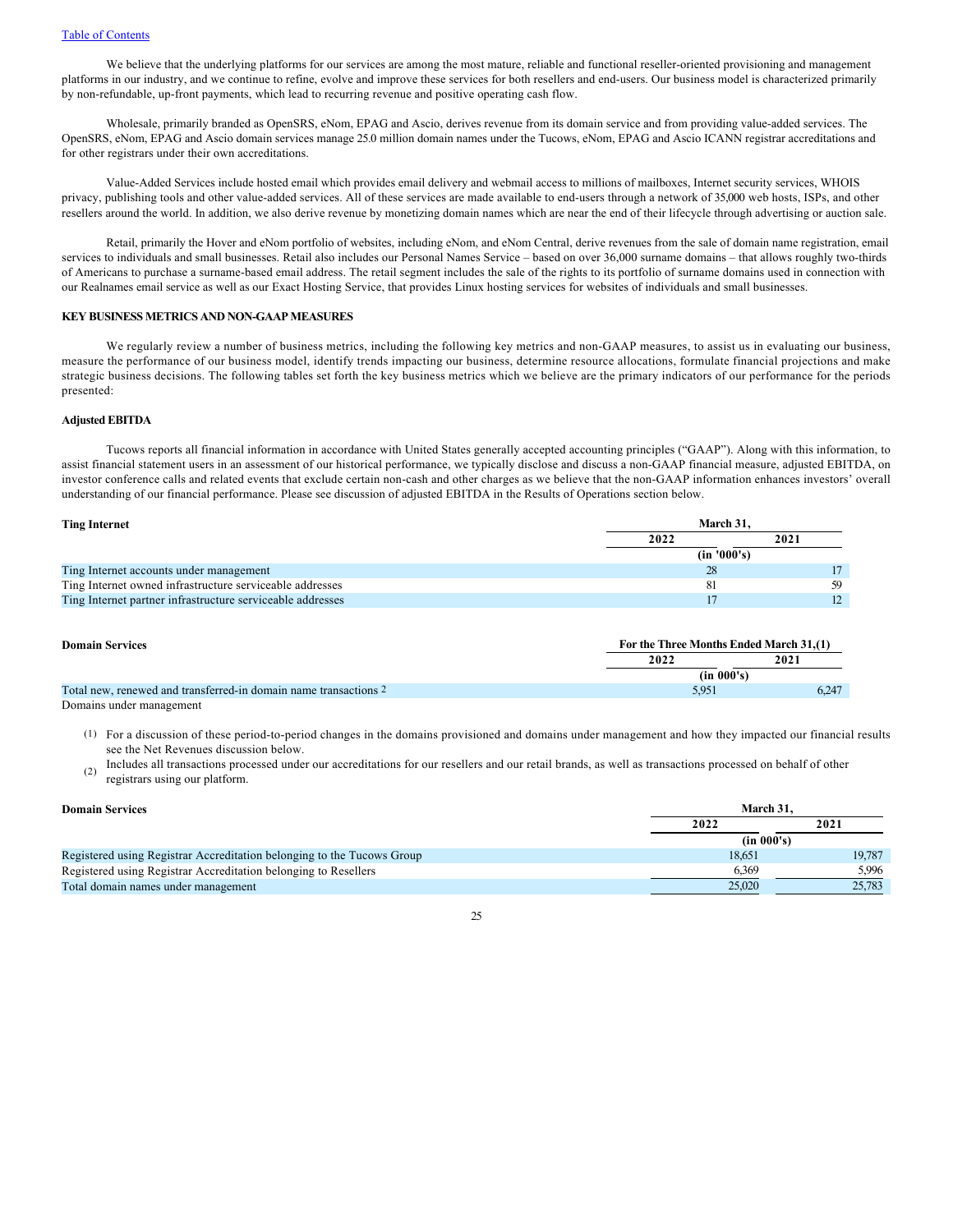### **OPPORTUNITIES, CHALLENGES AND RISKS**

Our revenue is primarily realized in U.S. dollars and a major portion of our operating expenses are paid in Canadian dollars. Fluctuations in the exchange rate between the U.S. dollar and the Canadian dollar may have a material effect on our business, financial condition and results from operations. In particular, we may be adversely affected by a significant weakening of the U.S. dollar against the Canadian dollar on a quarterly and an annual basis. Our policy with respect to foreign currency exposure is to manage our financial exposure to certain foreign exchange fluctuations with the objective of neutralizing some or all of the impact of foreign currency exchange movements by entering into foreign exchange forward contracts to mitigate the exchange risk on a portion of our Canadian dollar exposure. We may not always enter into such forward contracts and such contracts may not always be available and economical for us. Additionally, the forward rates established by the contracts may be less advantageous than the market rate upon settlement.

#### *Fiber Internet Services*

As an ISP, we have invested and expect to continue to invest in new fiber to the home ("FTTH") deployments in select markets in the United States. The investments are a reflection of our ongoing efforts to build FTTH network via public-private partnerships in communities we identify as having strong, unmet demand for FTTH services. Given the significant upfront build and operational investments for these FTTH deployments, there is risk that future technological and regulatory changes as well as competitive responses from incumbent local providers, may result in us not fully recovering these investments.

The communications industry continues to compete on the basis of network reach and performance, types of services and devices offered, and price.

#### *Platform Services*

Wavelo launches as a proven asset for CSPs, with DISH using Wavelo's Mobile Network Operating System ("MONOS") software to drive additional value within its Digital Operator Platform since early 2021. More recently, Ting Internet has also integrated Wavelo's ("ISOS") software to enable faster subscriber growth and footprint expansion. With our external platform and professional services revenues concentrated to one customer in DISH, we are exposed to significant risk if we are unable to maintain this customer relationship or establish new relationships for any our Platforms in the future. Additionally, our revenues as a platform provider are directly tied to the subscriber volumes of DISH's MVNO or Mobile Network Operator ("MNO") networks, so our profitability is contingent on the ability of DISH to continue to add subscribers onto our platforms.

### *Domain Services*

The increased competition in the market for Internet services in recent years, which we expect will continue to intensify in the short and long term, poses a material risk for us. As new registrars are introduced, existing competitors expand service offerings and competitors offer price discounts to gain market share, we face pricing pressure, which can adversely impact our revenues and profitability. To address these risks, we have focused on leveraging the scalability of our infrastructure and our ability to provide proactive and attentive customer service to aggressively compete to attract new customers and to maintain existing customers.

Substantially all of our Domain Services revenue is derived from domain name registrations and related value-added services from wholesale and retail customers using our provisioning and management platforms. The market for wholesale registrar services is both price sensitive and competitive and is evolving with the introduction of new gTLDs, particularly for large volume customers, such as large web hosting companies and owners of large portfolios of domain names. We have a relatively limited ability to increase the pricing of domain name registrations without negatively impacting our ability to maintain or grow our customer base. Growth in our Domain Services revenue is dependent upon our ability to continue to attract and retain customers by maintaining consistent domain name registration and valueadded service renewal rates and to grow our customer relationships through refining, evolving and improving our provisioning platforms and customer service for both resellers and end-users. In addition, we also generate revenue through pay-per-click advertising and through the OpenSRS Domain Expiry Stream. The revenue associated with names sales and advertising has recently experienced flat to declining trends due to the uncertainty around the implementation of ICANN's New gTLD Program, lower traffic and advertising yields in the marketplace, which we expect to continue.

From time-to-time certain of our vendors provide us with market development funds to expand or maintain the market position for their services. Any decision by these vendors to cancel or amend these programs for any reason may result in payments in future periods not being commensurate with what we have achieved during past periods.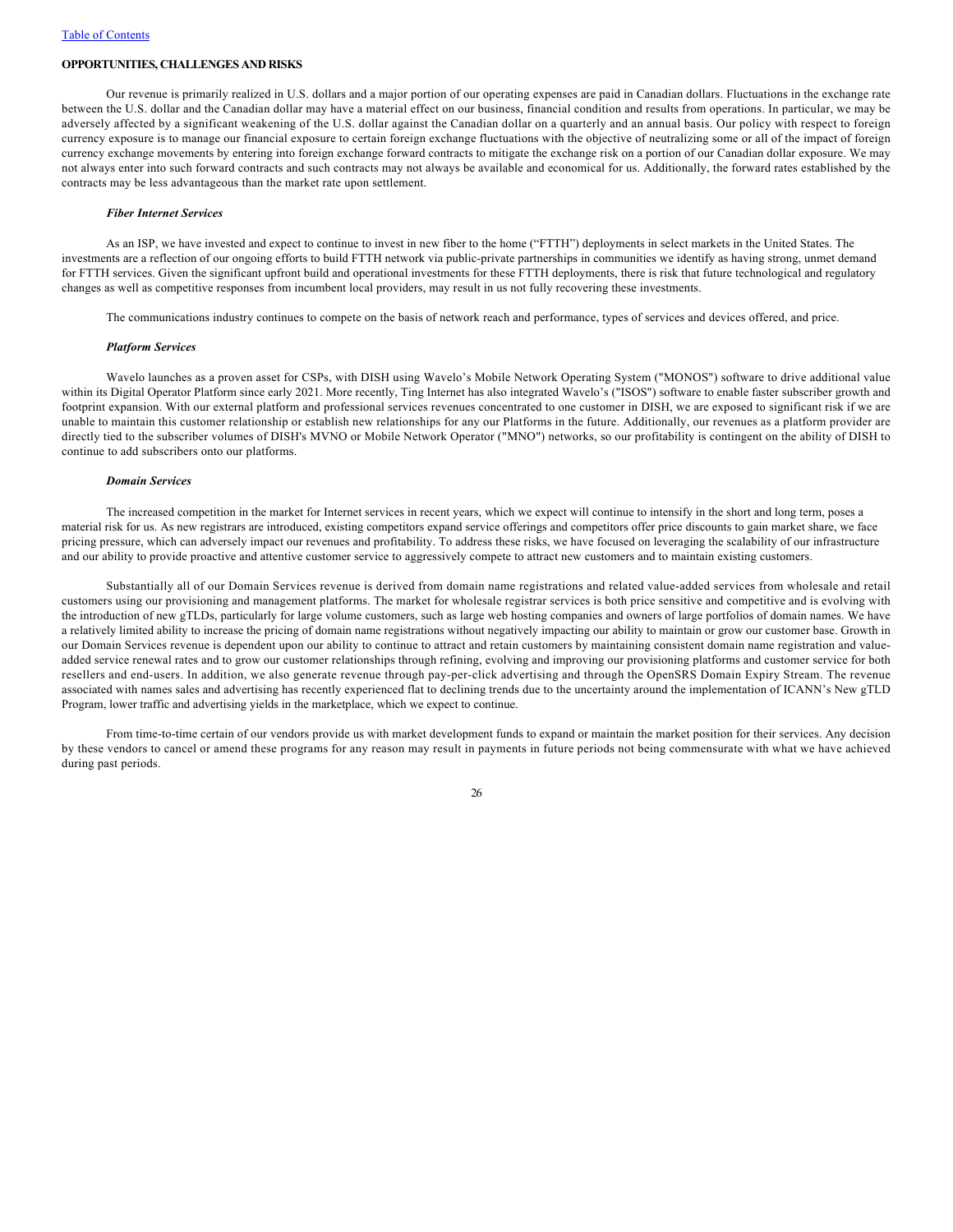# *Other opportunities, challenges and risks*

As described above, the Company is entitled to a long-term payment stream that is a function of the margin generated by the transferred subscribers over the 10-year term of the DISH Purchase agreement. This consideration structure may not prove to be successful or profitable in the long-term to us if the existing subscriber base churns at an above average rate. Additionally, given DISH controls the revenues and costs incurred associated with the acquired subscribers, there could arise a situation where profitability for the subscriber base is diminished either by lower price points or cost inflation. As part of the transactions contemplated by the DISH Purchase agreement, the Company retained a small number of customer accounts associated with one MNO agreement that was not reassigned to DISH at time of sale. We continue to be subject to the minimum revenue commitment**s** previously agreed to with this excluded MNO agreement. The Company is able to continue adding customers under the excluded MNO network in order to meet the commitment. However, with no direct ability to change customer pricing or renegotiate contract costs or terms, the Company may be unable to meet the minimum commitments with this MNO partner and could incur significant and recurring penalties until such a time that the contract is complete. These penalties would negatively impact our operational performance and financial results if enforced by the MNO. During the three months ended March 31, 2022, the Company has accrued for \$0.3 million of penalties in connection with failing to meet the minimum commitments with the MNO partner, and expects to continue to incur penalties through Fiscal 2022 and thereafter until the contract is complete.

As of March 31, 2022, the Company had \$207.9 million outstanding on its \$240 million credit facility; the Second Amended 2019 Credit Facility (defined below) which matures in June 2023. The agreement governing our credit facility requires that the Company comply with certain financial covenants during the term of the agreement. Any breach in our financial covenants would result in a default, which in turn could result in the acceleration of our obligations under the credit facility. As at March 31, 2022 the Company was in compliance with all of its financial covenants under its credit facility. The Company is committed to compliance with all restrictions and actively monitors them, with compliance governing our approach to cash flow spending and forecasting. In response to the above, and in order to continue the Company's planned expansion of the Ting Internet footprint, the Company has been actively exploring additional financing alternatives. The Company may be required to obtain additional financing, which may include either debt or equity financing, a partnership or collaboration arrangement with a third party or an amendment, replacement or refinancing its credit facility. We may not be able to secure additional financing on favorable terms, or at all, at the time when we need that funding, which could have a material adverse effect on the Company's prospects and results of operations in the future.

# **Critical Accounting Estimates**

The preparation of our consolidated financial statements in conformity with GAAP requires us to make estimates and judgements that affect the reported amounts of assets, liabilities, revenues and expenses, and related disclosure of contingent assets and liabilities. There have been no material changes to the critical accounting estimates as previously disclosed in Part II, Item 7 of our 2021 Annual Report.

# **Current COVID-19 response and expected impacts**

The ongoing global COVID-19 pandemic continues to characterize Fiscal 2022 thus far, however the financial and operational impacts from COVID-19 on our business have been limited. Over the last two years, we've monitored the situation and its impacts on our business but have ultimately seen trends stabilize, with continued recovery in U.S. markets due to large-scale vaccination programs. Management continues to assess the impact regularly but expects limited financial and operational impact through the upcoming fiscal year, should the COVID-19 pandemic persist. While the spread of COVID-19 may eventually be contained or mitigated, there is no guarantee that a future outbreak will not occur as evidenced by numerous variants of the virus emerging. Since the onset of this pandemic in 2020, all employees who could conceivably work from home were and continue to be encouraged to do so. Since then we have transitioned to defining ourselves as a remotefirst organization, and for the small group of employees who are unable to work from home, including our order fulfillment and Fiber installation teams, many of whom work in the field, they are encouraged to practice social distancing and to continue to follow hygiene best practices and safety protocols as outlined by the Centers for Disease Control and Prevention in connection with the COVID-19 pandemic. In 2020, the Ting Internet team established an installation solution for our employees and customers that minimizes risks associated with person-to-person contact and they continue to effectively deploy this installation solution currently. We have also implemented a vaccination policy requiring those employees who work from a Company office, meet in person with customers or travel by plan or train for business purposes to be fully vaccinated.

We have not experienced any productivity issues, material resource constraints nor do we foresee requiring any material expenditures to continue to implement our business continuity plans described above. Likewise, we have not experienced nor do we foresee any future impacts to our liquidity position, credit risk, internal controls or impacts to our accounting policies as a result of the COVID-19 pandemic.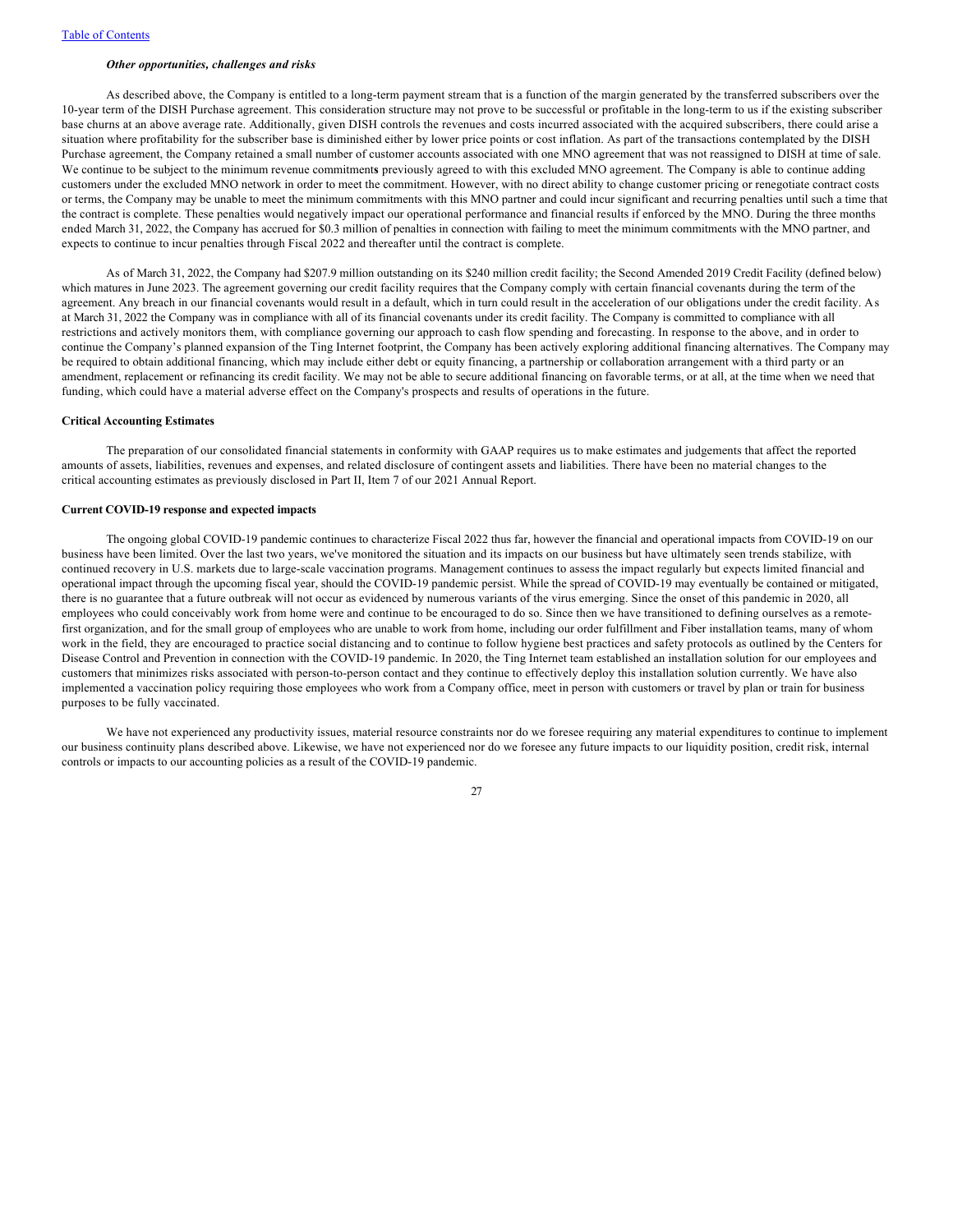#### **RESULTS OF OPERATIONS FOR THE THREE MONTHS ENDED MARCH 31, 2022 AS COMPARED TO THE THREE MONTHS ENDED MARCH 31, 2021**

### **NET REVENUES**

### *Fiber Internet Services*

Fiber Internet Services, primarily branded as Ting Internet, Cedar, and Simply Bits includes the provision of fixed high-speed Internet access services to select towns throughout the United States, with further expansion underway to both new and existing markets. Our primary sales channel is through the Ting website. The primary focus of this segment is to provide reliable Gigabit Internet services to consumer and business customers. Revenues are all generated in the U.S., have no fixed contract terms and are provided on a monthly basis, with unlimited bandwidth based on a fixed price.

The Company's billing cycle for all Ting Internet customers is computed based on the customer's activation date. Since consideration is collected before the service period, revenue is initially deferred and recognized as the Company performs its obligation to provide Internet access within each reporting period. In addition, revenues associated with the sale of Internet hardware to subscribers are recognized when title and risk of loss is transferred to the subscriber and shipment has occurred. Incentive marketing credits given to customers are recorded as a reduction of revenue.

In those cases, where payment is not received at the time of sale, revenue is not recognized until contract inception unless the collection of the related accounts receivable is reasonably assured. The Company records costs that reflect expected refunds, rebates and credit card charge-backs as a reduction of revenues at the time of the sale based on historical experiences and current expectations.

#### *Platform Services*

#### *Platform Services*

Tucows' Platform Services include the following full-service platforms from Wavelo, including ISOS and the MONOS as well as our legacy Platypus Billing software. Under each of these platforms there are a variety of solutions that support CSPs, including subscription and billing management, network orchestration and provisioning, and individual developer tools. Wavelo launches as a proven asset for CSPs, with DISH using Wavelo's MONOS software to drive additional value within its Digital Operator Platform since early 2021. More recently, Ting Internet has also integrated Wavelo's ISOS software to enable faster subscriber growth and footprint expansion. Wavelo's customers are billed monthly, on a postpaid basis. The monthly fees are variable, based on the volume of their subscribers utilizing the platform during a given month, to which minimums may apply. Customers may also be billed fixed platform fees and granted fixed credits as part of the consideration for long-term contracts. Consideration received is allocated to platform services and professional services and recognized as each service obligation is fulfilled. Any fixed fees for Platform Services are recognized into revenue evenly over the service period, while variable usage fees are recognized each month as they are consumed. Professional services revenue is recognized as the hours of professional services granted to the customer are used or expire. When consideration for these platform services is received before the service is delivered, the revenue is initially deferred and recognized only as the Company performs its obligation to provide services. Likewise, if platform services are delivered before the Company has the unconditional right to invoice the customer, revenue is recognized as a Contract Asset.

### *Other Professional Services*

This revenue stream includes any other professional services earned in connection with Tucows' new Wavelo business from the provision of standalone technology services development work. These are billed to our customers monthly at set and established rates for services provided in period. The Company recognizes revenue over this new revenue stream as the Company satisfies its obligations to provide professional services.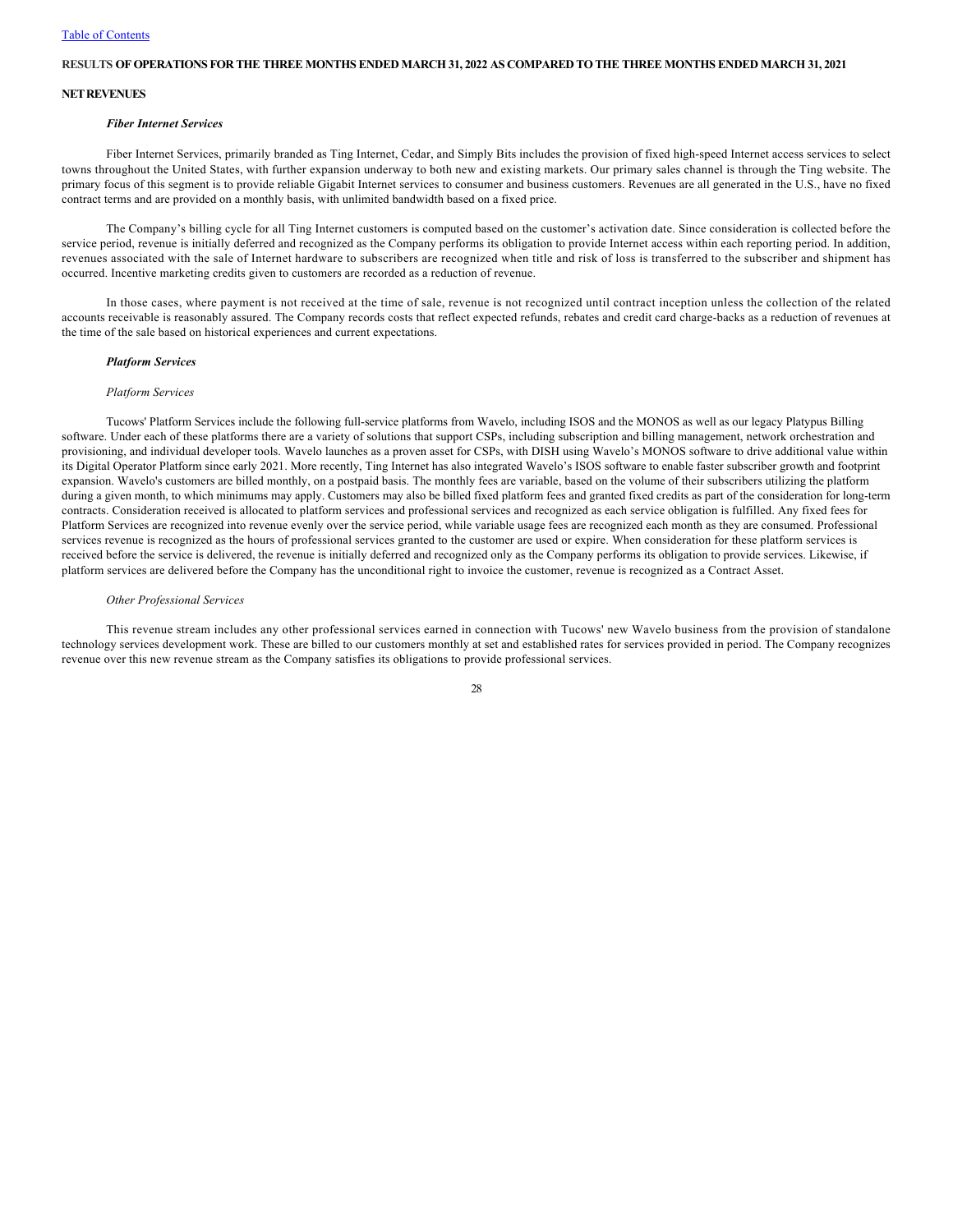#### *Domain Services*

#### *Wholesale - Domain Services*

Domain registration contracts, which can be purchased for terms of one to ten years, provide our resellers and retail registrant customers with the exclusive right to a personalized internet address from which to build an online presence. The Company enters into domain registration contracts in connection with each new, renewed and transferred-in domain registration. At the inception of the contract, the Company charges and collects the registration fee for the entire registration period. Though fees are collected upfront, revenue from domain registrations are recognized rateably over the registration period as domain registration contracts contain a 'right to access' license of IP, which is a distinct performance obligation measured over time. The registration period begins once the Company has confirmed that the requested domain name has been appropriately recorded in the registry under contractual performance standards.

Historically, our wholesale domain service has constituted the largest portion of our business and encompasses all of our services as an accredited registrar related to the registration, renewal, transfer and management of domain names. In addition, this service fuels other revenue categories as it often is the initial service for which a reseller will engage us, enabling us to follow on with other services and allowing us to add to our portfolio by purchasing names registered through us upon their expiration. Domain services will continue to be the largest portion of our business and will further fuel our ability to sell add-on services.

The Company is an ICANN accredited registrar. Thus, the Company is the primary obligor with our reseller and retail registrant customers and is responsible for the fulfillment of our registrar services to those parties. As a result, the Company reports revenue in the amount of the fees we receive directly from our reseller and retail registrant customers. Our reseller customers maintain the primary obligor relationship with their retail customers, establish pricing and retain credit risk to those customers. Accordingly, the Company does not recognize any revenue related to transactions between our reseller customers and their ultimate retail customers.

# *Wholesale – Value-Added Services*

We derive revenue from domain related value-added services like digital certifications, WHOIS privacy and hosted email and by providing our resellers and retail registrant customers with tools and additional functionality to be used in conjunction with domain registrations. All domain related value-added services are considered distinct performance obligations which transfer the promised service to the customer over the contracted term. Fees charged to customers for domain related value-added services are collected at the inception of the contract, and revenue is recognized on a straight-line basis over the contracted term, consistent with the satisfaction of the performance obligations.

We also derive revenue from other value-added services, which primarily consists of proceeds from the OpenSRS, eNom and Ascio domain expiry streams.

#### *Retail*

We derive revenues mainly from Hover and eNom's retail properties through the sale of retail domain name registration and email services to individuals and small businesses. The retail segment also includes the sale of the rights to its portfolio of surname domains used in connection with our Realnames email service and Linux hosting services for websites through our Exact Hosting brand.

# *Corporate - Mobile Services and Eliminations*

Although we still provide mobile telephony services to a small subset of customers retained through the Ting Mobile brand as part of the DISH Purchase Agreement executed in Fiscal 2020; this revenue stream no longer represents the Company's strategic focus going forward. Instead we have transitioned towards being a Platform Services provider for CSPs globally. Where these retail mobile services revenues were previously disclosed as part of a Mobile Services segment in the prior year, effective January 1, 2022 we have decided to exclude retail telephony services and transition services revenues from segment EBITDA results as they are no longer centrally managed and not monitored by or reported to our CEO by segment.

Ting Mobile wireless usage contracts grant customers access to standard talk, text and data mobile services. Ting Mobile contracts are billed based on the customer's selected rate plan, which can either be usage based or an unlimited plan. All rate plan options are charged to customers on a postpaid, monthly basis at the end of their billing cycle. All future revenues associated with Retail Mobile Services stream will only be for this subset of customers retained by the Company, as mentioned above. Ting Mobile services are primarily contracted through the Ting website, for one month at a time and contain no commitment to renew the contract following each customer's monthly billing cycle. The Company's billing cycle for all Ting Mobile customers is computed based on the customer's activation date. In order to recognize revenue as the Company satisfies its obligations, we compute the amount of revenues earned but not billed from the end of each billing cycle to the end of each reporting period. In addition, revenues associated with the sale of wireless devices and accessories are recognized when title and risk of loss is transferred to the customer and shipment has occurred. Incentive marketing credits given to customers are recorded as a reduction of revenue.

These Mobile Services revenue streams also includes transitional services provided to DISH. These are billed monthly at set and established rates for services provided in period and include the provision of sales, marketing, customer support, order fulfillment, and data analytics related to the legacy customer base sold to DISH. The Company recognizes revenue as the Company satisfies its obligations to provide professional services. The Company expects transitional services revenues to continue to decrease through the remainder of Fiscal 2022 and thereafter as services are established directly by DISH.

As a form of consideration for the sale of the customer relationships, the Company receives a payout on the margin associated with the legacy customer base sold to DISH, over a period of 10 years. This has been classified as Other Income and not considered revenue in the current period.

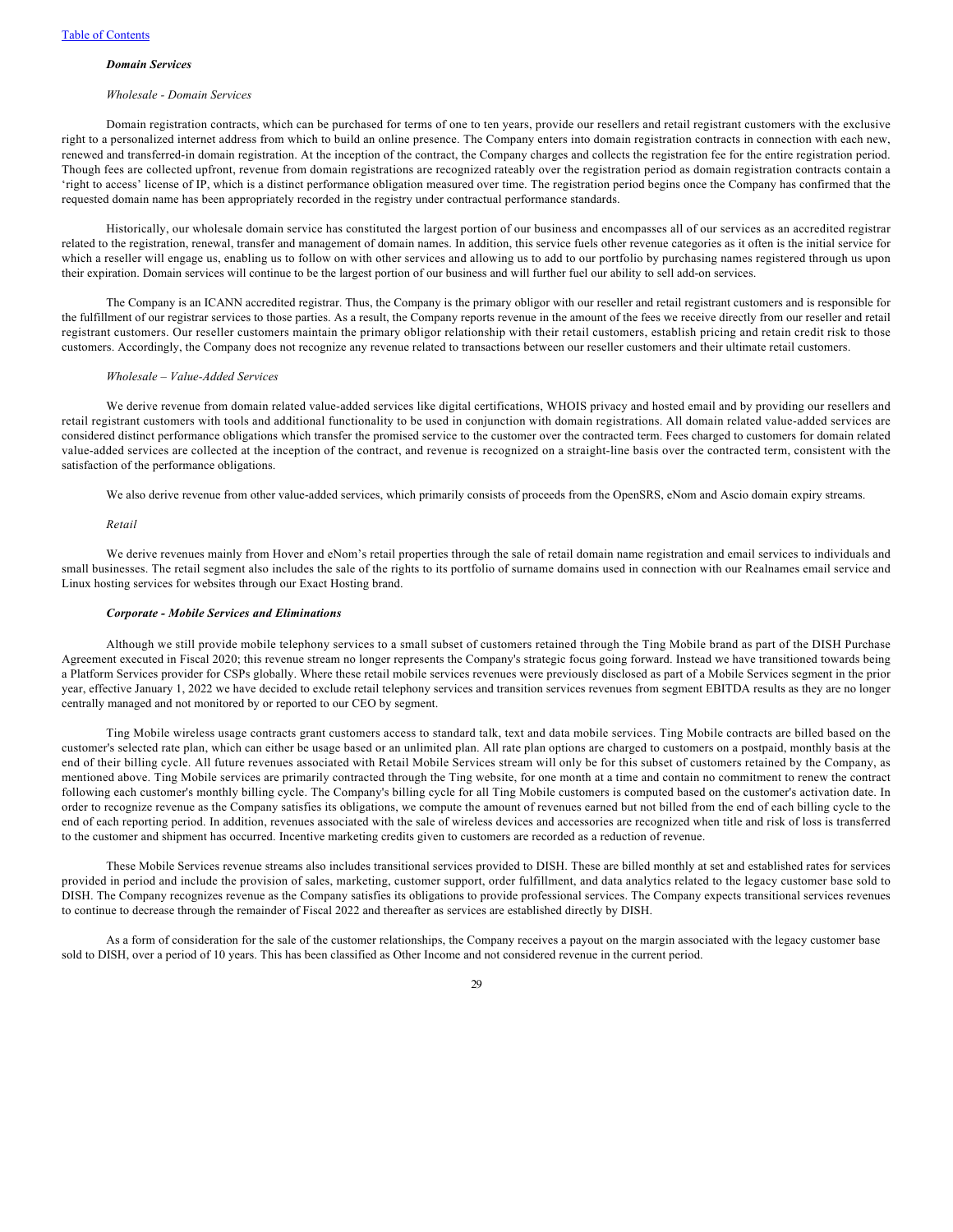# [Table of Contents](#page-1-0)

The following table presents our net revenues, by revenue source (*Dollar amounts in thousands of U.S. dollars*):

| (Dollar amounts in thousands of U.S. dollars) | For the Three Months Ended March 31, |        |    |        |
|-----------------------------------------------|--------------------------------------|--------|----|--------|
|                                               | 2022                                 |        |    | 2021   |
|                                               |                                      |        |    |        |
| <b>Fiber Internet Services:</b>               |                                      |        |    |        |
| Fiber Internet Services                       | \$                                   | 9,788  | \$ | 5,082  |
|                                               |                                      |        |    |        |
| Platform Services:                            |                                      |        |    |        |
| <b>Platform Services</b>                      |                                      | 6,097  |    | 638    |
| Other Professional Services                   |                                      | 750    |    |        |
| <b>Total Platform Services</b>                |                                      | 6,847  |    | 638    |
|                                               |                                      |        |    |        |
| Domain Services:                              |                                      |        |    |        |
| Wholesale                                     |                                      |        |    |        |
| Domain Services                               |                                      | 46,836 |    | 46,991 |
| Value Added Services                          |                                      | 5,649  |    | 5,080  |
| Total Wholesale                               |                                      | 52,485 |    | 52,071 |
|                                               |                                      |        |    |        |
| Retail                                        |                                      | 9,061  |    | 9,154  |
| <b>Total Domain Services</b>                  |                                      | 61,546 |    | 61,225 |
|                                               |                                      |        |    |        |
| Corporate:                                    |                                      |        |    |        |
| Mobile services and eliminations              |                                      | 2,918  |    | 3,930  |
|                                               |                                      |        |    |        |
|                                               | \$                                   | 81,099 | \$ | 70,875 |
| Increase over prior period                    | \$                                   | 10,224 |    |        |
| Increase - percentage                         |                                      | 14%    |    |        |

The following table presents our revenues, by revenue source, as a percentage of total revenues (*Dollar amounts in thousands of U.S. dollars*):

| (Dollar amounts in thousands of U.S. dollars) |        | For the Three Months Ended March 31, |  |  |
|-----------------------------------------------|--------|--------------------------------------|--|--|
|                                               | 2022   | 2021                                 |  |  |
| <b>Fiber Internet Services:</b>               |        |                                      |  |  |
| Fiber Internet Services                       | 12%    | 7%                                   |  |  |
| Platform Services:                            |        |                                      |  |  |
| <b>Platform Services</b>                      | 8%     | $1\%$                                |  |  |
| Other Professional Services                   | $1\%$  | $0\%$                                |  |  |
| <b>Total Platform Services</b>                | 9%     | $1\%$                                |  |  |
| Domain Services:                              |        |                                      |  |  |
| Wholesale                                     |        |                                      |  |  |
| Domain Services                               | 57%    | 66%                                  |  |  |
| Value Added Services                          | 7%     | 7%                                   |  |  |
| <b>Total Wholesale</b>                        | 64%    | 73%                                  |  |  |
| Retail                                        | $11\%$ | 13%                                  |  |  |
| <b>Total Domain Services</b>                  | 75%    | 86%                                  |  |  |
| Corporate:                                    |        |                                      |  |  |
| Mobile services and eliminations              | 4%     | 6%                                   |  |  |
|                                               |        |                                      |  |  |
|                                               | 100%   | 100%                                 |  |  |

Total net revenues for the three months ended March 31, 2022 increased by \$10.2 million, or 14%, to \$81.1 million from \$70.9 million when compared to the three months ended March 31, 2021. The three-month increase in revenue was driven by Platform Services, as a result of increased MONOS platform revenues (both fixed and variable) fees earned from the migration of additional subscribers onto our new platform. Platform Services accounted for a \$6.2 million increase to total revenues in the current period. This increase was furthered by Fiber Internet Services which had a revenue increase of \$4.7 million in the current period from the attraction of additional customers to Ting Internet from the continued buildout of our Fiber network footprint across the United States. Additionally, Domain Services had a smaller revenue increase of \$0.3 million, a result of increased expiry auction revenues and more broadly from the continued normalization of domain name registration growth and renewal rates from those observed as a result of the COVID-19 pandemic in prior years. The increases each of our segments experienced were partially offset by reduced revenues attributable to the Mobile Services provided to a small subset of customers retained as part of the DISH Purchase Agreement.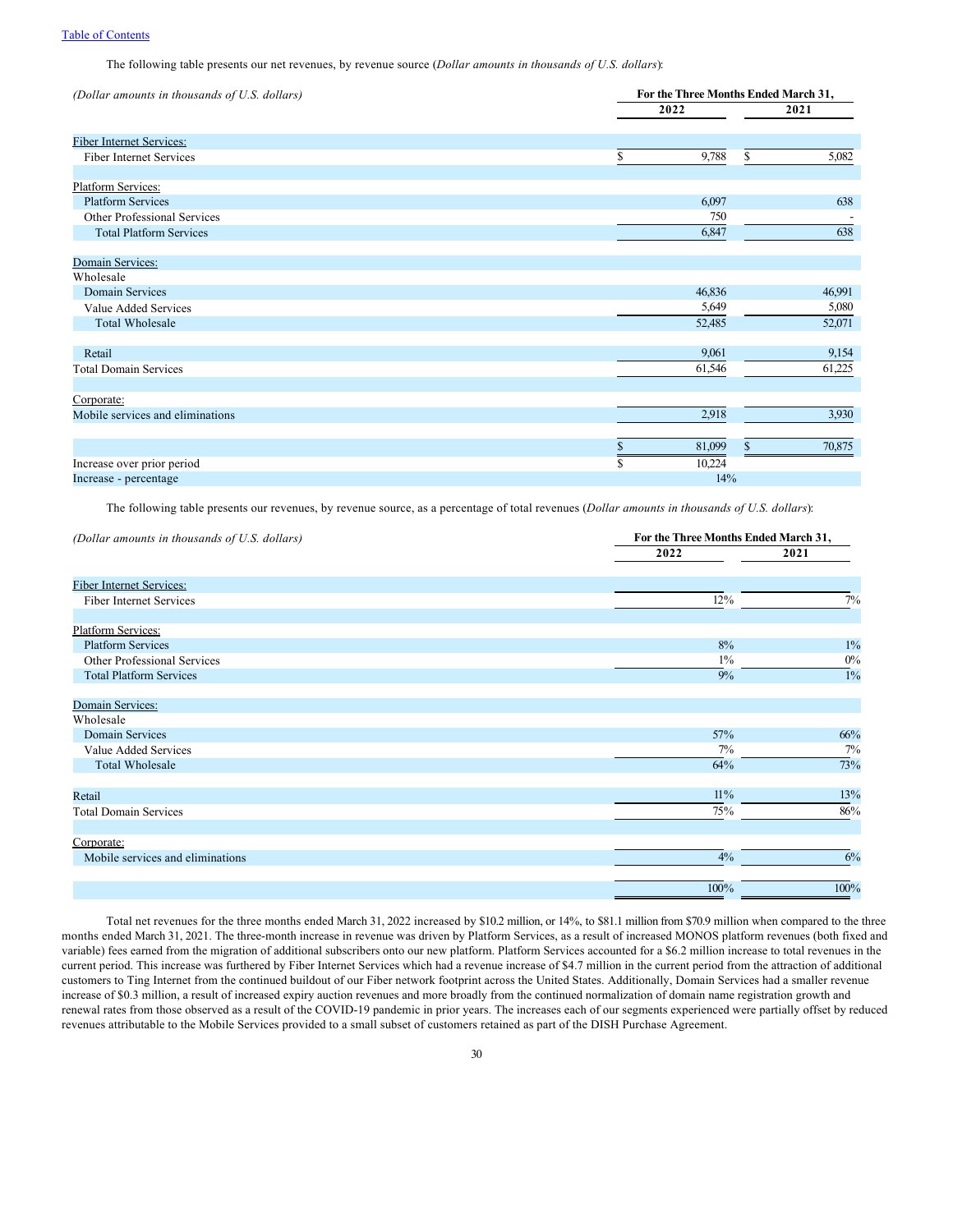Deferred revenue at March 31, 2022 increased by \$4.4 million to \$152.2 million from \$147.8 million at December 31, 2021. This increase was primarily driven by Domain Services, accounting for \$4.2 million of the increase which is due to the increase in current period billings for domain name registrations and service renewals. Smaller increases followed from Platform Services and Fiber Internet Services at \$0.1 million and \$0.1 million, respectively. The deferred revenue associated with Platform Services is specifically related to increased Other Professional Services revenues for standalone technology services development work with DISH, which we defer until such time as that work is complete and we've satisfied our obligations to provide the professional services. The increase related to Fiber Internet Services is reflective of the continued growth in customer base and billings of that segment relative to December 31, 2021.

No customer accounted for more than 10% of total revenue during the three months ended March 31, 2022 or the three months ended March 31, 2021. DISH accounted for 46% of total accounts receivable as at March 31, 2022 and 46% of total accounts receivable as at December 31, 2021. Though a significant portion of the Company's domain services revenues are prepaid by our customers, where the Company does collect receivables, significant management judgment is required at the time revenue is recorded to assess whether the collection of the resulting receivables is reasonably assured. On an ongoing basis, we assess the ability of our customers to make required payments. Based on this assessment, we expect the carrying amount of our outstanding receivables, net of allowance for doubtful accounts, to be fully collected.

# *Fiber Internet Services*

Revenues from Ting Internet and billing solutions generated \$9.8 million in revenue during the three months ended March 31, 2022, up \$4.7 million or 92% compared to the three months ended March 31, 2021. This growth is driven by subscriber growth across our Fiber network relative to the three months ended March 31, 2021, as well as the continued expansion of our Ting Internet footprint to new Ting towns throughout the United States. Included in this current period increase is \$2.3 million of revenues attributed to the prior period acquisition of Simply Bits, which closed in the fourth quarter of Fiscal 2021.

As of March 31, 2022, Ting Internet had access to 81,000 owned infrastructure serviceable addresses, 17,000 partner infrastructure serviceable addresses and 28,000 active subscribers under its management; compared to having access to 59,000 owned infrastructure serviceable addresses, 12,000 partner infrastructure serviceable addresses and 17,000 active subscribers under its management as of March 31, 2021. These figures include the increase in serviceable addresses and subscribers attributable to the acquisition of Cedar in January 2020, but exclude those of Simply Bits.

# *Platform Services*

# *Platform Services*

Net revenues from Platform Services for the three months ended March 31, 2022 increased by \$5.5 million to \$6.1 million as compared to the three months ended March 31, 2021. This is driven from increased MONOS platform revenues (both fixed and variable) fees earned from the migration of additional DISH subscribers, from their Boost Mobile brand onto our new platform. Our full-service platforms support CSPs with subscription and billing management, network orchestration and provisioning, and individual developer tools. Wavelo launched as a proven asset for CSPs, with DISH using Wavelo's MONOS software to drive additional value within its Digital Operator Platform since early 2021. More recently, Ting Internet has also integrated Wavelo's ISOS software to enable faster subscriber growth and footprint expansion. Any intercompany ISOS revenues earned from Ting Internet are eliminated upon consolidation.

#### *Other Professional Services*

Net revenues from Other Professional Services for the three months ended March 31, 2022 increased to \$0.8 million. This increase was the result of completion of select standalone technology services development work in the current period, where three months ended March 31, 2021 did not have any revenues from comparable services.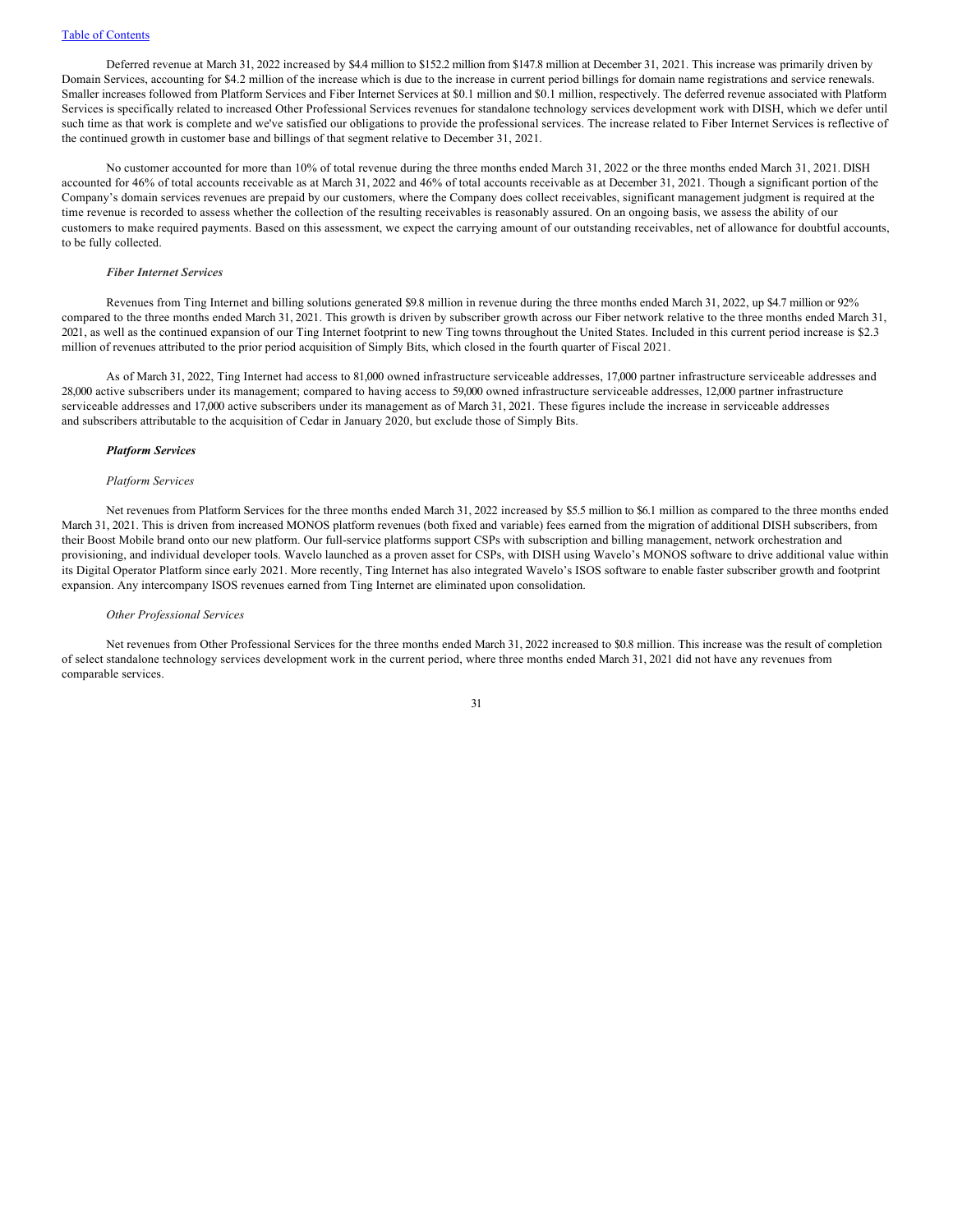#### *Domain Services*

#### *Wholesale - Domain Services*

During the three months ended March 31, 2022, Wholesale domain services revenue decreased by \$0.2 million to \$46.8 million, when compared to the three months ended March 31, 2021. Decreases from Wholesale domain registrations were driven from the continued normalization of domain name registration growth and renewal rates from those observed as a result of the COVID-19 pandemic in prior years.

Total domains that were managed under the OpenSRS, eNom, EPAG, and Ascio domain services decreased by 0.8 million domain names to 25.0 million as of March 31, 2022, when compared to 25.8 million at March 31, 2021. The decrease in domains under management came largely from eNom and the European brands, Ascio and EPAG.

#### *Wholesale - Value Added Services*

During the three months ended March 31, 2022, value-added services revenue increased by \$0.5 million to \$5.6 million compared to the three months ended March 31, 2021. The increase was primarily driven by increased expiry revenue of \$0.7 million from the OpenSRS, eNom, Ascio brands and their respective domain expiry streams, and was partially offset by other small decreases in Digital Certificates, Email and Other revenues of \$0.2 million.

#### *Retail*

During the three months ended March 31, 2022, retail domain services revenue decreased by \$0.1 million or 1% to \$9.1 million compared to the three months ended March 31, 2021. This was driven by decreased revenues related to retail domain name registrations of \$0.4 million and partially offset by a one-time outsized domain name portfolio sales of \$0.2 million and a small increase in Exact Hosting revenues of less than \$0.1 million.

# *Corporate - Mobile Services and Eliminations*

Net revenues from Retail Mobile Services for the three months ended March 31, 2022 decreased by \$1.0 million or 26% to \$2.9 million as compared to the three months ended March 31, 2021. This decrease was driven by decreased transitional services of \$1.2 million, notably from a decreased level of customer support services provided to DISH in connection with the legacy Ting Mobile customer base. The Company expects transitional services revenues to continue to decrease through the remainder of Fiscal 2022 and thereafter as services are established directly by DISH. This decrease was partially offset by an increase in revenues of \$0.4 million associated with the mobile telephony services and device revenues associated with the small group of customers retained by the Company as part of the DISH Purchase Agreement. Revenues increased as a result of the organic growth we experienced through Fiscal 2021, brought about by new unlimited usage rate plans introduced in late Fiscal 2020. Additionally, corporate eliminations increased as a result of the revenues associated with ISOS platform billing between Wavelo and Ting Internet, which began in Fiscal 2022.

# **COST OF REVENUES**

#### *Fiber Internet Services*

Cost of revenues primarily includes the costs for provisioning high speed Internet access, which is comprised of network access fees paid to third-parties to use their network, leased circuit costs to directly support enterprise customers, the personnel and related expenses (net of capitalization) related to the physical planning, design, construction and build out of the physical Fiber network and as well as personnel and related expenses (net of capitalization) related to the installation, repair, maintenance and overall field service delivery of the Fiber business. Hardware costs include the cost of equipment sold to end customers, including routers, ONTs, and IPTV products, and any inventory adjustments on this inventory. Other costs include field vehicle expenses, and small sundry equipment and supplies consumed in building the Fiber network.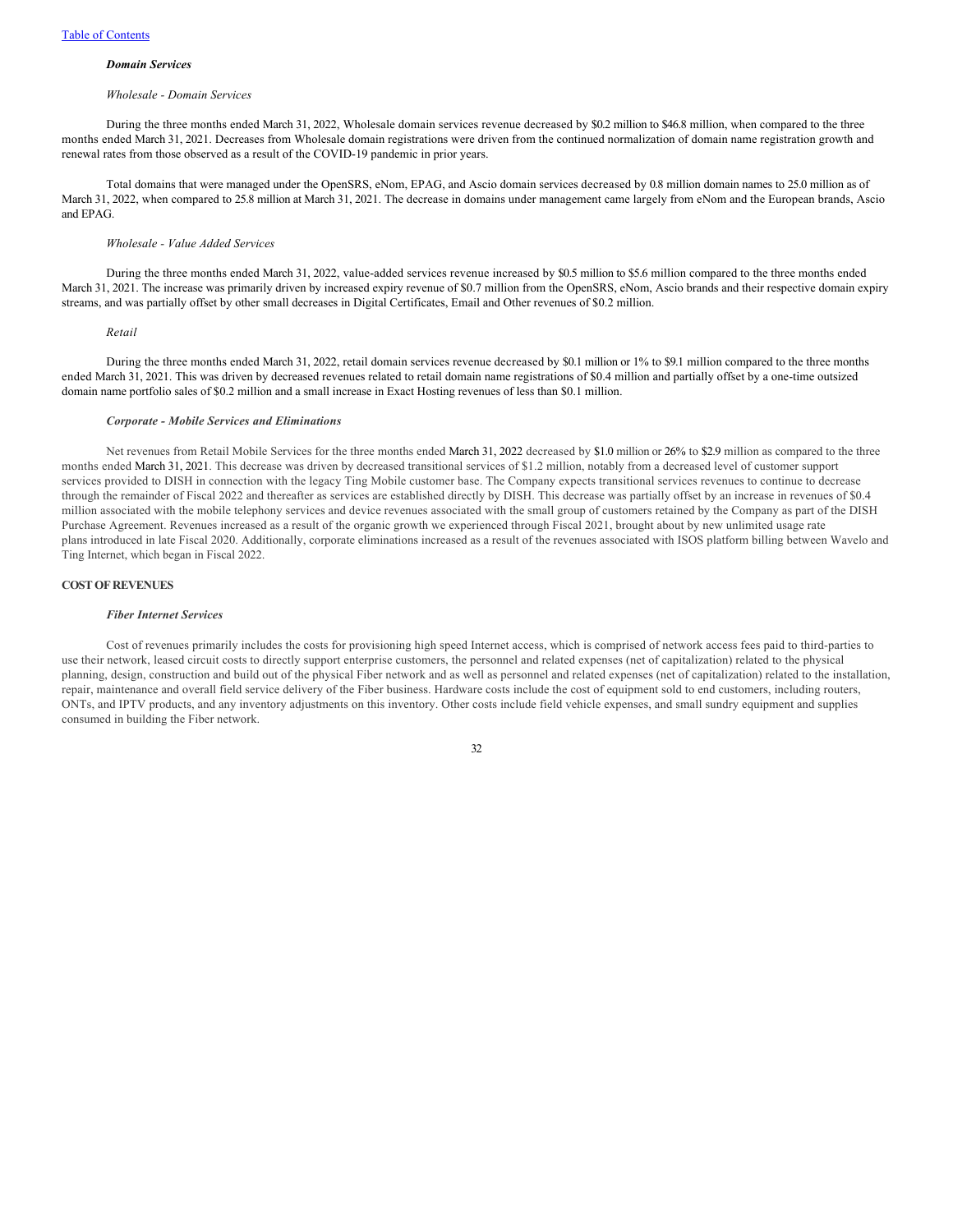#### *Platform Services*

# *Platform Services*

Cost of revenues, if any, to provide the MONOS, ISOS and Platypus Billing software services including network access, provisioning and billing services for CSPs. This includes the amortization of any capitalized contract fulfillment costs over the period consistent with the pattern of transferring network access, provisioning and billing services to which the cost relates. Additionally, this includes any fees paid to third-party service providers primarily for printing services in connection with the Platypus Billing system.

#### *Other Professional Services*

Cost of revenues to provide standalone technology services development work to our CSP customers to help support their businesses. This includes any personnel and contractor fees for any client service resources retained by the Company. Only a subset of the Company's employee base provides professional services to our customers. This cost reflects that group of resources.

# *Domain Services*

### *Wholesale - Domain Services*

Cost of revenues for domain registrations represents the amortization of registry and accreditation fees on a basis consistent with the recognition of revenues from our customers, namely rateably over the term of provision of the service. Registry fees, the primary component of cost of revenues, are paid in full when the domain is registered, and are initially recorded as prepaid domain registry fees. This accounting treatment reasonably approximates a recognition pattern that corresponds with the provision of the services during the period. Market development funds that do not represent a payment for distinct goods or services provided by the Company, and thus do not meet the criteria for revenue recognition under ASU 2014-09, are reflected as cost of goods sold and are recognized as earned.

# *Wholesale - Value-Added Services*

Costs of revenues for value-added services include licensing and royalty costs related to the provisioning of certain components of related to hosted email and fees paid to third-party hosting services. Fees payable for trust certificates are amortized on a basis consistent with the provision of service, generally one year, while email hosting fees and monthly printing fees are included in cost of revenues in the month they are incurred.

#### *Retail*

Costs of revenues for our provision and management of Internet services through our retail sites, Hover.com and the eNom branded sites, include the amortization of registry fees on a basis consistent with the recognition of revenues from our customers, namely rateably over the term of provision of the service. Registry fees, the primary component of cost of revenues, are paid in full when the domain is registered, and are recorded as prepaid domain registry fees and are expensed rateably over the renewal term. Costs of revenues for our surname portfolio represent the amortization of registry fees for domains added to our portfolio over the renewal period, which is generally one year, the value attributed under intangible assets to any domain name sold and any impairment charges that may arise from our assessment of our domain name intangible assets.

#### *Corporate - Mobile Services and Eliminations*

Cost of revenues for Retail Mobile Services includes the costs of provisioning mobile services, which is primarily our customers' voice, messaging, data usage provided by our MNO partner, and the costs of providing mobile phone hardware, which is the cost of mobile phone devices and SIM cards sold to our customers, order fulfillment related expenses, and inventory write-downs. Included in the costs of provisioning mobile services is any penalties associated with the minimum commitments with our MNO partner.

#### *Network expenses*

Network expenses include personnel and related expenses related to the network operations, IT infrastructure and supply chain teams that support our various business segments. It also includes network depreciation and amortization, communication and productivity tool costs, and equipment maintenance costs. Communication and productivity tool costs includes collaboration, customer support, bandwidth, co-location and provisioning costs we incur to support the supply of all our services.

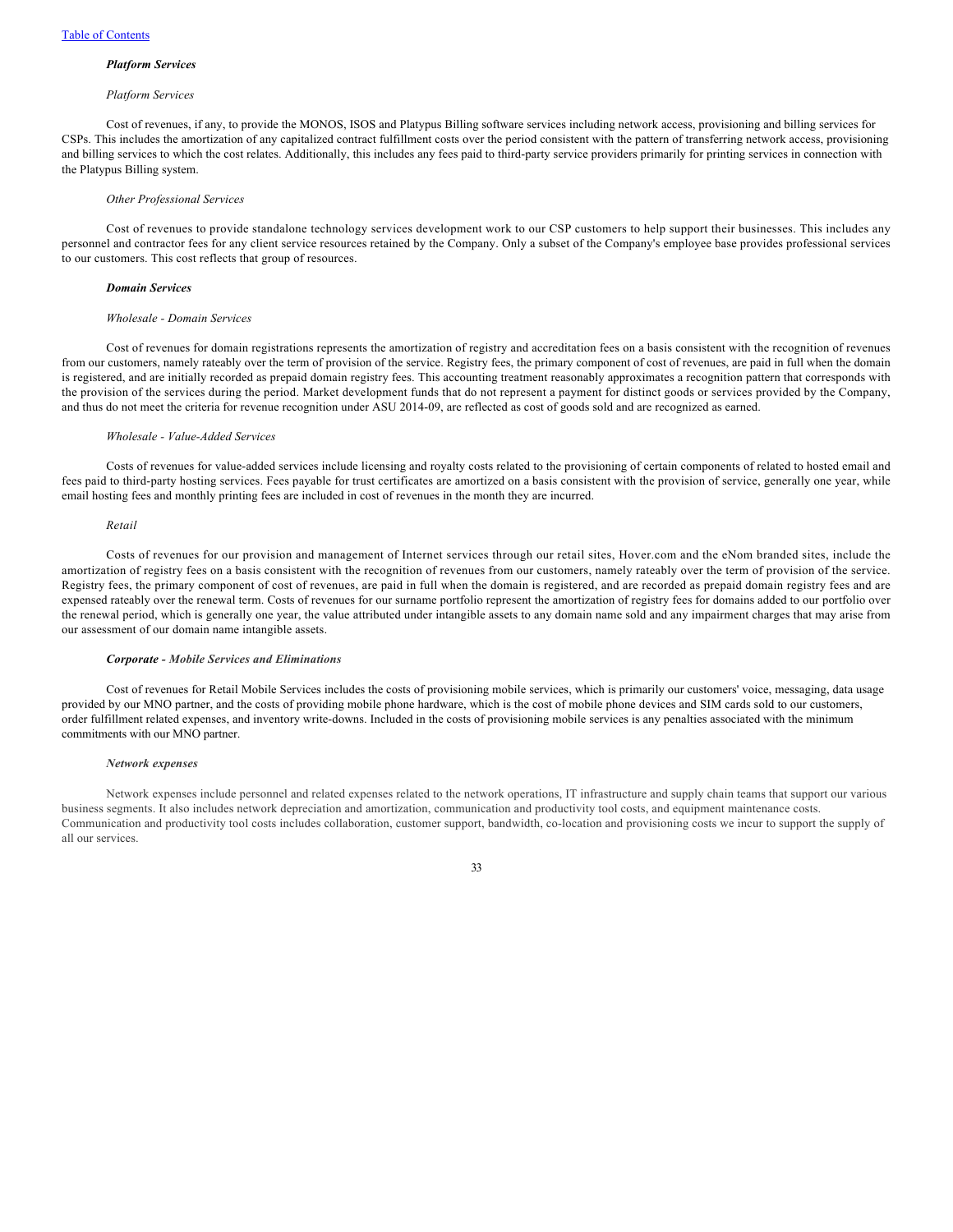The following table presents our cost of revenues, by revenue source:

|                                                 |      | Three Months Ended March 31, |    |        |
|-------------------------------------------------|------|------------------------------|----|--------|
|                                                 | 2022 |                              |    | 2021   |
| Fiber Internet Services:                        |      |                              |    |        |
| Fiber Internet Services                         | \$   | 4,038                        | \$ | 2,609  |
|                                                 |      |                              |    |        |
| Platform Services:                              |      |                              |    |        |
| <b>Platform Services</b>                        |      | 185                          |    | 85     |
| Other Professional Services                     |      | 776                          |    |        |
| <b>Total Platform Services</b>                  |      | 961                          |    | 85     |
| Domain Services:                                |      |                              |    |        |
| Wholesale                                       |      |                              |    |        |
| <b>Domain Services</b>                          |      | 36,397                       |    | 35,773 |
| Value Added Services                            |      | 656                          |    | 599    |
| <b>Total Wholesale</b>                          |      | 37,053                       |    | 36,372 |
|                                                 |      |                              |    |        |
| Retail                                          |      | 4,759                        |    | 4,401  |
| <b>Total Domain Services</b>                    |      | 41,812                       |    | 40,773 |
|                                                 |      |                              |    |        |
| Corporate:                                      |      |                              |    |        |
| Mobile services and eliminations                |      | 2,610                        |    | 2,720  |
|                                                 |      |                              |    |        |
| <b>Network Expenses:</b>                        |      |                              |    |        |
| Network, other costs                            |      | 4,180                        |    | 3,238  |
| Network, depreciation of property and equipment |      | 5,895                        |    | 3,638  |
| Network, amortization of intangible assets      |      | 378                          |    | 299    |
| Network, impairment of property and equipment   |      | 27                           |    | 60     |
| <b>Total Network Expenses</b>                   |      | 10,480                       |    | 7,235  |
|                                                 | \$   | 59.901                       | \$ | 53,422 |

The following table presents our cost of revenues, as a percentage of total cost of revenues for the periods presented:

|                                                 | For the Three Months Ended March 31, |       |
|-------------------------------------------------|--------------------------------------|-------|
|                                                 | 2022                                 | 2021  |
| Fiber Internet Services:                        |                                      |       |
| Fiber Internet Services                         | 7%                                   | $5\%$ |
|                                                 |                                      |       |
| <b>Platform Services:</b>                       |                                      |       |
| <b>Platform Services</b>                        | $0\%$                                | $0\%$ |
| Other Professional Services                     | $1\%$                                | $0\%$ |
| <b>Total Platform Services</b>                  | $1\%$                                | $0\%$ |
| Domain Services:                                |                                      |       |
| Wholesale                                       |                                      |       |
| Domain Services                                 | 61%                                  | 68%   |
| Value Added Services                            | $1\%$                                | $1\%$ |
| <b>Total Wholesale</b>                          | 62%                                  | 69%   |
| Retail                                          | 8%                                   | 8%    |
| <b>Total Domain Services</b>                    | 70%                                  | 77%   |
| Corporate:                                      |                                      |       |
| Mobile services and eliminations                | 4%                                   | 5%    |
| Network Expenses:                               |                                      |       |
| Network, other costs                            | 7%                                   | 6%    |
| Network, depreciation of property and equipment | 10%                                  | 7%    |
| Network, amortization of intangible assets      | $1\%$                                | $0\%$ |
| Network, impairment of property and equipment   | 0%                                   | 0%    |
|                                                 | 18%                                  | 13%   |
|                                                 | 100%                                 | 100%  |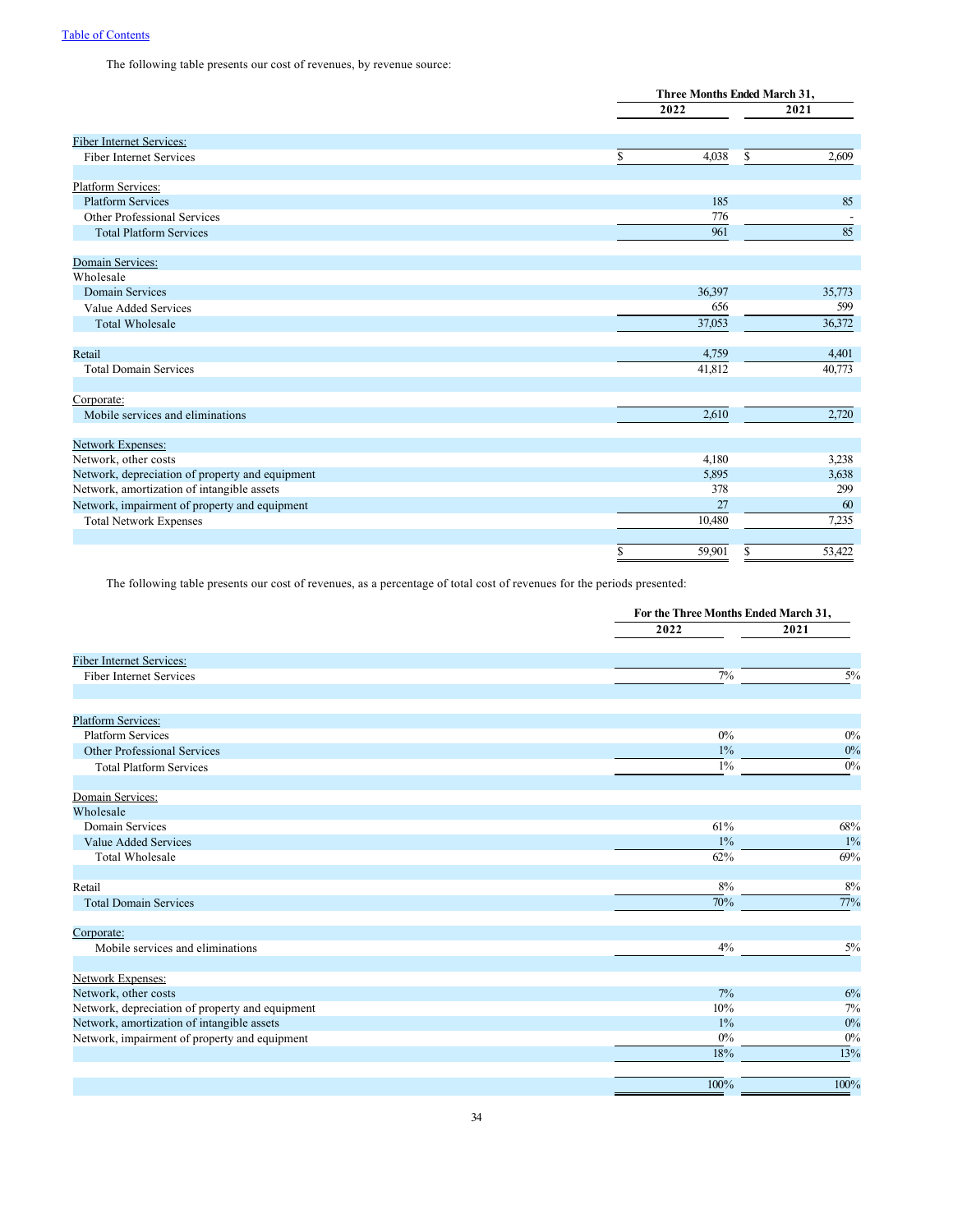Total cost of revenues for the three months ended March 31, 2022, increased by \$6.5 million, or 12%, to \$59.9 million from \$53.4 million in the three months ended March 31, 2021. The three-month increase in cost of revenues was driven by a \$3.2 million increase in Network Expenses. The increase from Network Expenses is a result of the expansion of the Company's increased network infrastructure associated with the continuing expansion of the Ting Internet network footprint and an increase in communication and productivity tool costs across our operating segments. Another contributing factor was a \$1.4 million increase from the Fiber Internet Services segment. As discussed above in the Net Revenues section, our Fiber Internet Services segment has continued to add both serviceable addresses and active subscriptions relative to the three months ended March 31, 2021. Additionally, we experienced a \$1.0 million increase from Domain Services, a \$0.9 million increase from Platform Services, partially offset by \$0.1 million decrease related to Mobile Services and eliminations. The increase in Domain Services was a result of prior period including significant registry rebates earned from the strong performance and additions to domains under management as a result of the COVID-19 pandemic during Fiscal 2020. The increase in Platform Services costs were driven by the completion of select standalone technology services development work for DISH in the current period.

Deferred costs of fulfillment as of March 31, 2022 increased by \$2.0 million, or 2%, to \$114.7 million from \$112.7 million at December 31, 2021. This increase was primarily driven by Domain Services, accounting for \$3.0 million of the increase which is due to the increase in current period deferred costs for domain name registrations and service renewals. This was partially offset by a decrease from Platform Services of \$1.1 million. The deferred costs of fulfillment associated with Platform Services is specifically related to the completion of Other Professional Services discussed above for standalone technology services development work with DISH. As these professional services were completed, the deferred costs to fulfill those services were amortized into costs of revenues.

#### *Fiber Internet Services*

During the three months ended March 31, 2022, costs related to provisioning high speed Internet access and billing solutions increased \$1.4 million or 54%, to \$4.0 million as compared to \$2.6 million during three months ended March 31, 2021. The increase in costs were primarily driven by increased direct costs, bandwidth and colocation costs related to the continued expansion of the Ting Fiber network. Although directionally aligned with the experienced growth in revenue over the same period, the outpaced increase in cost of revenues for Fiber Internet services is a result of the necessary upfront investment and expenditure needed to build out the network in advance of anticipated revenue growth in any particular location.

#### *Platform Services*

#### *Platform Services*

Cost of revenues from Platform Services for the three months ended March 31, 2022 increased to \$0.2 million as compared to \$0.1 million for the three months ended March 31, 2021. Costs incurred are driven by the amortization of previously capitalized costs incurred to fulfill the DISH Master Services Agreement ("MSA") over the term of the agreement. The continued incurrence of additional costs to fulfill the contract have resulted in increased amortization in the current period relative to the fixed term of the agreement.

#### *Other Professional Services*

Cost of revenues from Other Professional Services for the three months ended March 31, 2022 decreased to \$0.8 million as compared to the three months ended March 31, 2021. Costs incurred represent the personnel and related expenses of employees and contractors providing professional services to DISH. The increase in Platform Services costs relative to the prior period was a result of the completion of select standalone technology services development work for DISH in the current period. No comparable costs were incurred in the prior period.

# *Domain Services*

### *Wholesale - Domain Services*

Costs for Wholesale domain services for the three months ended March 31, 2022 increased by \$0.6 million to \$36.4 million, when compared to the three months ended March 31, 2021. The increase in Domain Services cost of revenues was a result of the prior period including significant registry rebates earned from the strong performance and additions to domains under management as a result of the COVID-19 pandemic during Fiscal 2020. The current period saw continued normalization of domain name registration and renewal rates from the rates experienced at the beginning of the pandemic. As a result, no comparable material rebates were earned from registries in the current period.

#### *Wholesale - Value-Added Services*

Costs for wholesale value-added services for the three months ended March 31, 2022 increased by less than \$0.1 million to \$0.7 million, when compared to the three months ended March 31, 2021. This was driven by increases in Digital Certificates and expiry stream costs of less than \$0.1 million during the three months ended March 31, 2021, offset by a small decrease in email services costs.

#### *Retail*

Costs for retail domain services for the three months ended March 31, 2022 increased by \$0.4 million to \$4.8 million, when compared to the three months ended March 31, 2021. This was driven by increased costs related to retail domain name registrations.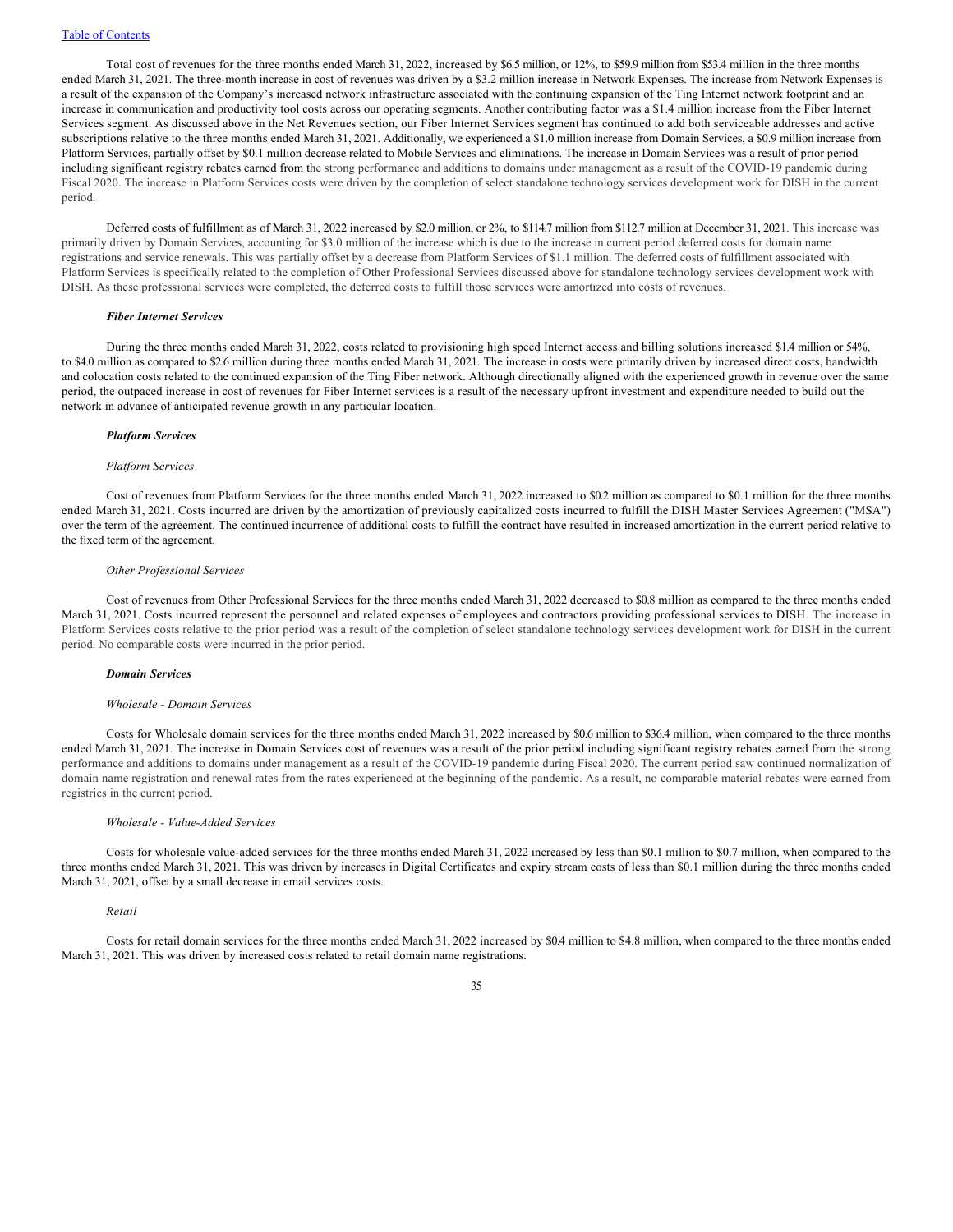### *Corporate - Mobile Services and Eliminations*

Cost of revenues from Retail Mobile Services for the three months ended March 31, 2022 decreased by \$0.1 million or 4%, to \$2.6 million from \$2.7 million in the three months ended March 31, 2021. Consistent with the above discussion around net revenues, this was a driven by decreased transitional services costs of \$1.1 million, notably from a decreased level of customer support services provided to DISH in connection with the legacy Ting Mobile customer base. The Company expects transitional services costs of revenues to continue to decrease through the remainder of Fiscal 2022 and thereafter as services are established directly by DISH. This decrease was partially offset by an increase in costs of revenues of \$1.0 million associated with the mobile telephony services and device costs associated with the small group of customers retained by the Company as part of the DISH Purchase Agreement. Costs of revenues increased as a result of the organic growth of the customer base we experienced through Fiscal 2021, brought about by new unlimited usage rate plans introduced in late Fiscal 2020. Additionally, during the three months ended March 31, 2022, the Company accrued for \$0.3 million of penalties in connection with failing to meet the minimum commitments with the MNO partner, and expects to continue to incur penalties through Fiscal 2022 and thereafter until the contract is complete.

### *Network Expenses*

Network costs for the three months ended March 31, 2022 increased by \$3.3 million to \$10.5 million when compared to the three months ended March 31, 2021. The three-month increase was driven by increased depreciation and amortization of \$2.3 million as a result of the Company's increased network infrastructure associated with the continuing expansion of the Ting Fiber footprint, followed by increased network costs of \$0.9 million from Fiber Internet Services and Platform Services segments, as well as a small decrease in impairment of property plant and equipment of less than \$0.1 million.

# **SALES AND MARKETING**

Sales and marketing expenses consist primarily of personnel costs. These costs include commissions and related expenses of our sales, product management, public relations, call center, support and marketing personnel. Other sales and marketing expenses include customer acquisition costs, advertising and other promotional costs.

| (Dollar amounts in thousands of U.S. dollars) |  | For the Three Months Ended March 31, |  |      |        |  |
|-----------------------------------------------|--|--------------------------------------|--|------|--------|--|
|                                               |  | 2022                                 |  | 2021 |        |  |
| Sales and marketing                           |  | 11.987                               |  |      | 8.311  |  |
| Increase over prior period                    |  | 3.676                                |  |      |        |  |
| Increase - percentage                         |  | 44%                                  |  |      |        |  |
| Percentage of net revenues                    |  | 15%                                  |  |      | $12\%$ |  |

Sales and marketing expenses for the three months ended March 31, 2022 increased by \$3.7 million, or 44%, to \$12.0 million as compared to the three months ended March 31, 2021. This three-month increase primarily related to increased marketing related costs to drive active subscription growth given the increase in serviceable addresses available to our Fiber Internet Services segment. In addition to the increased spending on marketing related costs, both personnel and facility costs for our Ting Internet teams increased to support the expansion of our Ting Fiber internet footprint and workforce in select Ting towns across the United States. Another contributor to the increase in the current period was the investment in hiring additional personnel for Wavelo's product, customer success and support teams to support the launch of that business and it's go to market strategy.

### **TECHNICAL OPERATIONS AND DEVELOPMENT**

Technical operations and development expenses consist primarily of personnel costs and related expenses required to support the development of new or enhanced service offerings and the maintenance and upgrading of existing infrastructure. This includes expenses incurred in the research, design and development of technology that we use to register domain names, Platform Services, Fiber Internet Services, email, retail, domain portfolio and other Internet services, as well as to distribute our digital content services. All technical operations and development costs are expensed as incurred.

| (Dollar amounts in thousands of U.S. dollars) | For the Three Months Ended March 31. |       |  |       |       |
|-----------------------------------------------|--------------------------------------|-------|--|-------|-------|
|                                               |                                      | 2022  |  | 2021  |       |
| Technical operations and development          |                                      | 3.765 |  |       | 3,132 |
| Increase over prior period                    |                                      | 633   |  |       |       |
| Increase - percentage                         |                                      | 20%   |  |       |       |
| Percentage of net revenues                    | 5%                                   |       |  | $4\%$ |       |

Technical operations and development expenses for the three months ended March 31, 2022 increased by \$0.6 million, or 20%, to \$3.8 million when compared to the three months ended March 31, 2021. The increase in costs relates primarily to increased spending on both personnel costs and external contractors to provide development resources to assist our internal shared services and engineering teams with development aspects of the MONOS and ISOS platforms.

# **GENERAL AND ADMINISTRATIVE**

General and administrative expenses consist primarily of compensation and related costs for managerial and administrative personnel, fees for professional services, public listing expenses, rent, foreign exchange and other general corporate expenses.

| (Dollar amounts in thousands of U.S. dollars) | For the Three Months Ended March 31. |       |  |      |       |
|-----------------------------------------------|--------------------------------------|-------|--|------|-------|
|                                               |                                      | 2022  |  | 2021 |       |
| General and administrative                    |                                      | 7.296 |  |      | 4,953 |
| Increase over prior period                    |                                      | 2.343 |  |      |       |
| Increase - percentage                         |                                      | 47%   |  |      |       |
| Percentage of net revenues                    |                                      | 9%    |  |      | $7\%$ |

General and administrative expenses for the three months ended March 31, 2022 increased by \$2.3 million, or 47% to \$7.3 million as compared to the three months ended March 31, 2021. The increase was primarily driven by an increase in personnel costs driven by the growth of teams acquired as part of the Simply Bits acquisition. Another driver of the increase was the higher stock-based compensation expenses in order to attract, retain and scale core administrative teams to meet projected Company growth. Smaller contributors to the increase include professional fees and other miscellaneous expenses such as business taxes.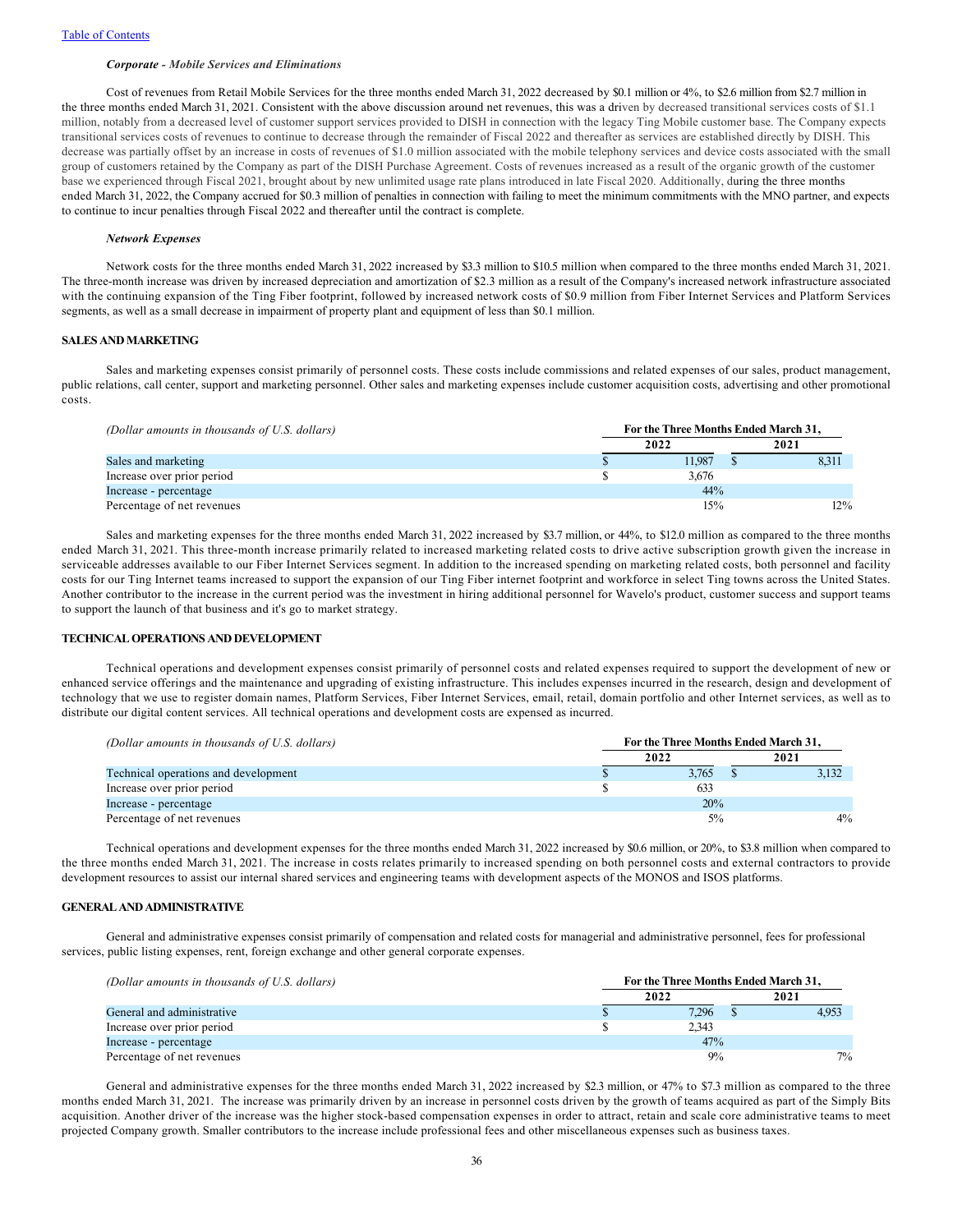# **DEPRECIATION OF PROPERTY AND EQUIPMENT**

| (Dollar amounts in thousands of U.S. dollars) |      |     | For the Three Months Ended March 31. |       |
|-----------------------------------------------|------|-----|--------------------------------------|-------|
|                                               | 2022 |     | 2021                                 |       |
| Depreciation of property and equipment        |      | 148 |                                      |       |
| Increase over prior period                    |      |     |                                      |       |
| Increase - percentage                         |      | 22% |                                      |       |
| Percentage of net revenues                    |      | 0%  |                                      | $0\%$ |

Depreciation costs remained flat for the three months ended March 31, 2022 at \$0.1 million when compared to the three months ended March 31, 2021.

# **AMORTIZATION OF INTANGIBLE ASSETS**

| (Dollar amounts in thousands of U.S. dollars) | For the Three Months Ended March 31, |       |  |       |
|-----------------------------------------------|--------------------------------------|-------|--|-------|
|                                               |                                      | 2022  |  | 2021  |
| Amortization of intangible assets             |                                      | 2.465 |  | 2,320 |
| Increase over prior period                    |                                      | 145   |  |       |
| Increase - percentage                         |                                      | 6%    |  |       |
| Percentage of net revenues                    |                                      | 3%    |  | $3\%$ |

Amortization of intangible assets for the three months ended March 31, 2022 increased by \$0.1 million to \$2.5 million as compared to the three months ended March 31, 2021. This increase was a result of the acquisition of Uniregistry assets in the fourth quarter of Fiscal 2021.

# **LOSS (GAIN) ON CURRENCY FORWARD CONTRACTS**

Although our functional currency is the U.S. dollar, a major portion of our fixed expenses are incurred in Canadian dollars. Our goal with regard to foreign currency exposure is, to the extent possible, to achieve operational cost certainty, manage financial exposure to certain foreign exchange fluctuations and to neutralize some of the impact of foreign currency exchange movements. Accordingly, we enter into foreign exchange contracts to mitigate the exchange rate risk on portions of our Canadian dollar exposure.

| (Dollar amounts in thousands of U.S. dollars) | For the Three Months Ended March 31. |      |       |  |  |
|-----------------------------------------------|--------------------------------------|------|-------|--|--|
|                                               | 2022                                 |      | 2021  |  |  |
| Loss (gain) on currency forward contracts     |                                      |      | (253) |  |  |
| Increase over prior period                    |                                      | 253  |       |  |  |
| Increase - percentage                         |                                      | 100% |       |  |  |
| Percentage of net revenues                    |                                      | 0%   | $0\%$ |  |  |

The Company recorded a net gain of nil on the change in fair value of outstanding contracts as well as realized on matured contracts during the three months ended March 31, 2022, compared to a net gain of \$0.3 million during the three months ended March 31, 2021.

At March 31, 2022, our balance sheet reflects a derivative instrument asset of \$1.8 million and a liability of nil as a result of our existing foreign exchange contracts. Until their respective maturity dates, these contracts will fluctuate in value in line with movements in the Canadian dollar relative to the U.S. dollar.

# **OTHER INCOME (EXPENSES)**

| (Dollar amounts in thousands of U.S. dollars) |      | For the Three Months Ended March 31. |       |  |  |  |
|-----------------------------------------------|------|--------------------------------------|-------|--|--|--|
|                                               | 2022 |                                      | 2021  |  |  |  |
| Other income (expense), net                   |      | 2.906                                | 4,363 |  |  |  |
| Increase over prior period                    |      | (1.457)                              |       |  |  |  |
| Increase - percentage                         |      | (33)%                                |       |  |  |  |
| Percentage of net revenues                    |      | $4\%$                                | $6\%$ |  |  |  |

Other Income during the three months ended March 31, 2022 decreased by \$1.5 million when compared to the three months ended March 31, 2021. This was partly due to higher interest incurred on our Second Amended 2019 Credit Facility (as defined below) with the majority of the borrowings used to support the current build-out of the Ting Internet fiber network, and previous loan balance obtained to fund the acquisition of eNom, Ascio, Cedar and Simply Bits. In addition to higher interest, the Company experienced a \$0.6 million decrease in the gain on sale of Ting Customer Assets to DISH in the current period. As described above, the Company receives a payout on the margin associated with the legacy customer base sold to DISH over the 10-year term of the agreement, as form of consideration for the sale of the legacy customer relationships. The Company expects the gain on the sale of Ting Customer Assets to continue to decrease over the term of the payout as legacy customers naturally churn away from Ting Mobile.

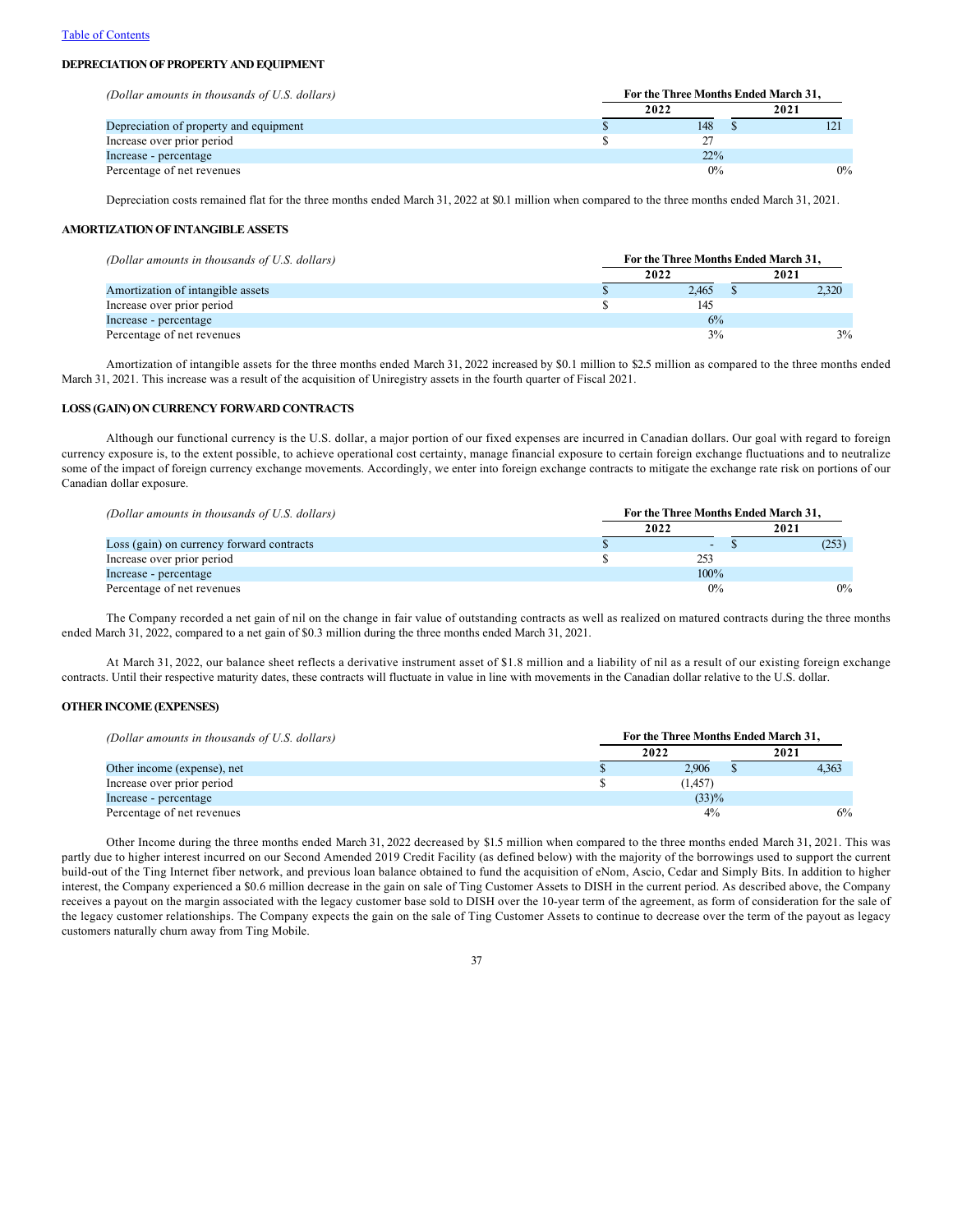#### **INCOME TAXES**

| (Dollar amounts in thousands of U.S. dollars) | For the Three Months Ended March 31, |  |      |       |  |
|-----------------------------------------------|--------------------------------------|--|------|-------|--|
|                                               | 2022                                 |  | 2021 |       |  |
| Provision for income taxes                    | 1.078                                |  |      | 1,083 |  |
| Decrease in provision over prior period       | C)                                   |  |      |       |  |
| Decrease - percentage                         | $(0)\%$                              |  |      |       |  |
| Effective tax rate                            | (56)%                                |  |      | 34%   |  |

Income tax expense remain consistent for the three months ended March 31, 2022 at \$1.1 million when compared to the three months ended March 31, 2021. The change in effective tax rate is primarily due to a change in the geographical mix of income as we continue our expansion to Ting Internet in the U.S. and current tax on foreign earnings.

# **ADJUSTED EBITDA**

We believe that the provision of this supplemental non-GAAP measure allows investors to evaluate the operational and financial performance of our core business using similar evaluation measures to those used by management. We use adjusted EBITDA to measure our performance and prepare our budgets. Since adjusted EBITDA is a non-GAAP financial performance measure, our calculation of adjusted EBITDA may not be comparable to other similarly titled measures of other companies; and should not be considered in isolation, as a substitute for, or superior to measures of financial performance prepared in accordance with GAAP. Because adjusted EBITDA is calculated before recurring cash charges, including interest expense and taxes, and is not adjusted for capital expenditures or other recurring cash requirements of the business, it should not be considered as a liquidity measure. See the Consolidated Statements of Cash Flows included in the attached financial statements. Non-GAAP financial measures do not reflect a comprehensive system of accounting and may differ from non-GAAP financial measures with the same or similar captions that are used by other companies and/or analysts and may differ from period to period. We endeavor to compensate for these limitations by providing the relevant disclosure of the items excluded in the calculation of adjusted EBITDA to net income based on GAAP, which should be considered when evaluating the Company's results. Tucows strongly encourages investors to review its financial information in its entirety and not to rely on a single financial measure.

Our adjusted EBITDA definition excludes depreciation, amortization of intangible assets, income tax provision, interest expense (net), accretion of contingent consideration, stock-based compensation, asset impairment, gains and losses from unrealized foreign currency transactions and costs that are one-time in nature and not indicative of on-going performance (profitability), including acquisition and transition costs. Gains and losses from unrealized foreign currency transactions removes the unrealized effect of the change in the mark-to-market values on outstanding foreign currency contracts not designated in accounting hedges, as well as the unrealized effect from the translation of monetary accounts denominated in non-U.S. dollars to U.S. dollars.

The following table reconciles adjusted EBITDA to net income:

| <b>Reconciliation of Adjusted EBITDA to Income before Provision for Income Taxes</b>                          |   | Three Months Ended March 31, |      |             |  |
|---------------------------------------------------------------------------------------------------------------|---|------------------------------|------|-------------|--|
| (In Thousands of US Dollars)                                                                                  |   | 2022                         | 2021 |             |  |
| (unaudited)                                                                                                   |   | (unaudited)                  |      | (unaudited) |  |
|                                                                                                               |   |                              |      |             |  |
| <b>Adjusted EBITDA</b>                                                                                        | S | 11,311                       | - \$ | 12,724      |  |
| Depreciation of property and equipment                                                                        |   | 6,043                        |      | 3,759       |  |
| Impairment and loss on disposition of property and equipment                                                  |   | 412                          |      | 60          |  |
| Amortization of intangible assets                                                                             |   | 2,843                        |      | 2,619       |  |
| Interest expense, net                                                                                         |   | 1,796                        |      | 936         |  |
| Accretion of contingent consideration                                                                         |   | 98                           |      | 96          |  |
| Stock-based compensation                                                                                      |   | 1,391                        |      | 1,022       |  |
| Unrealized loss (gain) on change in fair value of forward contracts                                           |   |                              |      | 166         |  |
| Unrealized loss (gain) on foreign exchange revaluation of foreign denominated monetary assets and liabilities |   | 53                           |      | 67          |  |
| Acquisition and other costs <sup>1</sup>                                                                      |   | 617                          |      | 767         |  |
|                                                                                                               |   |                              |      |             |  |
| Income before provision for income taxes                                                                      |   | (1,942)                      |      | 3,232       |  |

1Acquisition and other costs represent transaction-related expenses, transitional expenses, such as redundant post-acquisition expenses, primarily related to our acquisitions, including Simply Bits in November 2021. Expenses include severance or transitional costs associated with department, operational or overall company restructuring efforts, including geographic alignments

Adjusted EBITDA decreased by \$1.4 million to \$11.3 million for the three months ended March 31, 2022 when compared to the three months ended March 31, 2021. The decrease in adjusted EBITDA from period-to-period was primarily driven by decreased contribution from Domain Services as we experience the continued normalization of domain registrations and renewal rates relative to growth experienced over the last fiscal years from the COVID-19 pandemic. In addition, adjusted EBITDA decreased due to the increased investment in our Fiber Internet segment for the ramp of expenditures related to the Fiber network build and expansion plan. These decreases were partially offset by increased contribution from Platform Services due to increased revenue growth in MONOS platform fees as additional DISH customers migrate to the platform.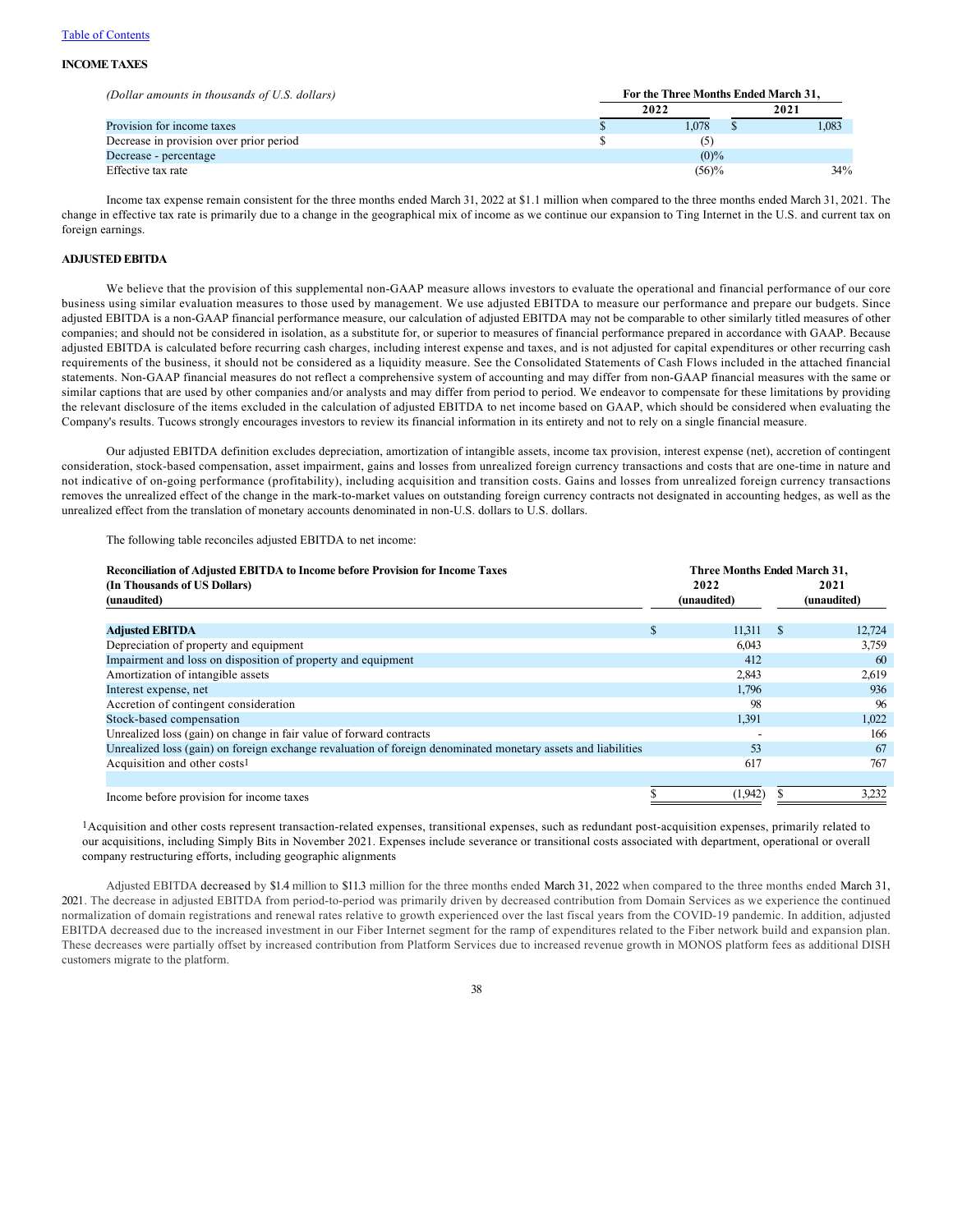### **OTHER COMPREHENSIVE INCOME (LOSS)**

To mitigate the impact of the change in fair value of our foreign exchange contracts on our financial results, in October 2012 we begun applying hedge accounting for the majority of the contracts we need to meet our Canadian dollar requirements on a prospective basis.

The following table presents other comprehensive income for the periods presented:

| (Dollar amounts in thousands of U.S. dollars) | For the Three Months Ended March 31. |           |  |         |
|-----------------------------------------------|--------------------------------------|-----------|--|---------|
|                                               |                                      | 2022      |  | 2021    |
| Other comprehensive income (loss)             |                                      | 1.034     |  | (466)   |
| Increase over prior period                    |                                      | l.500     |  |         |
| Increase - percentage                         |                                      | $(322)\%$ |  |         |
| Percentage of net revenues                    |                                      | $1\%$     |  | $(1)\%$ |

The impact of the fair value adjustments on outstanding hedged contracts for the three months ended March 31, 2022 was a gain in OCI before reclassifications of \$1.0 million as compared to a gain in OCI of \$0.4 million before reclassifications for the three months ended March 31, 2021.

The net amount reclassified to earnings during the three months ended March 31, 2022 was a gain of less than \$0.1 million compared to a loss of \$0.8 million during the three months ended March 31, 2021.

# **LIQUIDITY AND CAPITAL RESOURCES**

As of March 31, 2022, our cash and cash equivalents balance decreased by \$2.9 million when compared to December 31, 2021. Our principal uses of cash were \$23.0 million for the continued investment in property and equipment driven by Ting Internet expansion, \$2.0 million related to the contingent consideration related to the acquisition of Cedar, \$0.2 million related to the payment of loan payable costs, and \$0.1 million related to the acquisition of intangible assets. These uses of cash were partially offset by \$16.5 million proceeds received from the drawdown of the Second Amended 2019 Credit Facility, \$5.4 million from cash provided from operating activities and \$0.5 million from the proceeds received on the exercise of stock options.

# *Amended 2019 Credit Facility*

On June 14, 2019, the Company and its wholly-owned subsidiaries, Tucows.com Co., Ting Fiber, Inc., Ting Inc., Tucows (Delaware) Inc. and Tucows (Emerald), LLC, entered into an Amended and Restated Senior Secured Credit Agreement with RBC, as administrative agent, and lenders party thereto (collectively with RBC, the "Lenders") under which the Company has access to an aggregate of up to \$240 million in funds, which consists of \$180 million guaranteed credit facility and a \$60 million accordion facility. On November 27, 2019, the Company entered into Amending Agreement No. 1 to the Amended and Restated Senior Secured Credit Agreement (collectively with the Amended and Restated Senior Secured Credit Agreement, the "Amended 2019 Credit Facility") to amend certain defined terms in connection with the Cedar acquisition.

The Amended 2019 Credit Facility replaced a secured Credit Agreement dated January 20, 2017 with Bank of Montreal, RBC and Bank of Nova Scotia.

The obligations of the Company under the Amended 2019 Credit Agreement are secured by a first priority lien on substantially all of the personal property and assets of the Company and has a four-year term, maturing on June 13, 2023.

#### *Second Amended 2019 Credit Facility*

On October 26, 2021, the Company entered into a Second Amended and Restated Senior Secured Credit Agreement (the "Second Amended 2019 Credit Agreement") with the Lenders and Toronto-Dominion Bank (collectively the "New Lenders") to, among other things, increase the existing revolving credit facility from \$180 million to \$240 million. The Second Amended Credit Agreement provides the Company with access to an aggregate of \$240 million in committed funds. Under the Second Amended Credit Agreement, the Company has agreed to comply with the following financial covenants at all times, which are to be calculated on a rolling four quarter basis: (i) maximum Total Funded Debt to Adjusted EBITDA Ratio of 4.50:1.00 until March 31, 2023 and 4.00:1.00 thereafter; and (ii) minimum Interest Coverage Ratio of 3.00:1.00. The Second Amended Credit Agreement also provides for two additional interest rate tiers if the Company exceeds a 3.50x Total Funded Debt to Adjusted EBITDA Ratio.

# *Cash Flow from Operating Activities*

Net cash inflows from operating activities during the three months ended March 31, 2022 totaled \$5.4 million, a decrease of 62% when compared to the three months ended March 31, 2021.

Net income, after adjusting for non-cash charges, during the three months ended March 31, 2022 was \$6.6 million, a decrease of 31% when compared to the prior year. Net income included non-cash charges and recoveries of \$9.6 million such as depreciation, amortization, stock-based compensation, loss (gain) on change in fair value of currency forward contracts, net right of use operating asset or liability, accretion of contingent consideration, amortization of debt discount and issuance costs, impairment of property and equipment, loss on disposal of domain names, net amortization of contract costs, excess tax benefits on stock-based compensation, and deferred income taxes (recovery). In addition, changes in our working capital used net cash of \$1.2 million. Utilized cash of \$9.4 million from the changes in contract assets, prepaid expenses and deposits, deferred costs of fulfillment, accounts receivable, customer deposits, inventory, and accreditation fees payable were offset by positive contributions of \$8.2 million from movements in deferred revenue, accounts payable and accrued liabilities, as well as income taxes recoverable.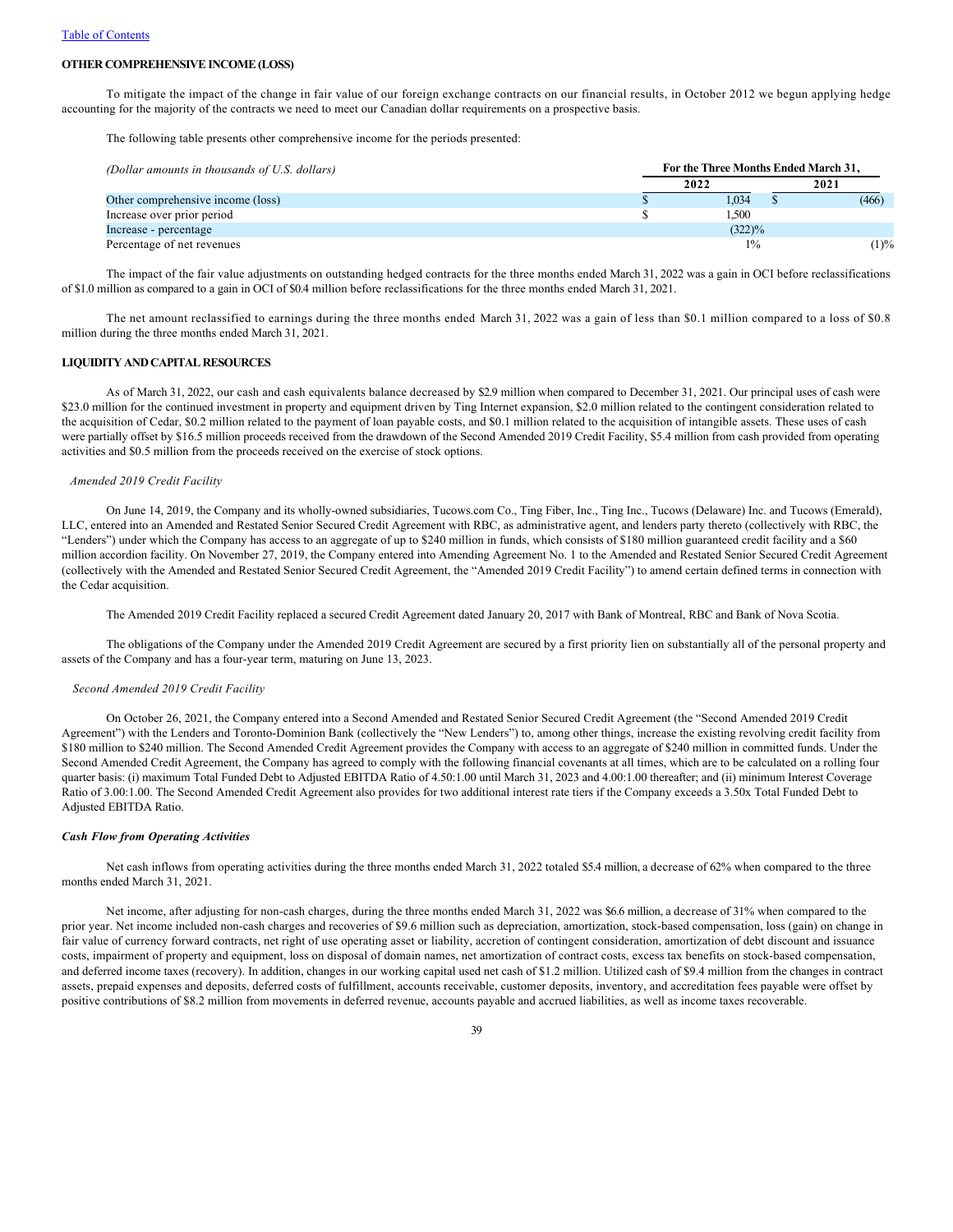#### *Cash Flow from Financing Activities*

Net cash inflows from financing activities during the three months ended March 31, 2022 totaled \$14.8 million, an increase of 100% when compared to the three months ended March 31, 2021. Total cash inflows were driven by \$16.5 million of proceeds received from drawdown of the Credit Facility, as well as \$0.5 million from proceeds received on exercise of stock options. These cash inflows were partially offset by \$2.0 million related to the contingent consideration related to the acquisition of Cedar as well as \$0.2 million related to the payment of loan payable costs.

# *Cash Flow from Investing Activities*

Investing activities during the three months ended March 31, 2022 used net cash of \$23.1 million, an increase of 64% when compared to the three months ended March 31, 2021. Cash outflows of \$23.0 million related to the investment in property and equipment, primarily to support the continued expansion of our Ting Internet Fiber network footprints in California, Colorado, Idaho, North Carolina and Virginia as we seek to extend both our current network and expand to new markets. We expect our capital expenditures on building and expanding our fiber network to continue to increase during Fiscal 2022. In addition to investment in property and equipment, the current period used \$0.1 million for the acquisition of other intangible assets.

# **Material Cash Requirements**

In response to the significant operating and financial restrictions placed upon us under the Second Amended 2019 Credit Agreement, and in order to continue the Company's planned expansion of the Ting Internet footprint, the Company has been actively exploring additional financing alternatives. The Company will be required to obtain additional financing, which may include an equity or debt issuance, a partnership or collaboration arrangement with a third party or an amendment, replacement or refinancing of its credit facility. We may not be able to secure additional financing on favorable terms, or at all, at the time when we need that funding. Failure to secure additional funding and expand our Ting Internet Fiber network footprint would have a material adverse effect on the Company's prospects and results of operations in the future. We currently have no commitments or agreements regarding the acquisition of other businesses. Any additional financing may be dilutive to existing investors.

In our 2021 Annual Report, we disclosed our material cash requirements. As of March 31, 2022, other than the items mentioned above, there have been no other material changes to our material cash requirements outside the ordinary course of business.

# <span id="page-39-0"></span>**ITEM 3. QUANTITATIVE AND QUALITATIVE DISCLOSURES ABOUT MARKET RISK**

We develop products in Canada and sell these services in North America and Europe. Our sales are primarily made in U.S. dollars, while a major portion of expenses are incurred in Canadian dollars. Our financial results could be affected by factors such as changes in foreign currency exchange rates or weak economic conditions in foreign markets. Our interest income is sensitive to changes in the general level of Canadian and U.S. interest rates, particularly since the majority of our investments are in short-term instruments. Based on the nature of our short-term investments, we have concluded that there is no material interest rate risk exposure as of March 31, 2022.

We are also subject to market risk exposure related to changes in interest rates under our Second Amended 2019 Credit Facility. In an effort to mitigate a portion of our market risk exposure the Company has entered into a pay-fixed, receive-variable interest rate swap with a Canadian chartered bank to limit the potential interest rate fluctuations incurred on its future cash flows related to variable interest payments on the Second Amended 2019 Credit facility. The notional value of the swap at March 31, 2022 is \$70 million, consistent with December 31, 2021.

Changes in interest rates will impact our borrowing cost. However, fluctuations in interest rates are beyond our control. We have entered into an interest rate swap as discussed above to mitigate risk on portions of our interest rate exposure. We will continue to monitor and assess the risks associated with interest expense exposure and may take additional actions in the future to mitigate these risks.

Although our functional currency is the U.S. dollar, a substantial portion of our fixed expenses are incurred in Canadian dollars. Our policy with respect to foreign currency exposure is to manage financial exposure to certain foreign exchange fluctuations with the objective of neutralizing some of the impact of foreign currency exchange movements. Exchange rates are, however, subject to significant and rapid fluctuations, and therefore we cannot predict the prospective impact of exchange rate fluctuations on our business, results of operations and financial condition. Accordingly, we have entered into foreign exchange forward contracts to mitigate the exchange rate risk on portions of our Canadian dollar exposure.

As of March 31, 2022, we had the following outstanding foreign exchange forward contracts to trade U.S. dollars in exchange for Canada dollars:

|                                                             | Weighted average                          |                                  |                                                 |
|-------------------------------------------------------------|-------------------------------------------|----------------------------------|-------------------------------------------------|
| Maturity date (Dollar amounts in thousands of U.S. dollars) | Notional amount of<br><b>U.S. dollars</b> | exchange rate of U.S.<br>dollars | <b>Fair value</b><br><b>Asset / (Liability)</b> |
| April - June 2022                                           | 6,453                                     | 1.2801                           | 163                                             |
| July - September 2022                                       | 3,779                                     | 1.2801                           | 95                                              |
| October - December 2022                                     | 3,476                                     | 1.2801                           | 86                                              |
|                                                             | 13,708                                    | 1.2801                           | 344                                             |

As of March 31, 2022, the Company had \$13.7 million of outstanding foreign exchange forward contracts which will convert to \$17.5 million Canadian dollars. Of these contracts, \$13.7 million met the requirements for hedge accounting. As of December 31, 2021, the Company held contracts in the amount of \$25.2 million to trade U.S. dollars in exchange for \$32.0 million Canadian dollars. Of these contracts, \$25.2 million met the requirements for hedge accounting.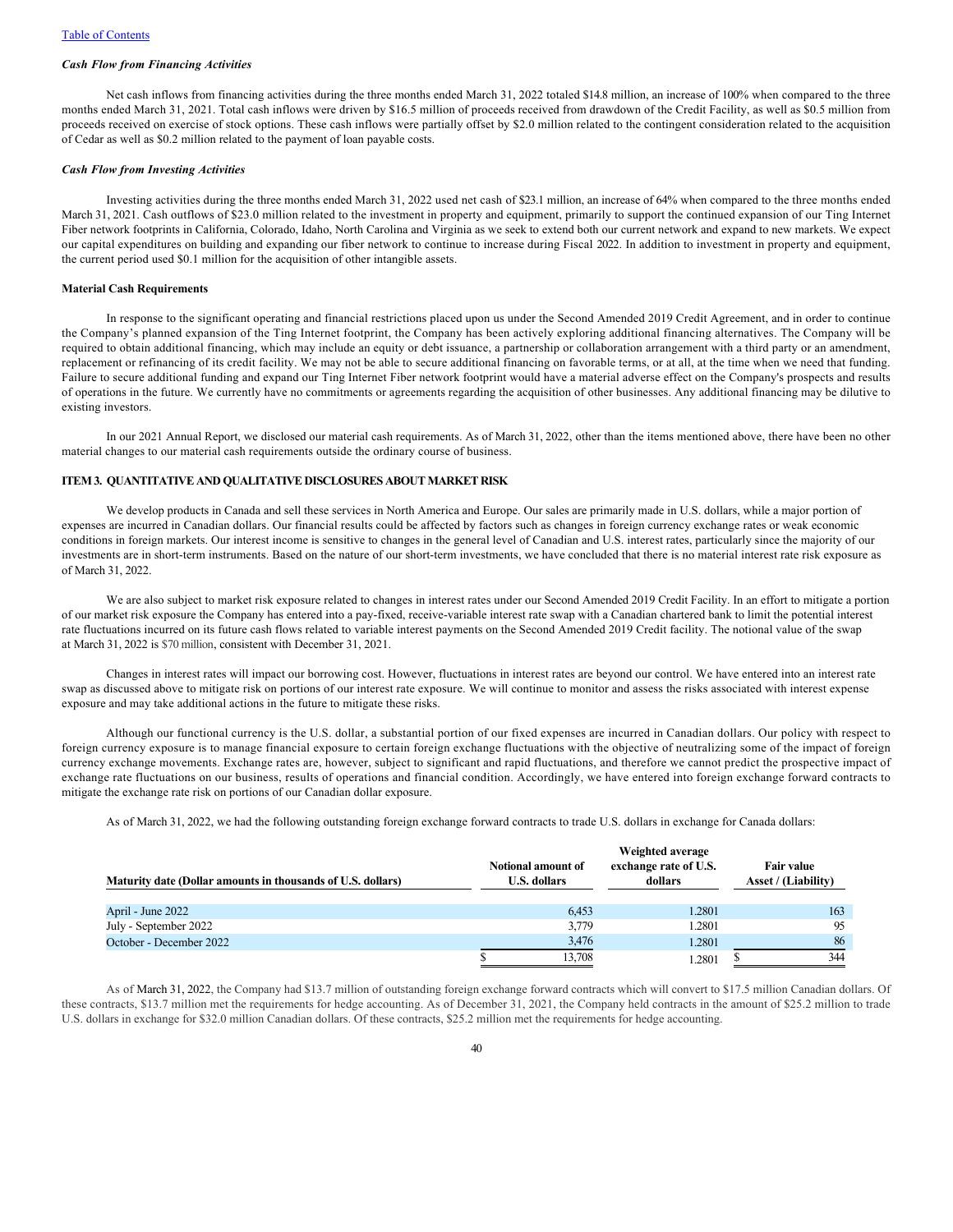We have performed a sensitivity analysis model for foreign exchange exposure over the three months ended March 31, 2022. The analysis used a modeling technique that compares the U.S. dollar equivalent of all expenses incurred in Canadian dollars, at the actual exchange rate, to a hypothetical 10% adverse movement in the foreign currency exchange rates against the U.S. dollar, with all other variables held constant. Foreign currency exchange rates used were based on the market rates in effect during the three months ended March 31, 2022. The sensitivity analysis indicated that a hypothetical 10% adverse movement in foreign currency exchange rates would result in a decrease in net income for the three months ended March 31, 2022 of approximately \$0.1 million, before the effects of hedging. We will continue to monitor and assess the risk associated with these exposures and may take additional actions in the future to hedge or mitigate these risks.

# **Credit Risk**

Financial instruments that potentially subject us to concentrations of credit risk consist principally of cash equivalents, marketable securities, foreign exchange contracts and accounts receivable. Our cash, cash equivalents and short-term investments are in high-quality securities placed with major banks and financial institutions whom we have evaluated as highly creditworthy and commercial paper. Similarly, we enter into our foreign exchange contracts with major banks and financial institutions. With respect to accounts receivable, we perform ongoing evaluations of our customers, generally granting uncollateralized credit terms to our customers, and maintaining an allowance for doubtful accounts based on historical experience and our expectation of future losses.

#### **Interest rate risk**

Our exposure to interest rate fluctuations relate primarily to our Second Amended 2019 Credit Facility.

As of March 31, 2022, we had an outstanding balance of \$207.9 million on the Second Amended 2019 Credit Facility. The Second Amended 2019 Credit Facility bears a base interest rate based on borrowing elections by the Company with a marginal rate calculated as a function of the Company's total Funded Debt to EBITDA plus the LIBOR rate. In May 2020, the Company entered into a pay-fixed, receive-variable interest rate swap with a Canadian chartered bank to limit the potential interest rate fluctuations incurred on its future cash flows related to the variable interest payments on the Credit facility. The notional value of the interest rate swap was \$70 million as of March 31, 2022, consistent with December 31, 2021. The Company does not use the interest rate swap for trading or speculative purposes. The contract is coterminous with the Credit facility, maturing in June 2023. As of March 31, 2022, an adverse change of one percent on the interest rate would have the effect of increasing our annual interest payment on Second Amended 2019 Credit Facility by approximately \$1.4 million, after the effects of hedging, assuming that the loan balance as of March 31, 2022 is outstanding for the entire period.

The Company is currently charged interest based on LIBOR, a key global reference interest rate. The interest is partially hedged by interest rate swaps held by the Company. Currently, LIBOR's regulator and administrators are seeking to discontinue the publication of LIBOR. Global markets working groups around the world continue to search and recommend an alternative reference rate for LIBOR. In the U.S., the Alternative Reference Rates Committee ("ARRC") has identified the Secured Overnight Financing Rate ("SOFR") as its preferred alternative rate for USD LIBOR. In October 2021, ARRC recommended market participants to cease entering into new contracts referencing USD LIBOR by December 31, 2021. All existing contracts are to be amended and replaced with reference to SOFR by June 30, 2023, at which time all USD LIBOR rates will cease publication. Both the credit facility agreement and the interest rate swaps will need to be amended when an alternative reference rate is chosen, at which time we may adopt some of the practical expedients provided by ASU 2020-04. As mentioned above, the Company has assessed which existing contracts reference LIBOR and will continue to monitor the situation and have proactive discussions and renegotiations with counterparties around the reference rate change as appropriate.

#### <span id="page-40-0"></span>**Item 4. Controls and Procedures**

# (a) Evaluation of Disclosure Controls and Procedures

As required by Rule 13a-15(b) of the Securities Exchange Act of 1934 (the "Exchange Act"), management, with the participation of our Chief Executive Officer and Chief Financial Officer, evaluated, as of the end of the period covered by this report, the effectiveness of our disclosure controls and procedures as defined in Exchange Act Rule 13a-15(e). Management recognizes that any controls and procedures, no matter how well designed and operated, can provide only reasonable assurance of achieving their objectives, and management necessarily applies its judgment in evaluating the cost-benefit relationship of possible controls and procedures. Our disclosure controls and procedures are designed to provide reasonable assurance of achieving their control objectives. Based on the evaluation of our disclosure controls and procedures as of the end of the period covered by this quarterly report, our Chief Executive Officer and Chief Financial Officer concluded that, as of March 31, 2022 our disclosure controls and procedures were effective at the reasonable assurance level.

# (b) Changes in Internal Control over Financial Reporting

There were no changes made in our internal controls over financial reporting during the three months ended March 31, 2022 that have materially affected, or are reasonably likely to materially affect, our internal control over financial reporting.

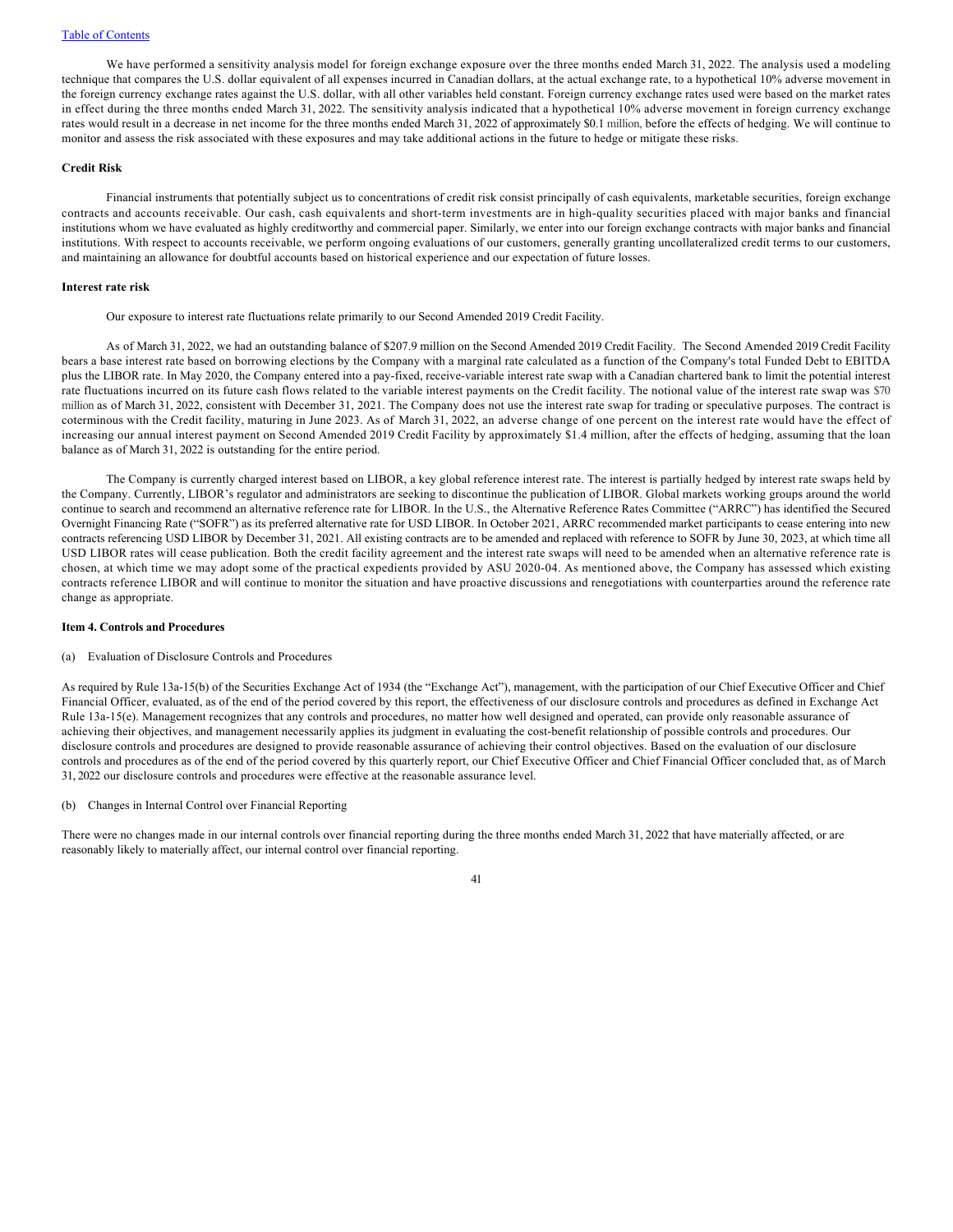# <span id="page-41-0"></span>**PART II. OTHER INFORMATION**

# <span id="page-41-1"></span>**Item 1. Legal Proceedings**

We are involved in various investigations, claims and lawsuits arising in the normal conduct of our business, none of which, individually or in the aggregate, we believe will materially harm our business. We cannot assure that we will prevail in any litigation. Regardless of the outcome, any litigation may require us to incur significant litigation expense and may result in significant diversion of our attention.

# <span id="page-41-2"></span>**Item 1A. Risk Factors**

Not applicable.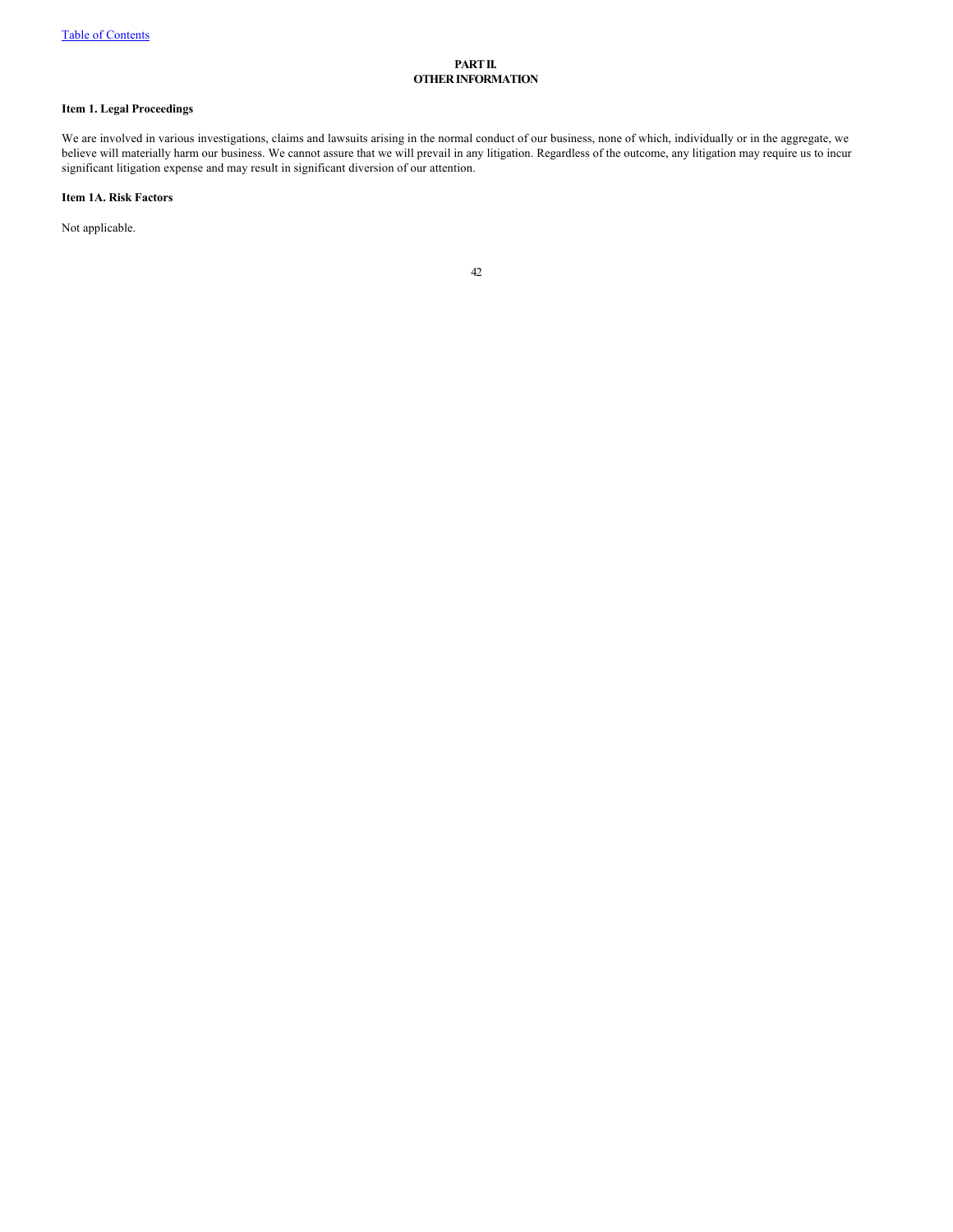# <span id="page-42-0"></span>**Item 2. Unregistered Sales of Equity Securities and Use of Proceeds**

On February 10, 2022, the Company announced that its Board approved a stock buyback program (the "2022 Buyback Program") to repurchase up to \$40 million of its common stock in the open market. Purchases will be made exclusively through the facilities of the NASDAQ Capital Market. The stock buyback program commenced on February 11, 2022 and will terminate on or before February 10, 2023. For the three months ended March 31, 2022, the Company did not repurchase any shares under the 2022 Buyback Program.

# <span id="page-42-1"></span>**Item 3. Defaults Upon Senior Securities**

None.

# <span id="page-42-2"></span>**Item 4. Mine Safety Disclosures**

Not applicable.

# <span id="page-42-3"></span>**Item 5. Other Information**

None.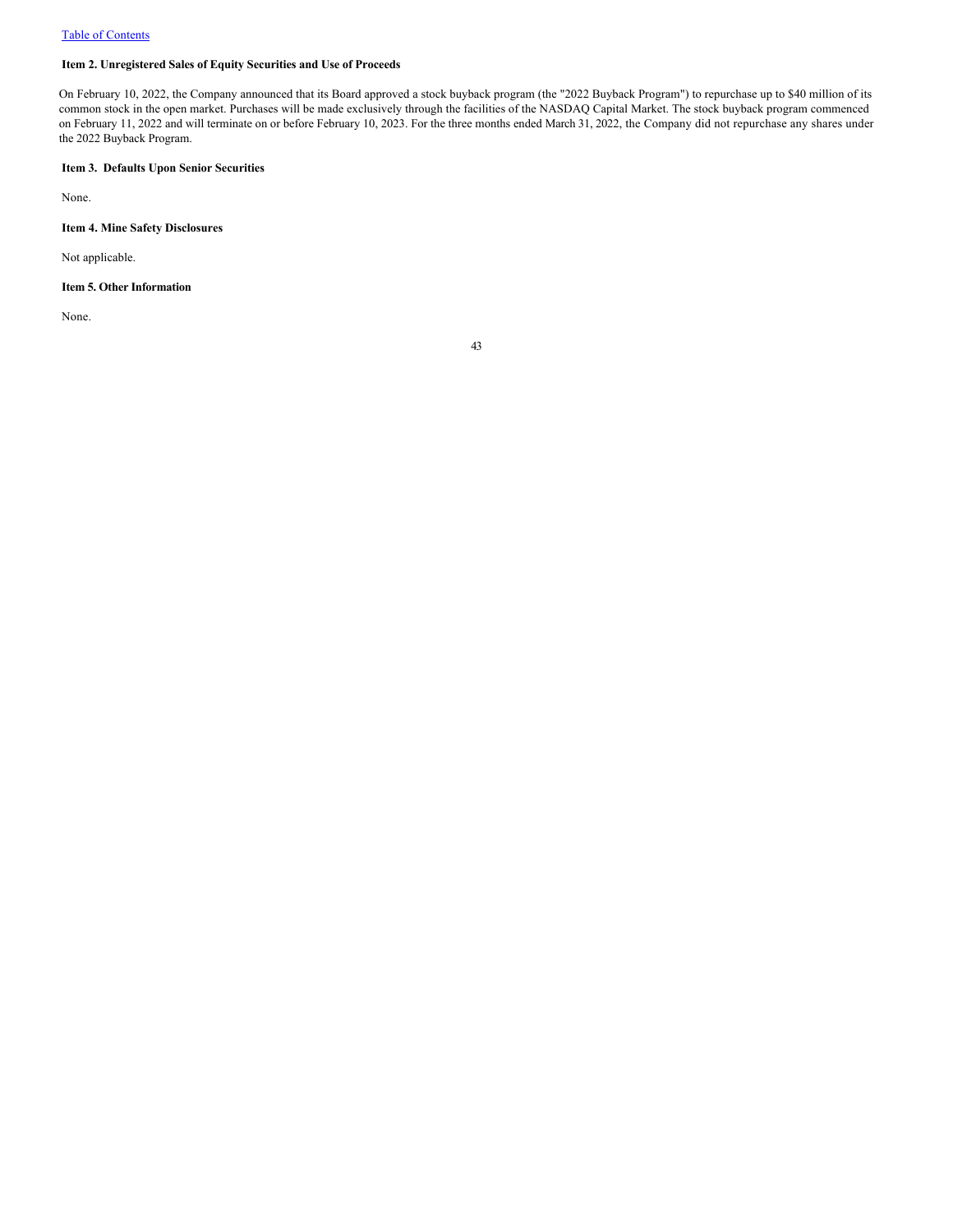### <span id="page-43-0"></span>**Item 6. Exhibits**

# **No. Description**

- 3.1.1 [Fourth Amended and Restated Articles of Incorporation of Tucows Inc. \(Incorporated by reference to Exhibit 3.1 filed with Tucows' Current Report on](http://www.sec.gov/Archives/edgar/data/909494/000110465907085816/a07-30257_1ex3d1.htm) Form 8-K, as filed with the SEC on November 29, 2007).
- 3.1.2 [Articles of Amendment to Fourth Amended and Restated Articles of Incorporation of Tucows Inc. \(Incorporated by reference to Exhibit 3.1 filed with](http://www.sec.gov/Archives/edgar/data/909494/000143774914000138/ex3-1.htm) Tucows' Current Report on Form 8-K, as filed with the SEC on January 3, 2014).
- 3.2 [Second Amended and Restated Bylaws of Tucows Inc. \(Incorporated by reference to Exhibit 3.2 filed with Tucows' Annual Report on Form 10-K for](http://www.sec.gov/Archives/edgar/data/909494/000110465907023306/a07-5843_1ex3d2.htm) the year ended December 31, 2006, as filed with the SEC on March 29, 2007).
- 3.3 [Amendment No. 1 to Second Amended and Restated Bylaws of Tucows Inc. \(Incorporated by Reference to Exhibit 3.3 filed with Tucows' Quarterly](http://www.sec.gov/Archives/edgar/data/909494/000143774912008440/ex3-3.htm) Report on Form 10-Q for the quarter ended June 30, 2012).
- 3.4# [Amending agreement No. 1 to the Second Amended and Restated Senior Secured Credit Agreement, dated March 31, 2022](ex_362549.htm)<br>31.1# Chief Executive Officer's Rule 13a-14(a)/15d-14(a) Certification
- [Chief Executive Officer's Rule 13a-14\(a\)/15d-14\(a\) Certification](ex_334554.htm)
- 31.2# [Chief Financial Officer's Rule 13a-14\(a\)/15d-14\(a\) Certification](ex_334555.htm)
- 32.1<sup>†</sup> [Chief Executive Officer's Section 1350 Certification †](ex_334556.htm)
- 32.2† [Chief Financial Officer's Section 1350 Certification †](ex_334557.htm)
- 101.INS# Inline XBRL Instance Document (the Instance Document does not appear in the Interactive Data File because its XBRL tags are embedded within the Inline XBRL document)
- 101.SCH# Inline XBRL Taxonomy Extension Schema Document<br>101.CAL# Inline XBRL Taxonomy Extension Calculation Linkha
- Inline XBRL Taxonomy Extension Calculation Linkbase Document
- 101.DEF# Inline XBRL Taxonomy Extension Definition Linkbase Document
- 101.LAB# Inline XBRL Taxonomy Extension Label Linkbase Document
- 101.PRE# Inline XBRL Taxonomy Extension Presentation Linkbase Document<br>104# Cover Page Interactive Data File (formatted as Inline XBRL and cont
- Cover Page Interactive Data File (formatted as Inline XBRL and contained in Exhibit 101)
	- $#$  Filed herewith.
	- † Furnished herewith.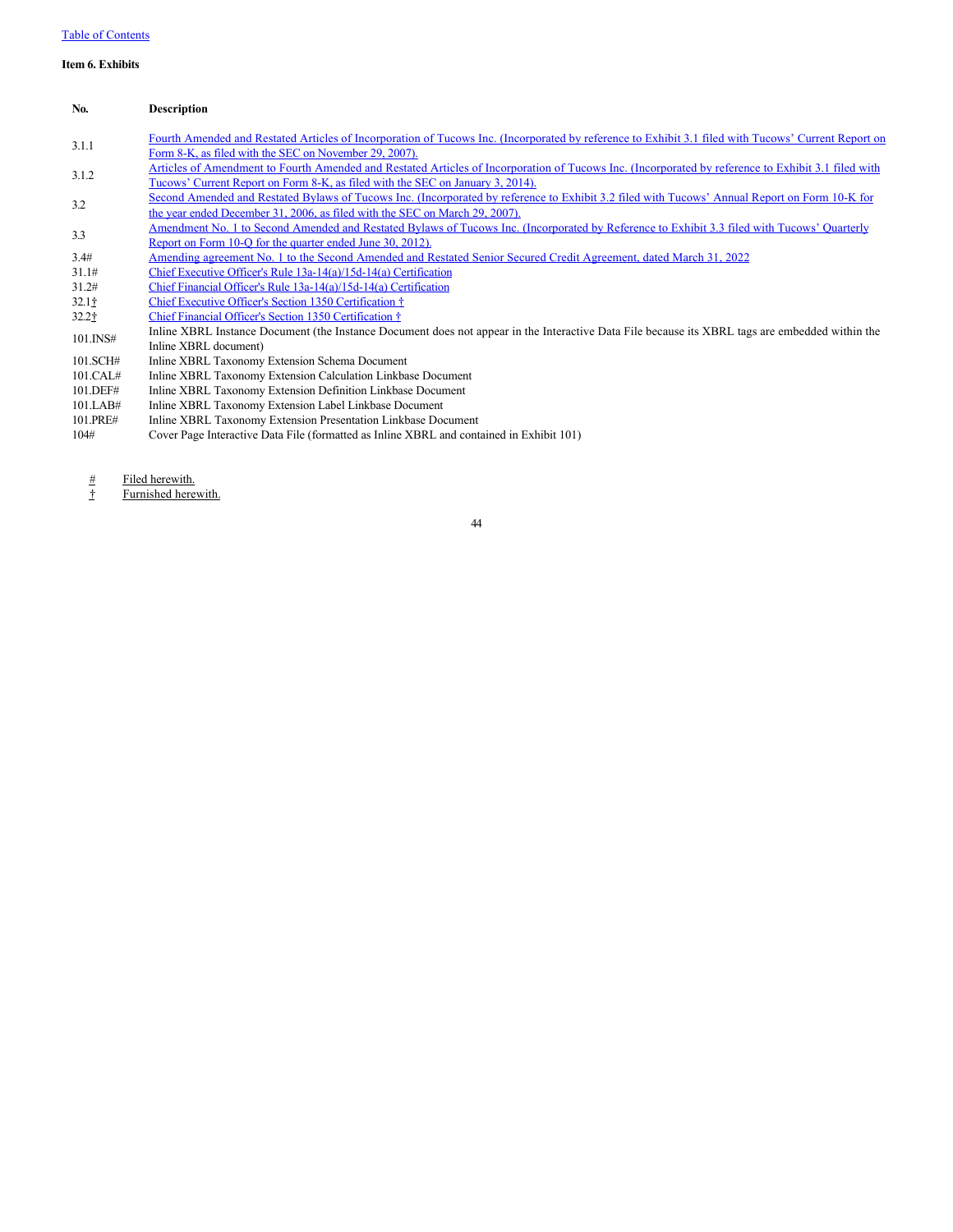# <span id="page-44-0"></span>**SIGNATURES**

Pursuant to the requirements of the Securities Exchange Act of 1934, the registrant has duly caused this report to be signed on its behalf by the undersigned thereunto duly authorized.

Date: May 5, 2022 TUCOWS INC.

- - By: /s/ ELLIOT NOSS Elliot Noss President and Chief Executive Officer
	- By: /s/ DAVINDER SINGH Davinder Singh Chief Financial Officer (Principal Financial and Accounting Officer)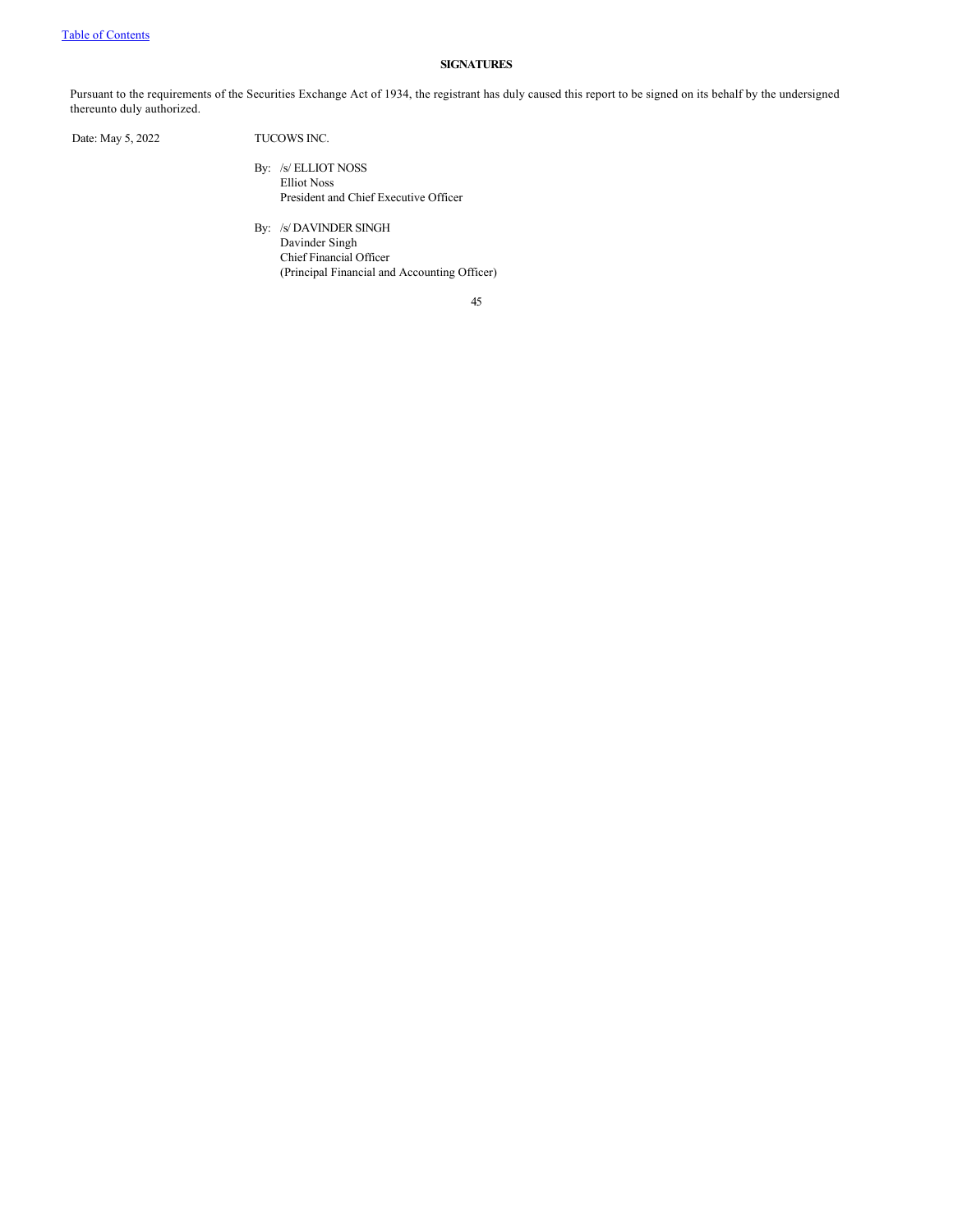# **AMENDING AGREEMENT NO. 1**

# **THIS AMENDING AGREEMENT NO. 1** (this "**Amending Agreement**") is made as of March 31, 2022.

### **WHEREAS:**

A. Reference is made to the second amended and restated senior secured credit agreement (the "**Credit Agreement**") dated as of October 26, 2021 between, *inter alios*, Tucows.com Co., Tucows (Delaware) Inc., Ting Inc., Ting Fiber, Inc., Tucows (Emerald), LLC, as borrowers (collectively, the "**Borrowers**" and each a "**Borrower**"), Tucows Inc., as parent (the "**Parent**"), Royal Bank of Canada, as administrative agent (the "**Agent**"), and the financial institutions party thereto, as lenders (the "**Lenders**").

B. The Borrowers, the Parent, the Agent and the Lenders wish to amend the Credit Agreement by amending the definition of "EBITDA" as provided herein.

**NOW THEREFORE THIS AGREEMENT WITNESSES** that, in consideration of the mutual covenants and agreements contained in this Amending Agreement and for other good and valuable consideration, the receipt and sufficiency of which are acknowledged, the parties hereto agree as follows:

### **ARTICLE 1 INTERPRETATION**

- **1.1 Defined Terms**. In this Amending Agreement, unless something in the subject matter or context is inconsistent:
	- (a) terms defined in the description of the parties or in the recitals have the respective meanings given to them in the description or recitals, as applicable; and
	- (b) all other capitalized terms have the respective meanings given to them in the Credit Agreement as amended by Article Two of this Amending Agreement (collectively, the "**Amended Credit Agreement**").

**1.2 Headings**. The headings of the Articles and Sections of this Amending Agreement are inserted for convenience of reference only and shall not affect the construction or interpretation of this Amending Agreement.

**1.3 References**. All references to Articles, Sections, Exhibits and Schedules, unless otherwise specified, are to Articles, Sections, Exhibits and Schedules of the Credit Agreement.

*RBC/Tucows Credit Agreement Amending Agreement No. 1*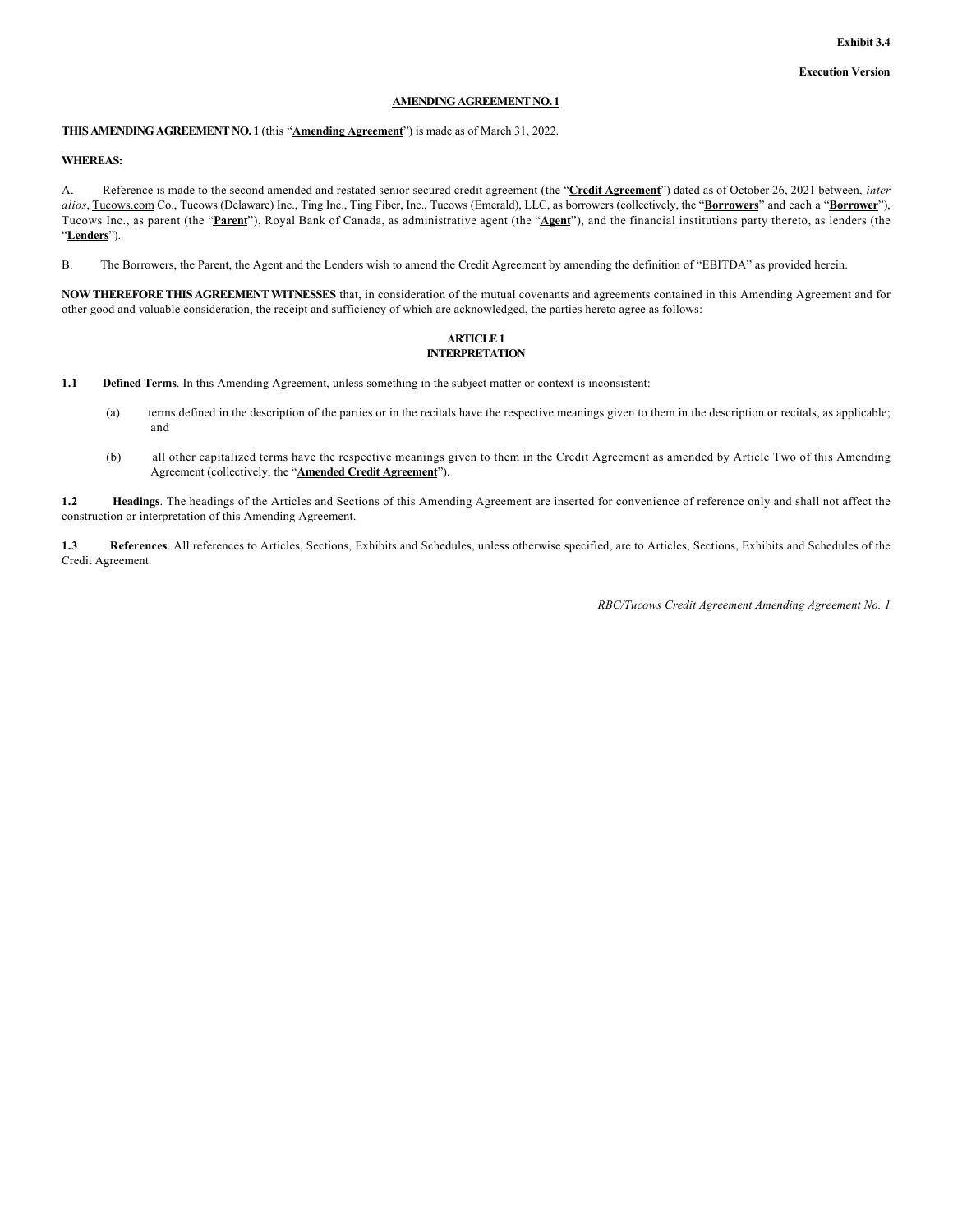# **ARTICLE 2 AMENDMENTS**

2.1 **Amendments**. The parties hereto acknowledge and agree that the definition of "EBITDA" is amended effective as of the date of this Amending Agreement by deleting the current definition in its entirety and replacing it with the following new definition:

**"EBITDA**" means, in respect of any fiscal period, without duplication (A) the consolidated net income of the Parent in such fiscal period determined without including or deducting (i) unrealized gains or losses arising from hedging agreements and other foreign currency transactions; (ii) gains or losses arising from or in connection with any sale or other disposition of assets outside the ordinary course of business; or (iii) gains or losses arising from or in connection with any revaluation of assets, or accretion of contingent consideration; plus (B) the following amounts (to the extent such accounts were deducted in determining such consolidated net income): Interest, income taxes, capital taxes, depreciation, amortization, stock based compensation, non-cash charges relating to the impairment of goodwill and other intangible assets and any other non-cash expenses and extraordinary, unusual or non-recurring expenses or acquisition and transaction costs approved in writing by the Majority Lenders in their discretion (but specifically including non-recurring professional fees and expenses relating to the establishment or restructuring of the Facilities); all determined in accordance with GAAP."

#### **ARTICLE 3 REPRESENTATIONS AND WARRANTIES**

**3.1 Confirmation of Representations**. The Parent and each Borrower represents and warrants that, as at the date of this Amending Agreement and assuming that the amendments made to the Credit Agreement by this Amending Agreement have become effective:

- (a) this Amending Agreement has been duly authorized, executed and delivered by each of the signatory Loan Parties;
- (b) the Credit Agreement, as amended hereby, constitutes a legal, valid and binding obligation of the Borrower, enforceable in accordance with its terms, subject to applicable bankruptcy, insolvency, reorganization, moratorium or other laws affecting creditor's rights generally and subject to general principles of equity, regardless of whether considered in a proceeding in equity or at law;
- (c) no Default or Event of Default has occurred and is continuing; and
- (d) the representations and warranties contained in Article 8 of the Credit Agreement are true and correct in all material respect as if made on the date hereof, except to the extent such representations and warranties specifically refer to an earlier date, in which case they are true and correct as of such earlier date.

*RBC/Tucows Credit Agreement Amending Agreement No. 1*

-2-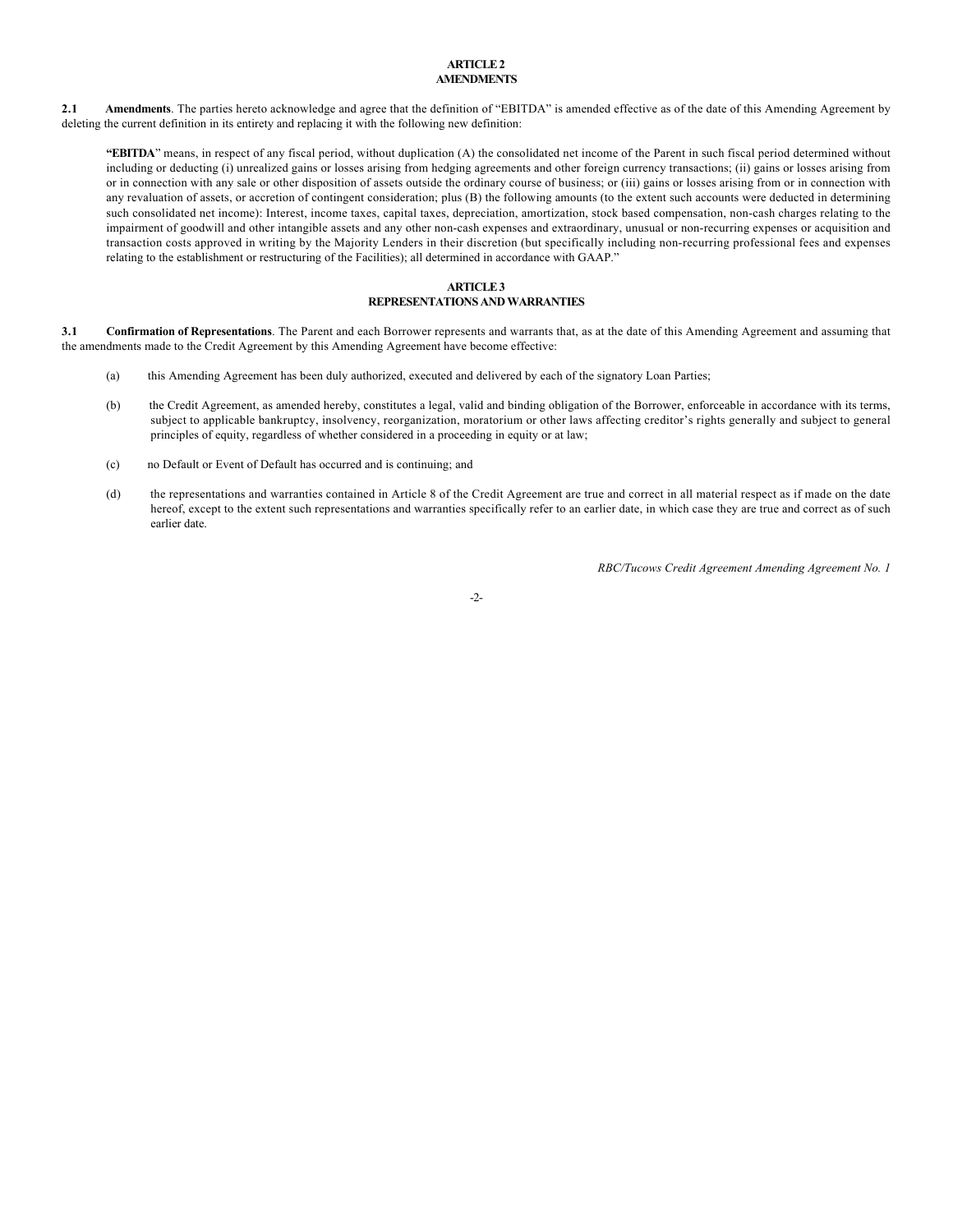# **ARTICLE 4 CONDITIONS**

4.1 **Conditions Precedent**. This Amending Agreement shall become effective on the date upon which there has been receipt by the Agent of a counterpart of this Amending Agreement executed by each party hereto and payment by the Parent of an amending fee equal to U.S.\$5,000 per Lender that has executed this Amending Agreement (such fee to be paid to the Agent for the rateable account of and disbursement to each such Lender).

#### **ARTICLE 5 GENERAL**

**5.1 Confirmation**. Except as specifically stated herein, Credit Agreement and the other Loan Documents shall continue in full force and effect in accordance with the provisions thereof. In particular but without limitation the Parent, the Borrowers and each of the Guarantors hereby acknowledge and agree that:

- (a) the Guaranties and the Security provided by it in favour of the Agent and the Secured Parties continues in full force and effect notwithstanding the execution and delivery of this Amending Agreement and the amendments to the Credit Agreement effected hereby;
- (b) such guarantees and indemnities extend to the indebtedness, liabilities and obligations of the Borrowers under the Amended Credit Agreement; and
- (c) the secured liabilities described in the Security include indebtedness, liabilities and obligations arising under or in relation to the Amended Credit Agreement, and the Liens granted thereunder extend thereto.

5.2 **Interpretation**. All references to the "this Agreement" or the "Credit Agreement" and all similar references in any of the other Loan Documents shall hereafter include, mean and be a reference to the Amended Credit Agreement without any requirement to amend such Loan Documents. This Amending Agreement shall constitute a "Loan Document" under, and as defined in, the Credit Agreement.

**5.3 Binding Nature**. This Amending Agreement shall enure to the benefit of and be binding upon the Borrowers, the Parent, the Agent and the Lenders and their respective successors and permitted assigns.

**5.4 Severability**. Any provision of this Amending Agreement which is prohibited or unenforceable in any jurisdiction shall, as to that jurisdiction, be ineffective to the extent of such prohibition or unenforceability and shall be severed from the balance of this Amending Agreement, all without affecting the remaining provisions of this Amending Agreement or affecting the validity or enforceability of such provision in any other jurisdiction.

**5.5 Conflicts**. If, after the date of this Amending Agreement, any provision of this Amending Agreement is inconsistent with any provision of the Credit Agreement, the relevant provision of this Amending Agreement shall prevail.

*RBC/Tucows Credit Agreement Amending Agreement No. 1*

-3-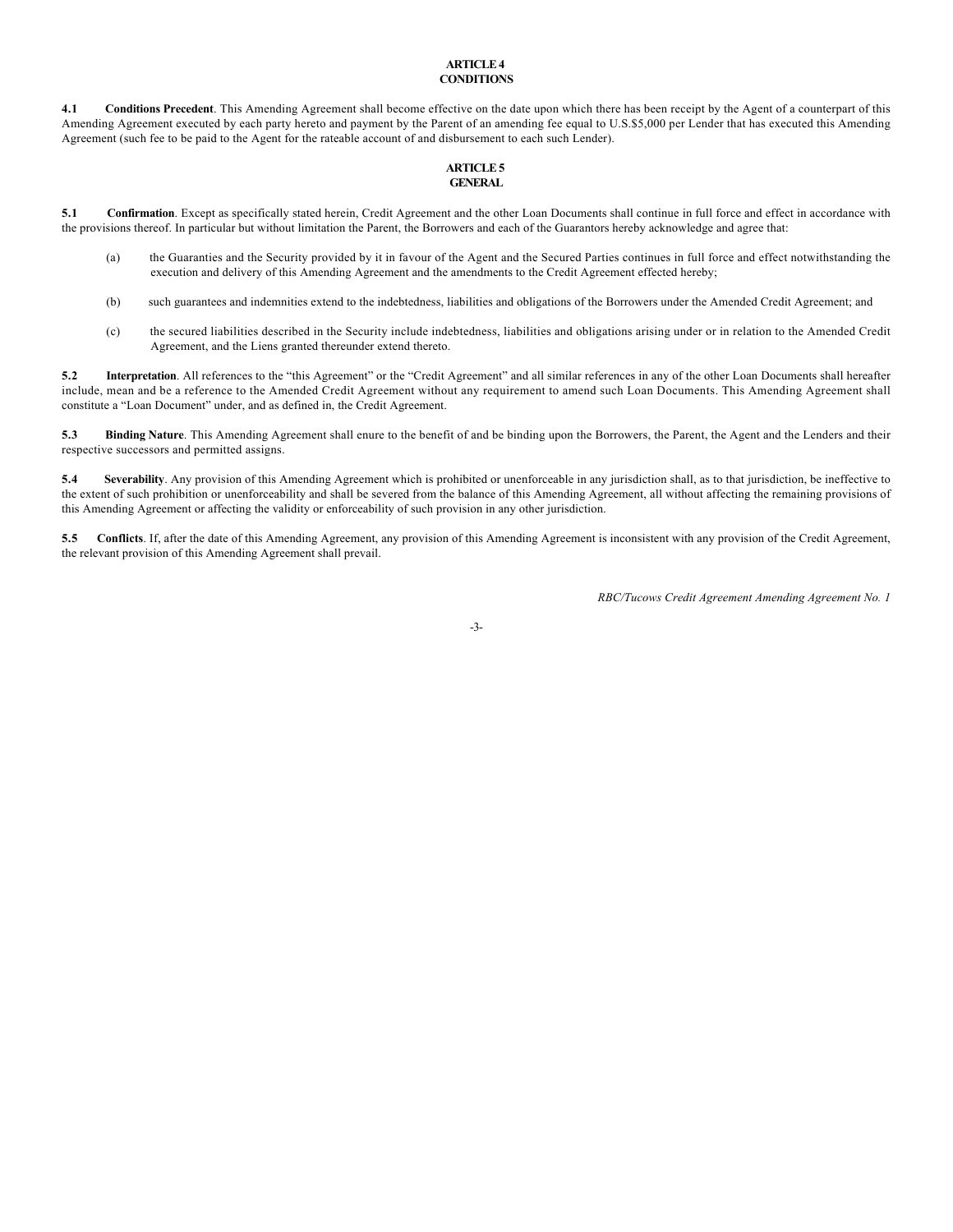**5.6 Governing Law**. This Amending Agreement will be governed by and construed in accordance with the laws of the Province of Ontario and the federal laws of Canada applicable therein.

**5.7 Counterpart and Facsimile**. This Amending Agreement may be executed in any number of counterparts and by different parties hereto in separate counterparts, each of which when so executed shall be deemed to be an original and all of which taken together shall constitute one and the same instrument. Delivery of an executed signature page to this Amending Agreement by any party by facsimile or other form of electronic transmission shall be as effective as delivery of a manually executed copy of this Amending Agreement by such party.

[signatures on the following pages]

*RBC/Tucows Credit Agreement Amending Agreement No. 1*

-4-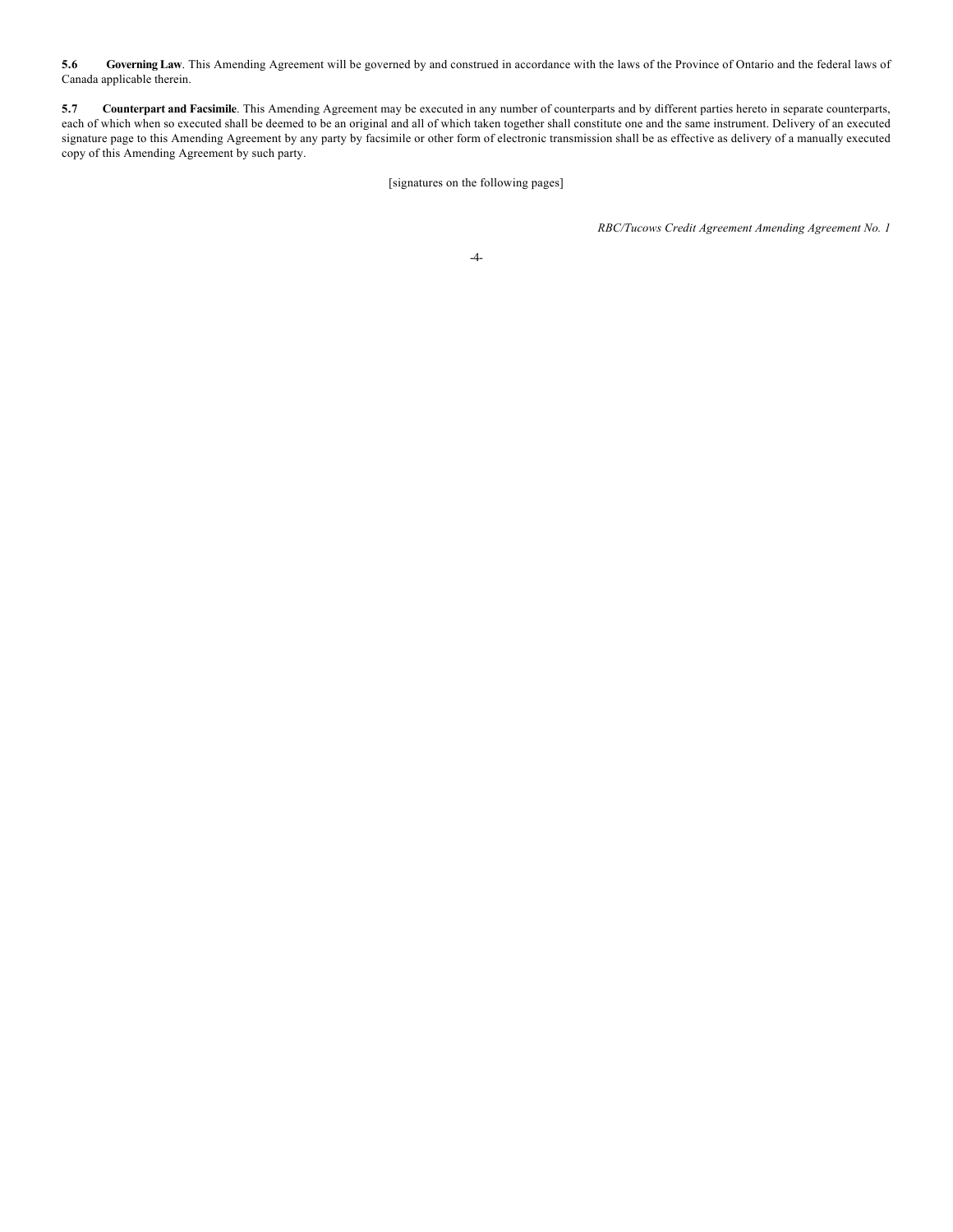**IN WITNESS WHEREOF** the undersigned has caused this Amending Agreement to be duly executed as of the date set out on the first page.

# **ROYAL BANK OF CANADA**, as Agent

By: Name: Title:

**ROYAL BANK OF CANADA**, as Lender, Swingline Lender and Fronting Letter of Credit Lender

By: Name: Title:

By: Name: Title:

**BANK OF MONTREAL**, as Lender

By: $\_\_$ Name: Title:

By:  $\overline{\phantom{a}}$ Name: Title:

*Signature Page RBC/Tucows Credit Agreement Amending Agreement No. 1*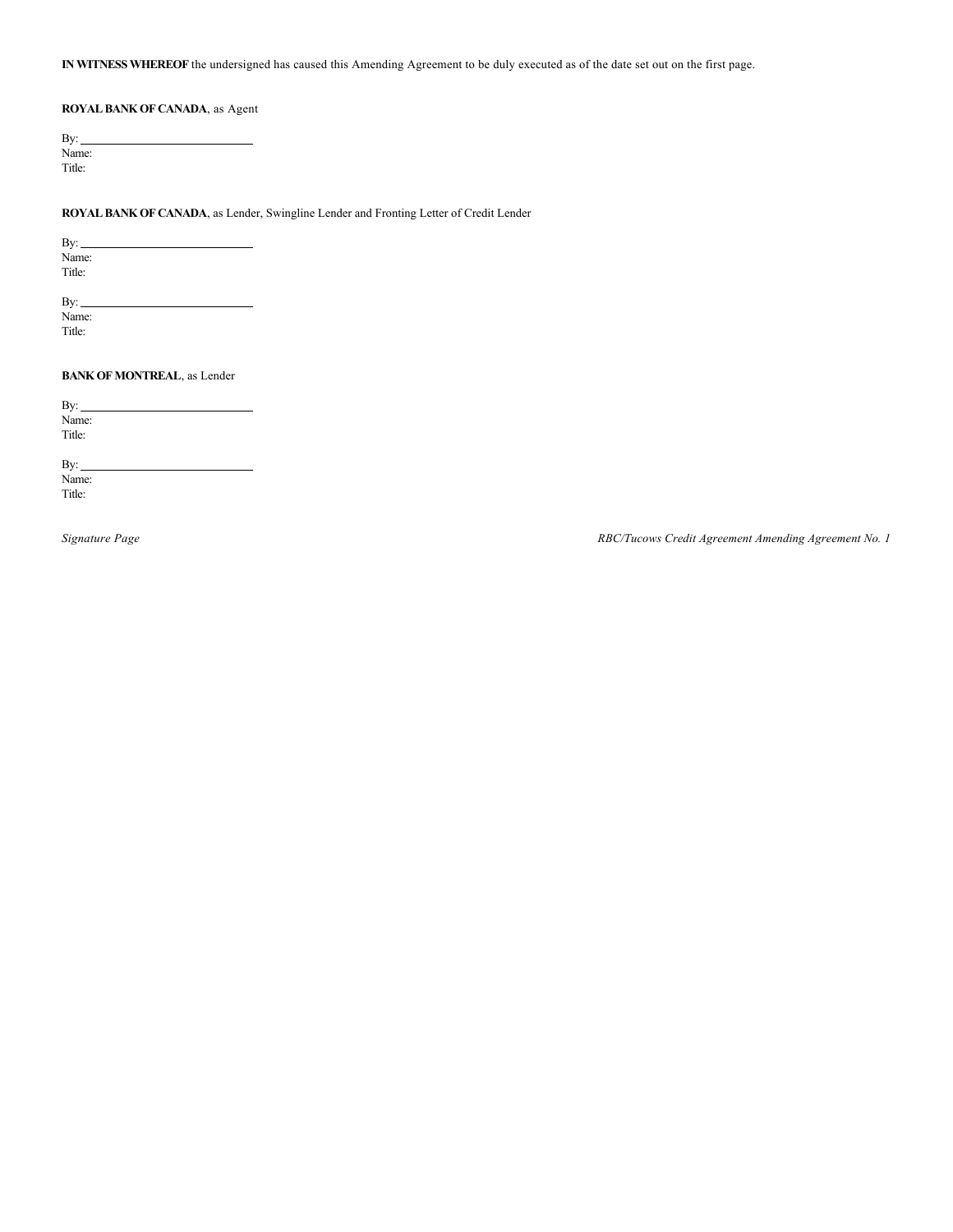# **ROYAL BANK OF CANADA**, as Lender,

Swingline Lender and Fronting Letter of Credit Lender

# By:  $\overline{\phantom{a}}$

Name: Brad Clarkson<br>Title: Director, Corpo Title: Director, Corporate Client Group, Mid-Market Leveraged and Infrastructure Finance

By:

Name: Title:

Confidential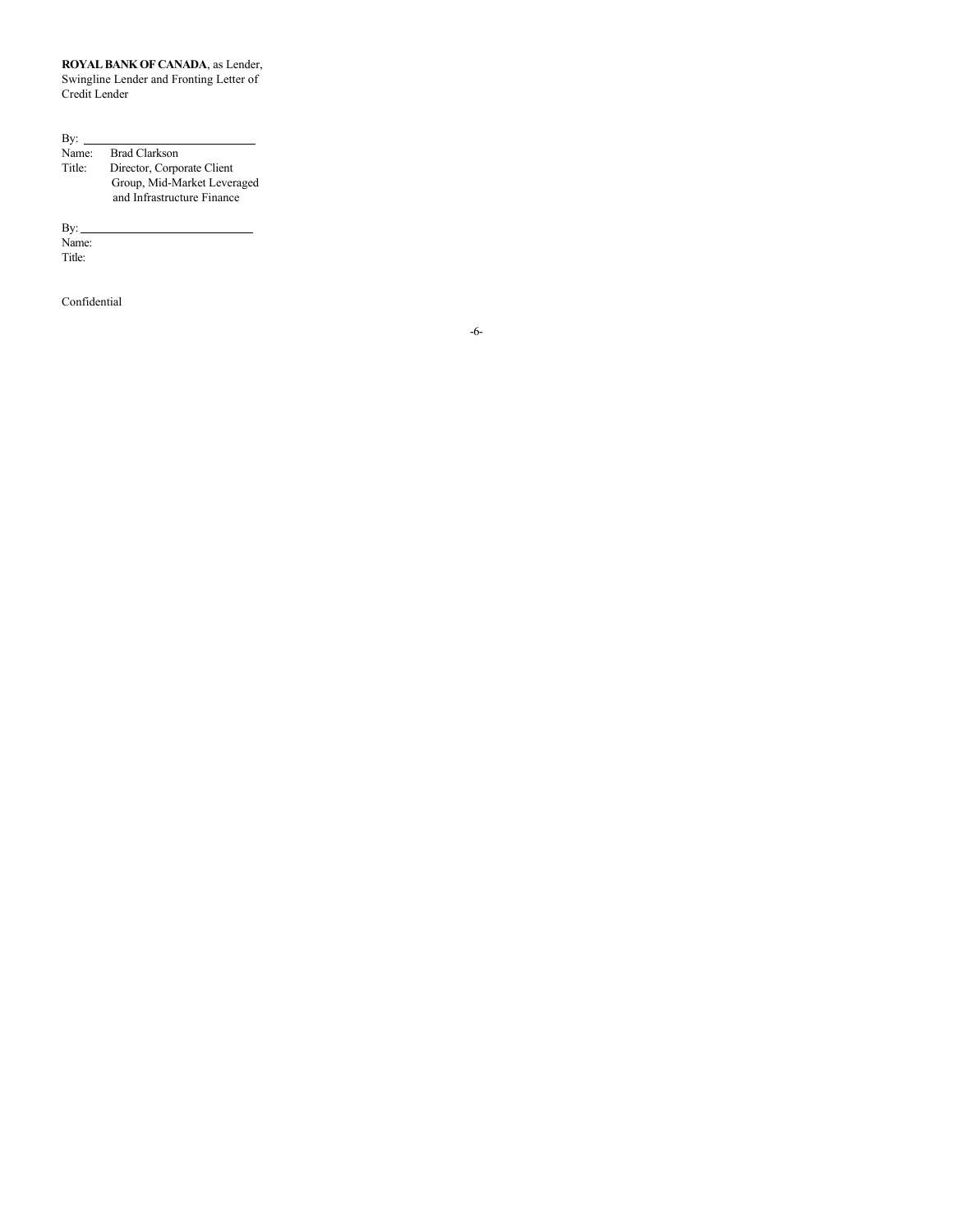**IN WITNESS WHEREOF** the undersigned has caused this Amending Agreement to be duly executed as of the date set out on the first page.

# **ROYAL BANK OF CANADA**, as Agent

By: Name: Title:

**ROYAL BANK OF CANADA**, as Lender, Swingline Lender and Fronting Letter of Credit Lender

 $By:$ Name: Title:

 $By:$ 

Name: Title:

**BANK OF MONTREAL**, as Lender

By: Name: Daniel Pichini Title: Director, Corporate Finance

By: $\_$ Name: Title:

*Signature Page RBC/Tucows Credit Agreement Amending Agreement No. 1*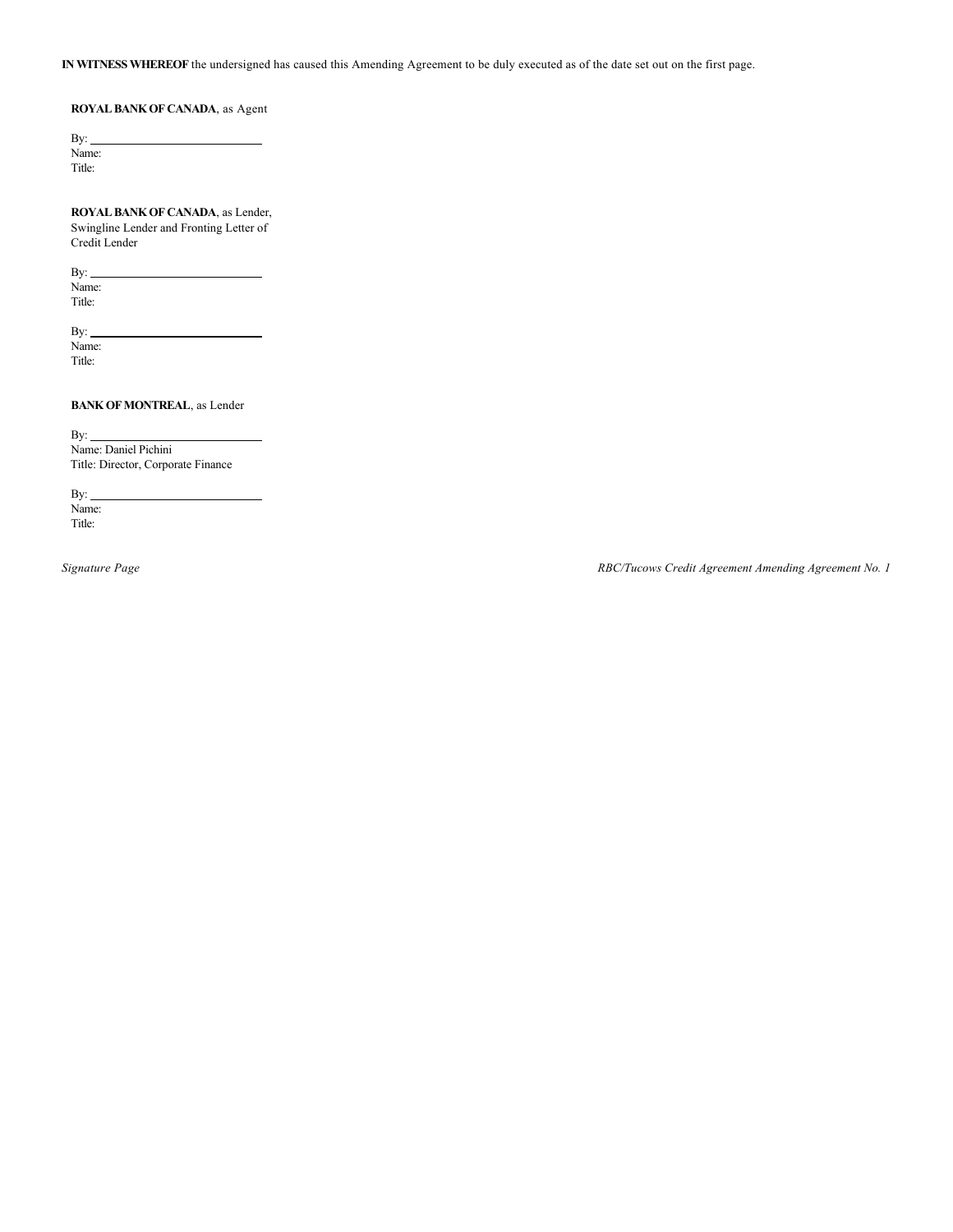THE BANK OF NOVA SCOTIA, as Agent

By:

Name: **Agnes Podbielski** Title: **Director**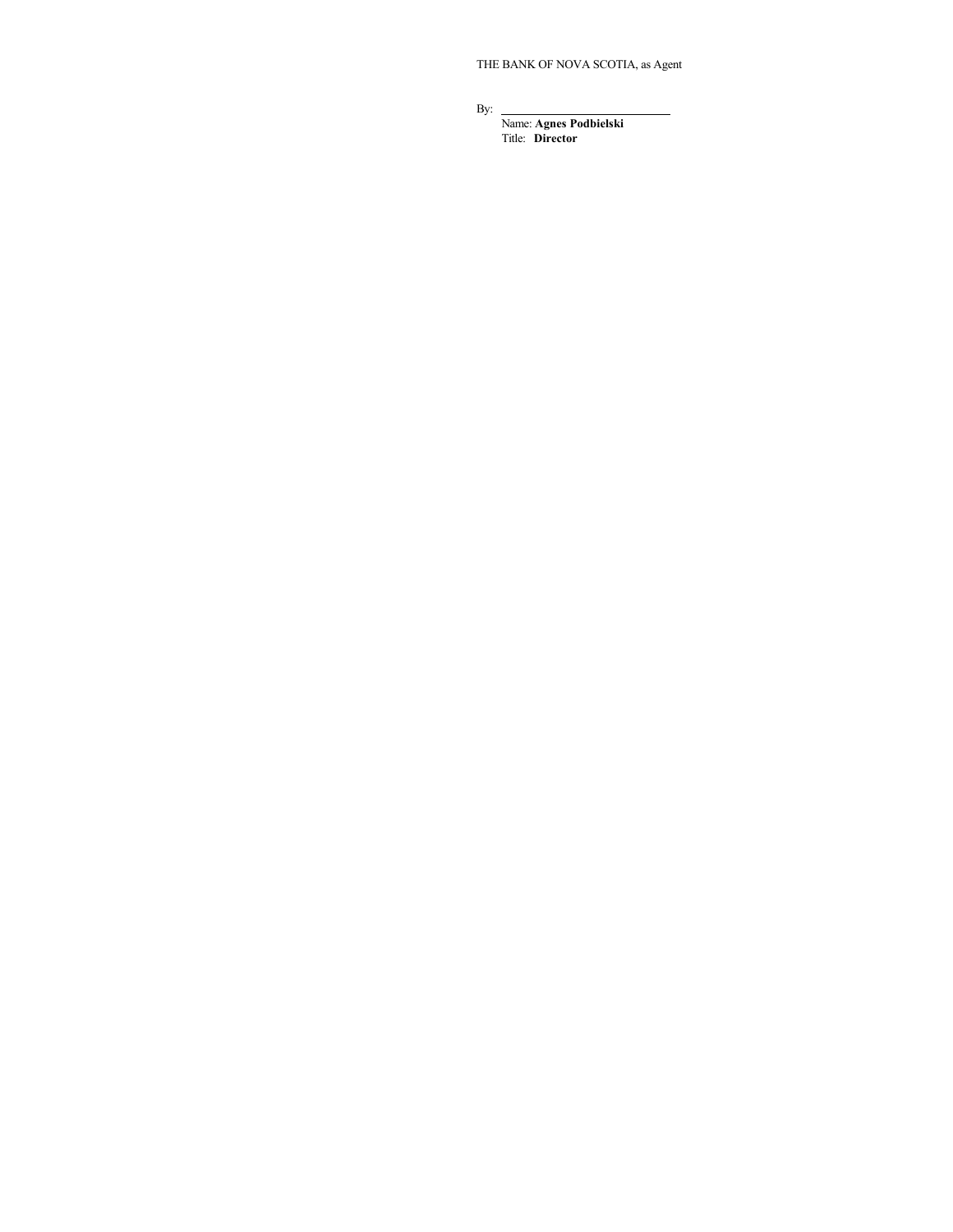# **Rule 13a-14(a)/15d-14(a) Certification**

I, Elliot Noss, certify that:

- 1. I have reviewed this Quarterly Report on Form 10-Q of Tucows Inc.;
- 2. Based on my knowledge, this report does not contain any untrue statement of a material fact or omit to state a material fact necessary to make the statements made, in light of the circumstances under which such statements were made, not misleading with respect to the period covered by this report;
- 3. Based on my knowledge, the financial statements, and other financial information included in this report, fairly present in all material respects the financial condition, results of operations and cash flows of the registrant as of, and for, the periods presented in this report;
- 4. The registrant's other certifying officer and I are responsible for establishing and maintaining disclosure controls and procedures (as defined in Exchange Act Rules 13a-15(e) and 15d-15(e)) and internal controls over financial reporting (as defined in Exchange Act Rules 13a-15(f) and 15d-15(f)) for the registrant and have:
	- a) designed such disclosure controls and procedures, or caused such disclosure controls and procedures to be designed under our supervision, to ensure that material information relating to the registrant, including its consolidated subsidiaries, is made known to us by others within those entities, particularly during the period in which this report is being prepared;
	- b) designed such internal control over financial reporting, or caused such internal control over financial reporting to be designed under our supervision, to provide reasonable assurance regarding the reliability of financial reporting and the preparation of financial statements for external purposes in accordance with generally accepted accounting principles;
	- c) evaluated the effectiveness of the registrant's disclosure controls and procedures and presented in this report our conclusions about the effectiveness of the disclosure controls and procedures, as of the end of the period covered by this report based on such evaluation; and
	- d) disclosed in this report any change in the registrant's internal control over financial reporting that occurred during the registrant's most recent fiscal quarter that has materially affected, or is reasonably likely to materially affect, the registrant's internal control over financial reporting; and
- 5. The registrant's other certifying officer and I have disclosed, based on our most recent evaluation of internal control over financial reporting, to the registrant's auditors and the audit committee of the registrant's board of directors (or persons performing the equivalent function):
	- a) all significant deficiencies and material weaknesses in the design or operation of internal control over financial reporting which are reasonably likely to adversely affect the registrant's ability to record, process, summarize and report financial information; and
	- b) any fraud, whether or not material, that involves management or other employees who have a significant role in the registrant's internal control over financial reporting.

# Date May 5, 2022 /s/ Elliot Noss

Elliot Noss President and Chief Executive Officer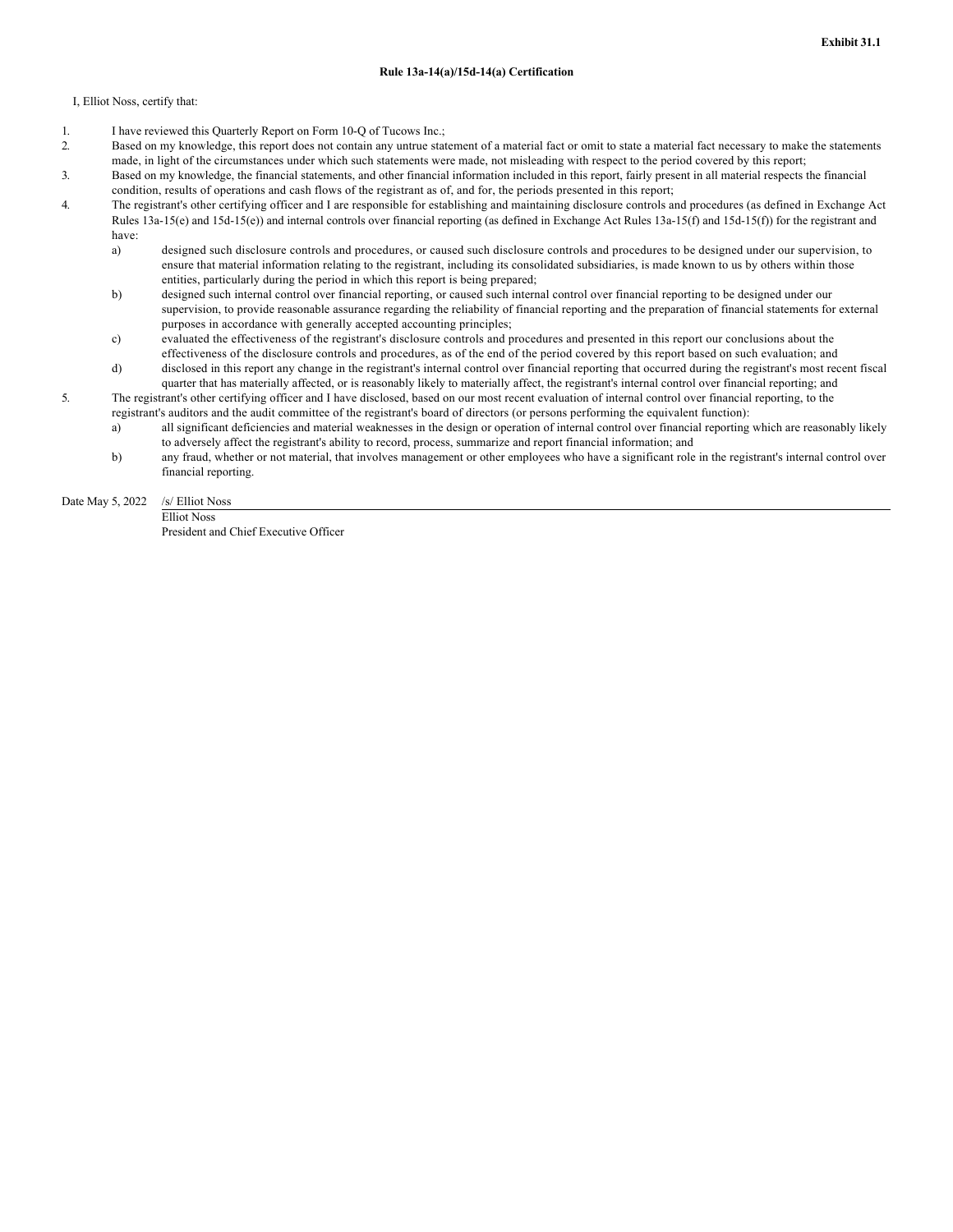# **Rule 13a-14(a)/15d-14(a) Certification**

# I, Davinder Singh, certify that:

- 1. I have reviewed this Quarterly Report on Form 10-Q of Tucows Inc.;
- 2. Based on my knowledge, this report does not contain any untrue statement of a material fact or omit to state a material fact necessary to make the statements made, in light of the circumstances under which such statements were made, not misleading with respect to the period covered by this report;
- 3. Based on my knowledge, the financial statements, and other financial information included in this report, fairly present in all material respects the financial condition, results of operations and cash flows of the registrant as of, and for, the periods presented in this report;
- 4. The registrant's other certifying officer and I are responsible for establishing and maintaining disclosure controls and procedures (as defined in Exchange Act Rules 13a-15(e) and 15d-15(e)) and internal controls over financial reporting (as defined in Exchange Act Rules 13a-15(f) and 15d-15(f)) for the registrant and have:
	- a) designed such disclosure controls and procedures, or caused such disclosure controls and procedures to be designed under our supervision, to ensure that material information relating to the registrant, including its consolidated subsidiaries, is made known to us by others within those entities, particularly during the period in which this report is being prepared;
	- b) designed such internal control over financial reporting, or caused such internal control over financial reporting to be designed under our supervision, to provide reasonable assurance regarding the reliability of financial reporting and the preparation of financial statements for external purposes in accordance with generally accepted accounting principles;
	- c) evaluated the effectiveness of the registrant's disclosure controls and procedures and presented in this report our conclusions about the effectiveness of the disclosure controls and procedures, as of the end of the period covered by this report based on such evaluation; and
	- d) disclosed in this report any change in the registrant's internal control over financial reporting that occurred during the registrant's most recent fiscal quarter that has materially affected, or is reasonably likely to materially affect, the registrant's internal control over financial reporting; and
- 5. The registrant's other certifying officer and I have disclosed, based on our most recent evaluation of internal control over financial reporting, to the registrant's auditors and the audit committee of the registrant's board of directors (or persons performing the equivalent function):
	- a) all significant deficiencies and material weaknesses in the design or operation of internal control over financial reporting which are reasonably likely to adversely affect the registrant's ability to record, process, summarize and report financial information; and
	- b) any fraud, whether or not material, that involves management or other employees who have a significant role in the registrant's internal control over financial reporting.

# Date May 5, 2022 /s/ Davinder Singh

Davinder Singh Chief Financial Officer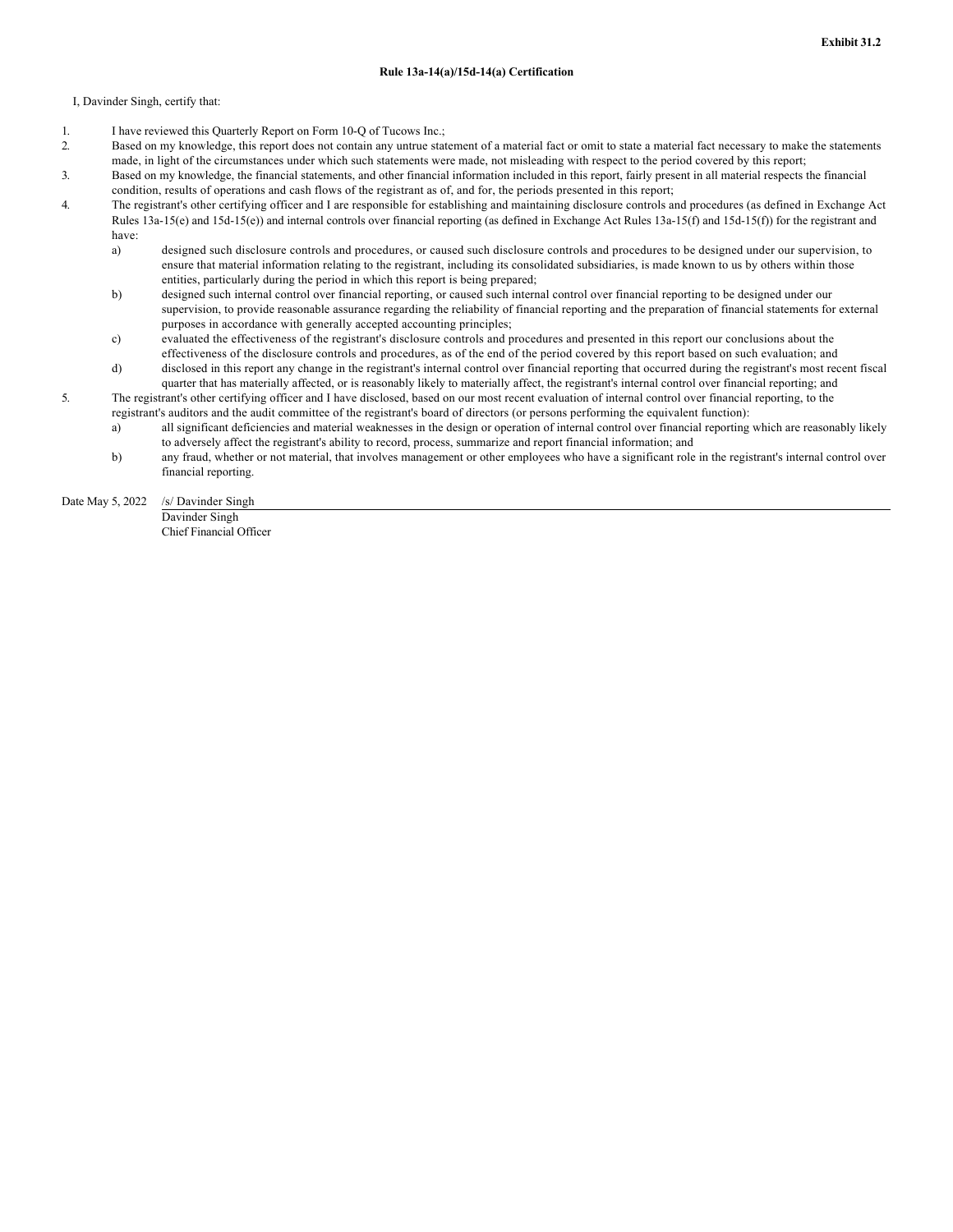# **CERTIFICATION PURSUANT TO 18 U.S.C. SECTION 1350**

In connection with the Quarterly Report of Tucows Inc. (the "Company") on Form 10-Q for the period ended March 31, 2022 as filed with the Securities and Exchange Commission on the date hereof (the "Report"), I, Elliot Noss, President and Chief Executive Officer of the Company, hereby certify, to my knowledge, pursuant to 18 U.S.C. § 1350, as adopted pursuant to § 906 of the Sarbanes-Oxley Act of 2002, that:

- (1) The Report fully complies with the requirements of Section 13(a) or 15(d) of the Securities Exchange Act of 1934, as amended; and
- (2) The information contained in the Report fairly presents, in all material respects, the financial condition and results of operations of the Company.

Date: May 5, 2022 /s/ Elliot Noss

Elliot Noss President and Chief Executive Officer